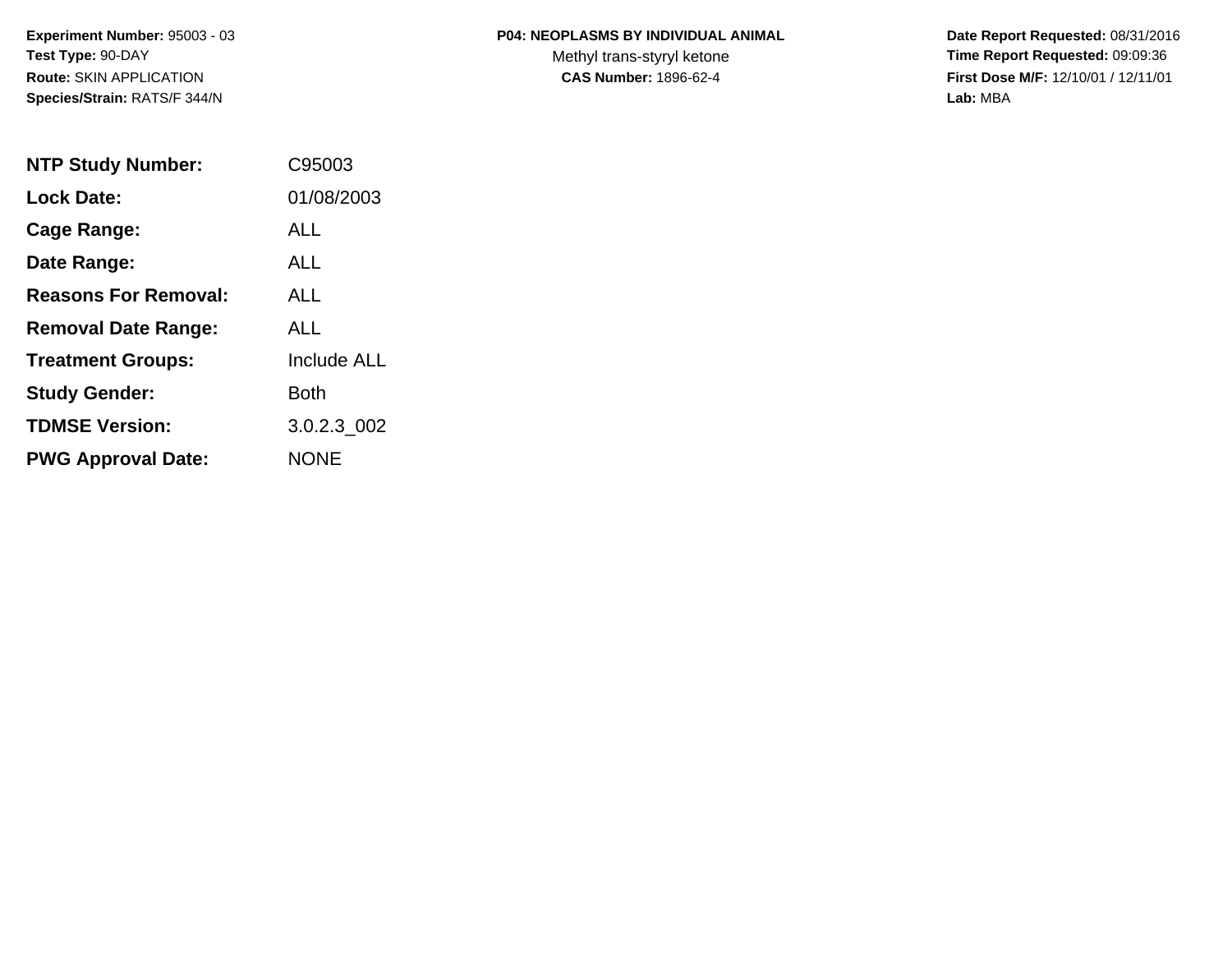| DAY ON TEST<br><b>FISCHER 344 RATS MALE</b>                                                                                                                         | $\pmb{0}$<br>$\overline{0}$<br>$\frac{9}{3}$                              | $\begin{smallmatrix}0\0\0\end{smallmatrix}$<br>$\frac{9}{3}$            | 0<br>$\bar{0}$<br>$\frac{9}{3}$                        | 0<br>$\pmb{0}$<br>$\frac{9}{3}$                                                | $\mathsf 0$<br>$\overline{0}$<br>$\frac{9}{3}$                       | $\begin{smallmatrix} 0\\0 \end{smallmatrix}$<br>$\frac{9}{3}$                  | $\pmb{0}$<br>$\overline{0}$<br>$\frac{9}{3}$               | 0<br>$\pmb{0}$<br>$\frac{9}{3}$                                  | $\begin{smallmatrix} 0\\0 \end{smallmatrix}$<br>$\frac{9}{3}$       | $\mathbf 0$<br>$\overline{0}$<br>$\boldsymbol{9}$<br>3      |                                                                                               |
|---------------------------------------------------------------------------------------------------------------------------------------------------------------------|---------------------------------------------------------------------------|-------------------------------------------------------------------------|--------------------------------------------------------|--------------------------------------------------------------------------------|----------------------------------------------------------------------|--------------------------------------------------------------------------------|------------------------------------------------------------|------------------------------------------------------------------|---------------------------------------------------------------------|-------------------------------------------------------------|-----------------------------------------------------------------------------------------------|
| <b>VEHICLE CONTROL</b><br><b>ANIMAL ID</b>                                                                                                                          | $\mathbf 0$<br>$\pmb{0}$<br>$\overline{0}$<br>$\mathbf 0$<br>$\mathbf{1}$ | $\mathbf 0$<br>$\mathbf 0$<br>$\ddot{\mathbf{0}}$<br>$^{\rm 0}_{\rm 2}$ | $\mathbf 0$<br>0<br>$\mathbf 0$<br>0<br>$\overline{3}$ | $\mathbf 0$<br>0<br>$\mathsf 0$<br>$\begin{smallmatrix}0\0\4\end{smallmatrix}$ | $\pmb{0}$<br>0<br>$\pmb{0}$<br>$\begin{array}{c} 0 \\ 5 \end{array}$ | $\pmb{0}$<br>$\mathbf 0$<br>$\pmb{0}$<br>$\begin{array}{c} 0 \\ 6 \end{array}$ | $\mathbf 0$<br>$\mathbf 0$<br>$\mathbf 0$<br>$\frac{0}{7}$ | $\mathbf 0$<br>$\mathbf 0$<br>$\mathbf 0$<br>0<br>$\overline{8}$ | $\mathbf 0$<br>$\mathbf 0$<br>$\ddot{\mathbf{0}}$<br>$_{9}^{\rm 0}$ | 0<br>$\Omega$<br>$\mathbf 0$<br>$\mathbf{1}$<br>$\mathbf 0$ | * TOTALS                                                                                      |
| <b>ALIMENTARY SYSTEM</b>                                                                                                                                            |                                                                           |                                                                         |                                                        |                                                                                |                                                                      |                                                                                |                                                            |                                                                  |                                                                     |                                                             |                                                                                               |
| Esophagus                                                                                                                                                           |                                                                           |                                                                         |                                                        |                                                                                |                                                                      |                                                                                |                                                            |                                                                  |                                                                     | $\overline{1}$                                              | 10                                                                                            |
| Intestine Large, Cecum                                                                                                                                              |                                                                           |                                                                         |                                                        |                                                                                |                                                                      |                                                                                |                                                            |                                                                  |                                                                     | $\overline{1}$                                              | 10                                                                                            |
| Intestine Large, Colon                                                                                                                                              | $\pm$                                                                     |                                                                         |                                                        |                                                                                |                                                                      |                                                                                |                                                            |                                                                  |                                                                     | $\div$                                                      | 10                                                                                            |
| Intestine Large, Rectum                                                                                                                                             | ÷                                                                         |                                                                         |                                                        |                                                                                |                                                                      |                                                                                |                                                            |                                                                  |                                                                     | $\overline{1}$                                              | 10                                                                                            |
| Intestine Small, Duodenum                                                                                                                                           |                                                                           |                                                                         |                                                        |                                                                                |                                                                      |                                                                                |                                                            |                                                                  |                                                                     | $\overline{1}$                                              | 10                                                                                            |
| Intestine Small, Ileum                                                                                                                                              | $+$                                                                       |                                                                         |                                                        |                                                                                |                                                                      |                                                                                |                                                            |                                                                  |                                                                     | $\overline{1}$                                              | 10                                                                                            |
| Intestine Small, Jejunum                                                                                                                                            | $+$                                                                       |                                                                         | ÷                                                      |                                                                                |                                                                      |                                                                                |                                                            |                                                                  |                                                                     | $+$                                                         | 10                                                                                            |
| Liver                                                                                                                                                               |                                                                           |                                                                         |                                                        |                                                                                |                                                                      |                                                                                |                                                            |                                                                  |                                                                     | $\overline{+}$                                              | 10                                                                                            |
| Pancreas                                                                                                                                                            |                                                                           |                                                                         |                                                        |                                                                                |                                                                      |                                                                                |                                                            |                                                                  |                                                                     | $\overline{1}$                                              | 10                                                                                            |
| <b>Salivary Glands</b>                                                                                                                                              | $\ddot{}$                                                                 |                                                                         |                                                        |                                                                                |                                                                      |                                                                                |                                                            |                                                                  |                                                                     | $\overline{+}$                                              | 10                                                                                            |
| Stomach, Forestomach                                                                                                                                                | $\pm$                                                                     |                                                                         |                                                        |                                                                                |                                                                      |                                                                                |                                                            |                                                                  |                                                                     | $\div$                                                      | 10                                                                                            |
| Stomach, Glandular                                                                                                                                                  |                                                                           |                                                                         |                                                        |                                                                                |                                                                      |                                                                                |                                                            |                                                                  |                                                                     | $\overline{1}$                                              | 10                                                                                            |
| Tongue                                                                                                                                                              | +                                                                         |                                                                         |                                                        |                                                                                |                                                                      |                                                                                |                                                            |                                                                  |                                                                     | $\overline{1}$                                              | 10                                                                                            |
| <b>CARDIOVASCULAR SYSTEM</b>                                                                                                                                        |                                                                           |                                                                         |                                                        |                                                                                |                                                                      |                                                                                |                                                            |                                                                  |                                                                     |                                                             |                                                                                               |
| <b>Blood Vessel</b>                                                                                                                                                 | $+$                                                                       | $\ddot{}$                                                               | $\ddot{}$                                              | $\pm$                                                                          | $\div$                                                               | $+$                                                                            | $\overline{+}$                                             | $\pm$                                                            | $+$                                                                 | $+$                                                         | 10                                                                                            |
| *  Total animals with tissue examined microscopically; Total animals with tumor<br>+  Tissue examined microscopically<br>X  Lesion present<br>I Insufficient tissue |                                                                           |                                                                         |                                                        |                                                                                |                                                                      |                                                                                |                                                            |                                                                  |                                                                     |                                                             | M  Missing tissue<br>A  Autolysis precludes evaluation<br>BLANK  Not examined microscopically |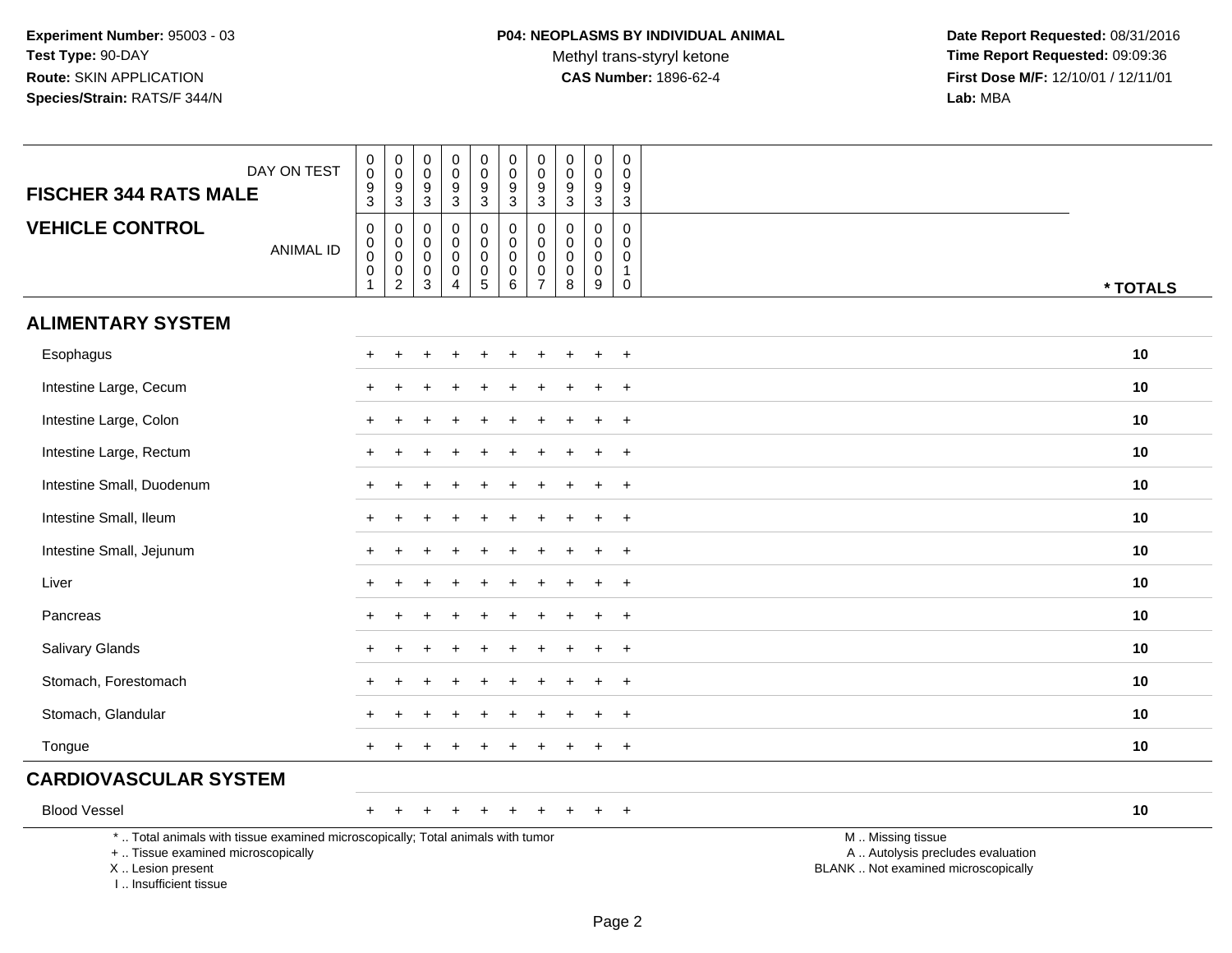Methyl trans-styryl ketone<br>CAS Number: 1896-62-4

 **Date Report Requested:** 08/31/2016 **Time Report Requested:** 09:09:36 **First Dose M/F:** 12/10/01 / 12/11/01<br>**Lab:** MBA **Lab:** MBA

| DAY ON TEST<br><b>FISCHER 344 RATS MALE</b> | $\begin{smallmatrix} 0\\0 \end{smallmatrix}$<br>9<br>$\mathbf{3}$ | $_{\rm 0}^{\rm 0}$<br>9<br>3                                                    | $_{0}^{0}$<br>9<br>3                                        | $_0^0$<br>9<br>3                   | $_{\rm 0}^{\rm 0}$<br>$\boldsymbol{9}$<br>3       | $_{\rm 0}^{\rm 0}$<br>$\boldsymbol{9}$<br>3                 | $_{\rm 0}^{\rm 0}$<br>9<br>3  | $\begin{smallmatrix}0\\0\end{smallmatrix}$<br>9<br>3 | $_0^0$<br>9<br>3      | $\boldsymbol{0}$<br>0<br>9<br>3 |                  |
|---------------------------------------------|-------------------------------------------------------------------|---------------------------------------------------------------------------------|-------------------------------------------------------------|------------------------------------|---------------------------------------------------|-------------------------------------------------------------|-------------------------------|------------------------------------------------------|-----------------------|---------------------------------|------------------|
| <b>VEHICLE CONTROL</b><br><b>ANIMAL ID</b>  | 0<br>$\pmb{0}$<br>$\mathbf 0$<br>$\pmb{0}$                        | 0<br>$\begin{smallmatrix}0\0\0\end{smallmatrix}$<br>$\pmb{0}$<br>$\overline{c}$ | $\mathbf 0$<br>$\mathbf 0$<br>$\mathbf 0$<br>$\pmb{0}$<br>3 | 0<br>0<br>0<br>0<br>$\overline{4}$ | 0<br>$\mathsf 0$<br>$\mathsf 0$<br>$\pmb{0}$<br>5 | $\pmb{0}$<br>$\pmb{0}$<br>$\pmb{0}$<br>$\pmb{0}$<br>$\,6\,$ | 0<br>0<br>0<br>$\overline{ }$ | 0<br>0<br>$\mathbf 0$<br>8                           | 0<br>0<br>0<br>0<br>9 | 0<br>0<br>0<br>0                | * TOTALS         |
| Heart                                       | $\pm$                                                             |                                                                                 |                                                             | $\mathbf +$                        | $\pm$                                             |                                                             | $\ddot{}$                     |                                                      | $+$                   | $+$                             | 10               |
| <b>ENDOCRINE SYSTEM</b>                     |                                                                   |                                                                                 |                                                             |                                    |                                                   |                                                             |                               |                                                      |                       |                                 |                  |
| <b>Adrenal Cortex</b>                       |                                                                   |                                                                                 | $\div$                                                      | $\ddot{}$                          | $+$                                               | $+$                                                         | $+$                           | $+$                                                  | $+$                   | $+$                             | 10               |
| Adrenal Medulla                             |                                                                   |                                                                                 |                                                             |                                    | $+$                                               | $+$                                                         | $+$                           | $+$                                                  | $+$                   | $+$                             | 10               |
| Islets, Pancreatic                          |                                                                   |                                                                                 |                                                             |                                    | +                                                 |                                                             |                               |                                                      | $+$                   | $+$                             | 10               |
| Parathyroid Gland                           | M                                                                 | $+$                                                                             | $\ddot{}$                                                   | $+$                                | M                                                 | M                                                           | M                             | M                                                    | $+$                   | $M_{\odot}$                     | 4                |
| <b>Pituitary Gland</b>                      | $+$                                                               |                                                                                 |                                                             |                                    | $+$                                               | $+$                                                         | $\ddot{}$                     |                                                      | $+$                   | $+$                             | $\boldsymbol{9}$ |
| <b>Thyroid Gland</b>                        | $+$                                                               |                                                                                 |                                                             |                                    | $\pm$                                             | $\pm$                                                       | ÷                             |                                                      | $\pm$                 | $+$                             | 10               |

# **GENERAL BODY SYSTEM**

NONE

 $\sim$ 

### **GENITAL SYSTEM**

| Epididymis             |  | + + + + + + + + + + |  |  |  | 10 |
|------------------------|--|---------------------|--|--|--|----|
| <b>Preputial Gland</b> |  | + + + + + + + + + + |  |  |  | 10 |
| Prostate               |  | + + + + + + + + + + |  |  |  | 10 |
| <b>Seminal Vesicle</b> |  | + + + + + + + + + + |  |  |  | 10 |
| <b>Testes</b>          |  | + + + + + + + + + + |  |  |  | 10 |
|                        |  |                     |  |  |  |    |

\* .. Total animals with tissue examined microscopically; Total animals with tumor

+ .. Tissue examined microscopically

X .. Lesion present

I .. Insufficient tissue

M .. Missing tissue

y the contract of the contract of the contract of the contract of the contract of the contract of the contract of  $A$ . Autolysis precludes evaluation

Lesion present BLANK .. Not examined microscopically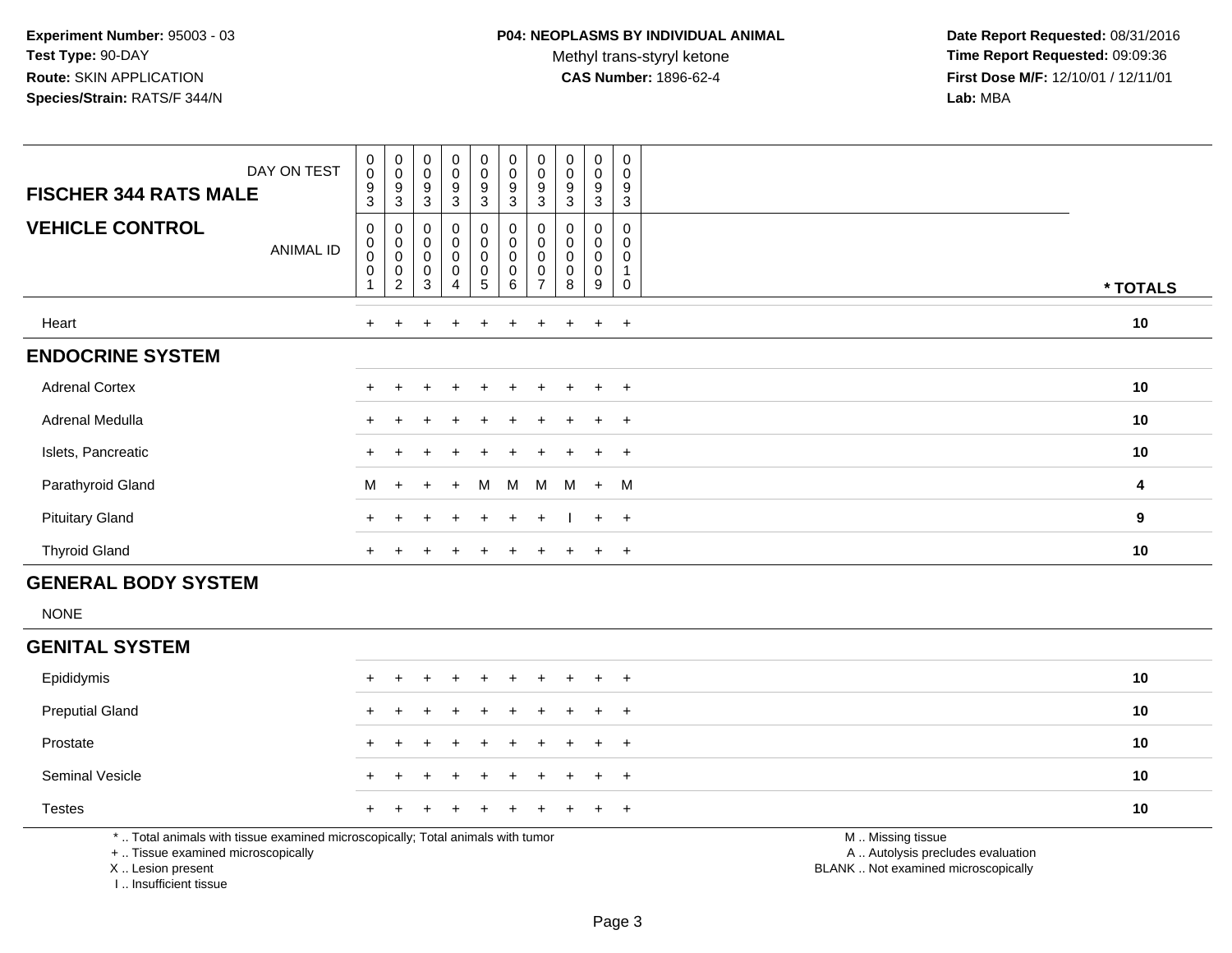| DAY ON TEST<br><b>FISCHER 344 RATS MALE</b>                                                                                                                         | $\pmb{0}$<br>$\mathbf 0$<br>$\frac{9}{3}$                                    | $\pmb{0}$<br>$\mathbf 0$<br>$\frac{9}{3}$                   | $\pmb{0}$<br>0<br>$\boldsymbol{9}$<br>$\mathbf{3}$ | $\pmb{0}$<br>$\mathbf 0$<br>$\boldsymbol{9}$<br>$\mathbf{3}$          | $\pmb{0}$<br>$\ddot{\mathbf{0}}$<br>$\boldsymbol{9}$<br>3 | $\pmb{0}$<br>$\mathbf 0$<br>$\boldsymbol{9}$<br>3                     | $\pmb{0}$<br>$\pmb{0}$<br>$\boldsymbol{9}$<br>$\mathbf{3}$               | $\mathbf 0$<br>$\mathbf 0$<br>$\boldsymbol{9}$<br>$\mathbf{3}$  | $\pmb{0}$<br>$\mathbf 0$<br>$\boldsymbol{9}$<br>$\mathbf{3}$ | $\pmb{0}$<br>$\mathbf 0$<br>$\boldsymbol{9}$<br>3                        |                                                                                               |
|---------------------------------------------------------------------------------------------------------------------------------------------------------------------|------------------------------------------------------------------------------|-------------------------------------------------------------|----------------------------------------------------|-----------------------------------------------------------------------|-----------------------------------------------------------|-----------------------------------------------------------------------|--------------------------------------------------------------------------|-----------------------------------------------------------------|--------------------------------------------------------------|--------------------------------------------------------------------------|-----------------------------------------------------------------------------------------------|
| <b>VEHICLE CONTROL</b><br><b>ANIMAL ID</b>                                                                                                                          | $\pmb{0}$<br>$\pmb{0}$<br>$\ddot{\mathbf{0}}$<br>$\mathbf 0$<br>$\mathbf{1}$ | 0<br>$\mathsf{O}\xspace$<br>$\pmb{0}$<br>$^{\rm 0}_{\rm 2}$ | 0<br>0<br>$\mathbf 0$<br>$\pmb{0}$<br>3            | $\mathbf 0$<br>$\Omega$<br>$\mathbf 0$<br>$\pmb{0}$<br>$\overline{4}$ | 0<br>$\mathsf 0$<br>0<br>$\pmb{0}$<br>$\overline{5}$      | $\mathbf 0$<br>$\mathbf 0$<br>0<br>$\mathsf{O}\xspace$<br>$6^{\circ}$ | $\mathbf 0$<br>$\mathbf 0$<br>$\mathbf 0$<br>$\pmb{0}$<br>$\overline{7}$ | $\mathbf{0}$<br>$\mathbf{0}$<br>$\mathbf 0$<br>$\mathbf 0$<br>8 | $\mathbf 0$<br>$\Omega$<br>$\mathbf 0$<br>$\pmb{0}$<br>9     | $\mathbf 0$<br>$\mathbf 0$<br>$\mathbf 0$<br>$\mathbf{1}$<br>$\mathbf 0$ | * TOTALS                                                                                      |
| <b>HEMATOPOIETIC SYSTEM</b>                                                                                                                                         |                                                                              |                                                             |                                                    |                                                                       |                                                           |                                                                       |                                                                          |                                                                 |                                                              |                                                                          |                                                                                               |
| <b>Bone Marrow</b>                                                                                                                                                  |                                                                              |                                                             |                                                    |                                                                       |                                                           |                                                                       |                                                                          |                                                                 |                                                              | $\overline{+}$                                                           | 10                                                                                            |
| Lymph Node                                                                                                                                                          |                                                                              |                                                             |                                                    | $\ddot{}$                                                             |                                                           |                                                                       |                                                                          |                                                                 |                                                              |                                                                          | $\mathbf 1$                                                                                   |
| Lymph Node, Mandibular                                                                                                                                              | M                                                                            | M                                                           | M                                                  | M                                                                     | M                                                         | M                                                                     |                                                                          | M M                                                             | M M                                                          |                                                                          | $\mathbf 0$                                                                                   |
| Lymph Node, Mesenteric                                                                                                                                              |                                                                              |                                                             |                                                    |                                                                       |                                                           |                                                                       |                                                                          |                                                                 |                                                              | $+$                                                                      | 10                                                                                            |
| Spleen                                                                                                                                                              |                                                                              |                                                             |                                                    |                                                                       |                                                           |                                                                       |                                                                          |                                                                 |                                                              | $\div$                                                                   | 10                                                                                            |
| Thymus                                                                                                                                                              | $+$                                                                          | $\div$                                                      |                                                    |                                                                       | <b>+</b>                                                  | $\pm$                                                                 | $\pm$                                                                    |                                                                 | $\pm$                                                        | $+$                                                                      | 10                                                                                            |
| <b>INTEGUMENTARY SYSTEM</b>                                                                                                                                         |                                                                              |                                                             |                                                    |                                                                       |                                                           |                                                                       |                                                                          |                                                                 |                                                              |                                                                          |                                                                                               |
| Mammary Gland                                                                                                                                                       | М                                                                            | м                                                           | M                                                  | M                                                                     | M                                                         | M                                                                     | M                                                                        | M                                                               | M M                                                          |                                                                          | $\bf{0}$                                                                                      |
| Skin                                                                                                                                                                | $\pm$                                                                        |                                                             |                                                    |                                                                       |                                                           |                                                                       |                                                                          |                                                                 |                                                              | $+$                                                                      | 10                                                                                            |
| <b>MUSCULOSKELETAL SYSTEM</b>                                                                                                                                       |                                                                              |                                                             |                                                    |                                                                       |                                                           |                                                                       |                                                                          |                                                                 |                                                              |                                                                          |                                                                                               |
| <b>Bone</b>                                                                                                                                                         | $+$                                                                          | $+$                                                         |                                                    |                                                                       | $\div$                                                    | $+$                                                                   | $+$                                                                      | $+$                                                             | $+$                                                          | $+$                                                                      | 10                                                                                            |
| <b>NERVOUS SYSTEM</b>                                                                                                                                               |                                                                              |                                                             |                                                    |                                                                       |                                                           |                                                                       |                                                                          |                                                                 |                                                              |                                                                          |                                                                                               |
| <b>Brain</b>                                                                                                                                                        | $+$                                                                          | $\overline{1}$                                              |                                                    |                                                                       | $\ddot{}$                                                 | $\ddot{}$                                                             | $\ddot{}$                                                                | $\ddot{}$                                                       | $\pm$                                                        | $+$                                                                      | 10                                                                                            |
| <b>RESPIRATORY SYSTEM</b>                                                                                                                                           |                                                                              |                                                             |                                                    |                                                                       |                                                           |                                                                       |                                                                          |                                                                 |                                                              |                                                                          |                                                                                               |
| Lung                                                                                                                                                                |                                                                              |                                                             |                                                    |                                                                       |                                                           |                                                                       |                                                                          |                                                                 |                                                              | $\overline{+}$                                                           | 10                                                                                            |
| *  Total animals with tissue examined microscopically; Total animals with tumor<br>+  Tissue examined microscopically<br>X  Lesion present<br>I Insufficient tissue |                                                                              |                                                             |                                                    |                                                                       |                                                           |                                                                       |                                                                          |                                                                 |                                                              |                                                                          | M  Missing tissue<br>A  Autolysis precludes evaluation<br>BLANK  Not examined microscopically |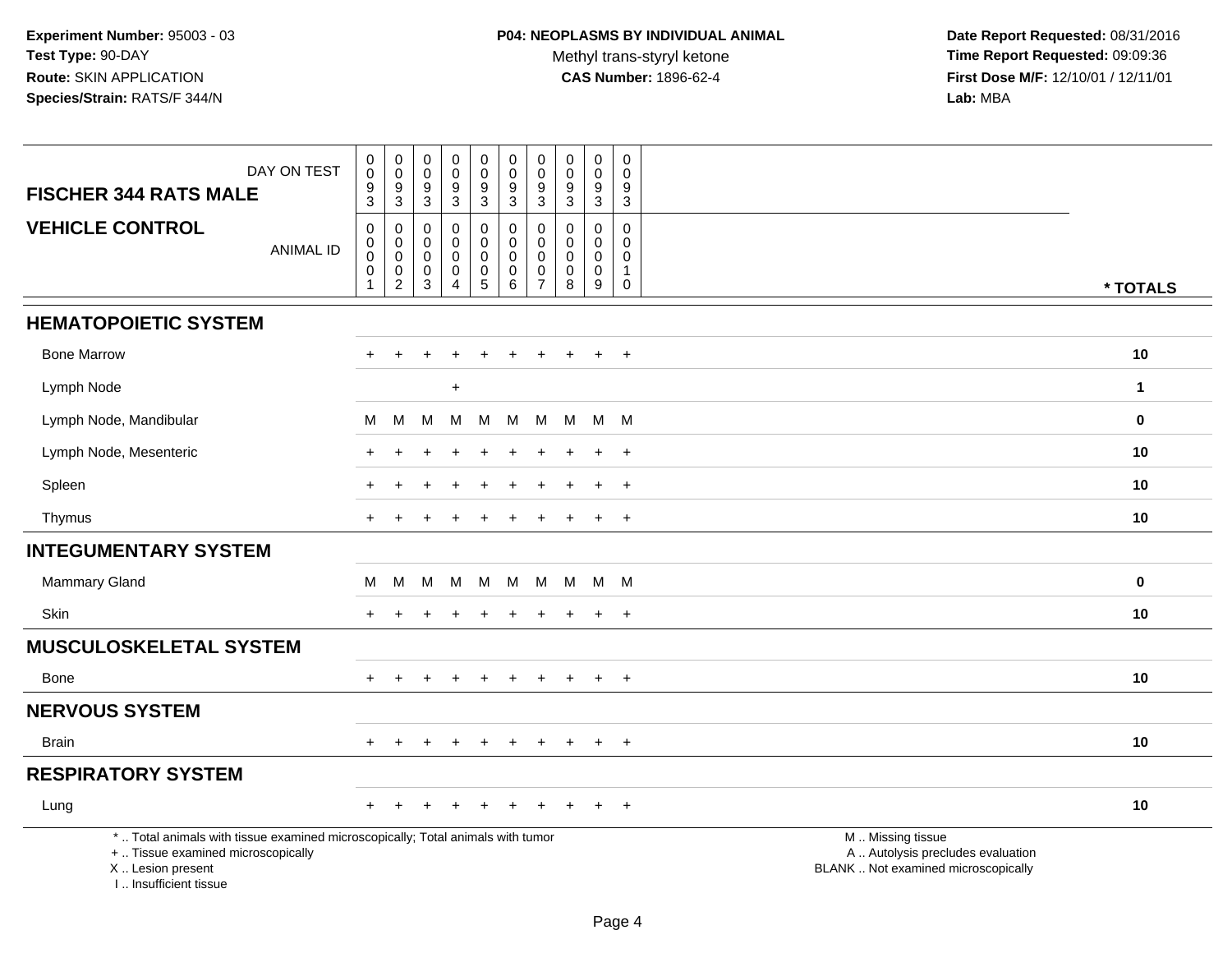Methyl trans-styryl ketone<br>CAS Number: 1896-62-4

 **Date Report Requested:** 08/31/2016 **Time Report Requested:** 09:09:36 **First Dose M/F:** 12/10/01 / 12/11/01<br>**Lab:** MBA **Lab:** MBA

| DAY ON TEST<br><b>FISCHER 344 RATS MALE</b> | $_{\rm 0}^{\rm 0}$<br>9<br>$\mathbf{3}$ | $\begin{matrix} 0 \\ 0 \\ 9 \\ 3 \end{matrix}$       | $\begin{smallmatrix} 0\\0 \end{smallmatrix}$<br>$\overline{9}$<br>$\sqrt{3}$ | $\begin{smallmatrix}0\0\0\end{smallmatrix}$<br>9<br>3 | $\begin{smallmatrix} 0\\0 \end{smallmatrix}$<br>$\overline{9}$<br>$\sqrt{3}$ | $\begin{smallmatrix} 0\\0 \end{smallmatrix}$<br>$\overline{9}$<br>$\sqrt{3}$ | $\begin{smallmatrix} 0\\0 \end{smallmatrix}$<br>9<br>$\sqrt{3}$ | $\begin{smallmatrix}0\\0\end{smallmatrix}$<br>9<br>$\mathbf{3}$ | $_0^0$<br>9<br>3                                    | $\pmb{0}$<br>$\mathbf 0$<br>$\boldsymbol{9}$<br>$\sqrt{3}$ |          |
|---------------------------------------------|-----------------------------------------|------------------------------------------------------|------------------------------------------------------------------------------|-------------------------------------------------------|------------------------------------------------------------------------------|------------------------------------------------------------------------------|-----------------------------------------------------------------|-----------------------------------------------------------------|-----------------------------------------------------|------------------------------------------------------------|----------|
| <b>VEHICLE CONTROL</b><br>ANIMAL ID         | 0<br>0<br>0<br>$\mathbf 0$              | $\begin{smallmatrix}0\0\0\0\0\end{smallmatrix}$<br>2 | $\begin{matrix}0\\0\\0\end{matrix}$<br>0<br>3                                | $_0^0$<br>0<br>$\mathbf 0$<br>$\overline{4}$          | 0<br>$\mathbf 0$<br>$\mathbf 0$<br>0<br>5                                    | $\begin{smallmatrix}0\\0\end{smallmatrix}$<br>$\pmb{0}$<br>$\pmb{0}$<br>6    | 0<br>0<br>$\pmb{0}$<br>0                                        | 0<br>0<br>0<br>0<br>8                                           | 0<br>$\mathbf 0$<br>$\mathbf 0$<br>$\mathbf 0$<br>9 | 0<br>0<br>0<br>$\Omega$                                    | * TOTALS |
| Nose                                        | $+$                                     | $\pm$                                                | $\ddot{}$                                                                    | $\div$                                                | $\pm$                                                                        | $\pm$                                                                        | +                                                               | $\pm$                                                           | $\ddot{}$                                           | $+$                                                        | 10       |
| Trachea                                     | $\pm$                                   |                                                      |                                                                              |                                                       |                                                                              | $\pm$                                                                        | $\pm$                                                           |                                                                 | $\pm$                                               | $+$                                                        | 10       |
| <b>SPECIAL SENSES SYSTEM</b>                |                                         |                                                      |                                                                              |                                                       |                                                                              |                                                                              |                                                                 |                                                                 |                                                     |                                                            |          |
| Eye                                         | $+$                                     |                                                      | $\div$                                                                       | $\ddot{}$                                             | $+$                                                                          | $\ddot{}$                                                                    | $+$                                                             | $+$                                                             | $+$                                                 | $+$                                                        | 10       |
| Harderian Gland                             | $+$                                     |                                                      |                                                                              |                                                       |                                                                              |                                                                              |                                                                 |                                                                 | $\pm$                                               | $+$                                                        | 10       |
| <b>URINARY SYSTEM</b>                       |                                         |                                                      |                                                                              |                                                       |                                                                              |                                                                              |                                                                 |                                                                 |                                                     |                                                            |          |
| Kidney                                      | $+$                                     |                                                      |                                                                              | $\div$                                                | $\pm$                                                                        | $\pm$                                                                        |                                                                 | $\pm$                                                           | $\pm$                                               | $+$                                                        | 10       |
| <b>Urinary Bladder</b>                      | $+$                                     |                                                      |                                                                              |                                                       |                                                                              | $\pm$                                                                        |                                                                 |                                                                 | $\pm$                                               | $+$                                                        | 10       |
| <b>SYSTEMIC LESIONS</b>                     |                                         |                                                      |                                                                              |                                                       |                                                                              |                                                                              |                                                                 |                                                                 |                                                     |                                                            |          |
| Multiple Organ                              | $\pm$                                   |                                                      |                                                                              |                                                       |                                                                              |                                                                              |                                                                 |                                                                 | $\ddot{}$                                           | $+$                                                        | 10       |

\* .. Total animals with tissue examined microscopically; Total animals with tumor

+ .. Tissue examined microscopically

X .. Lesion present

I .. Insufficient tissue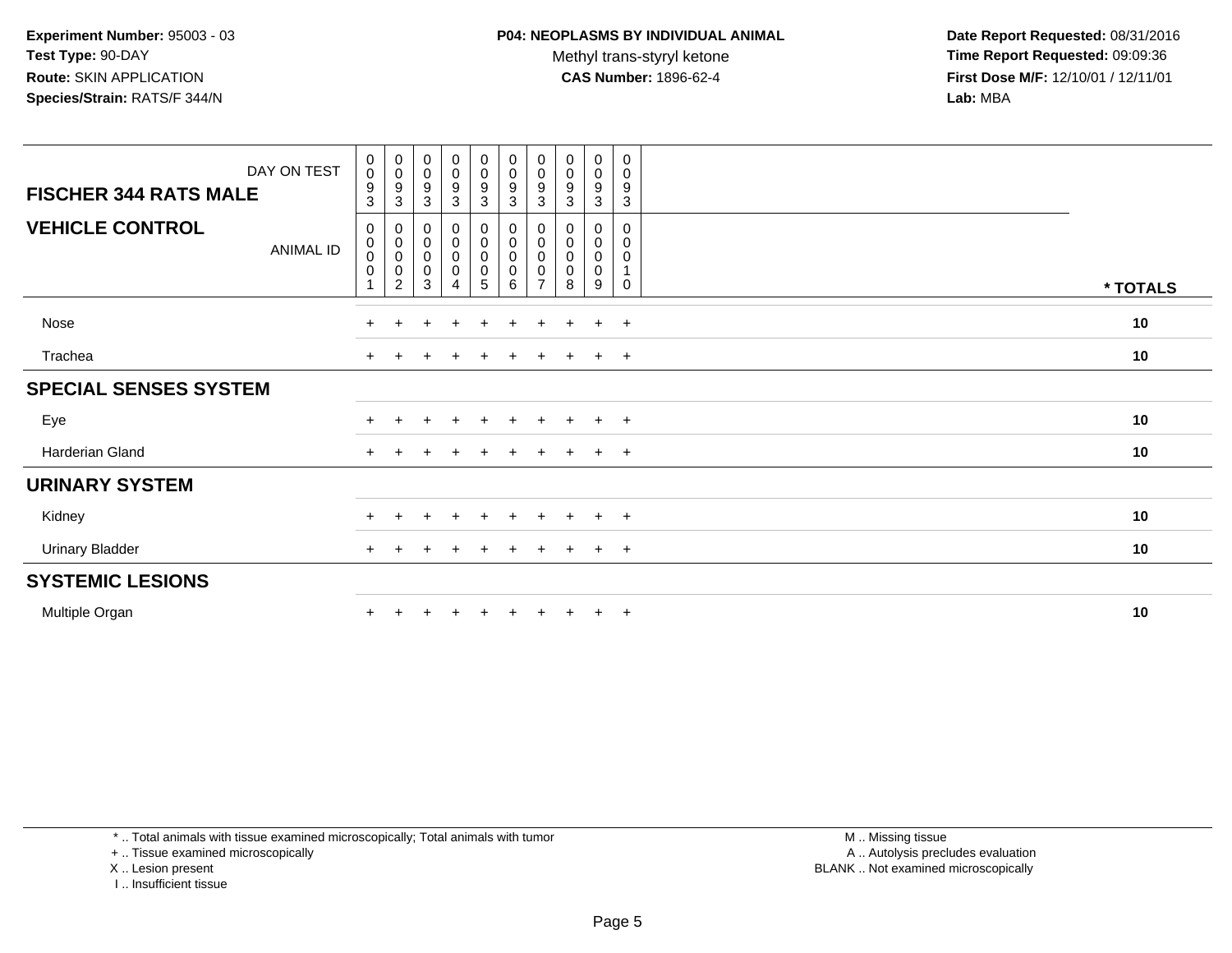| <b>FISCHER 344 RATS MALE</b>                                                     | DAY ON TEST                                                                     | 0<br>$\mathsf 0$<br>9<br>$\overline{3}$ | 0<br>$\overline{0}$<br>$\boldsymbol{9}$<br>$\overline{3}$                   | 0<br>$\mathbf 0$<br>9<br>3                | 0<br>$\pmb{0}$<br>9<br>$\mathbf{3}$                                      | 0<br>$\mathsf{O}\xspace$<br>9<br>$\overline{3}$     | 0<br>$\pmb{0}$<br>9<br>3                                       | 0<br>$\pmb{0}$<br>9<br>3                                         | 0<br>0<br>9<br>3                        | 0<br>$\mathsf{O}\xspace$<br>$\frac{9}{3}$                      | 0<br>$\mathbf 0$<br>9<br>$\mathsf 3$            |                                                                                               |          |
|----------------------------------------------------------------------------------|---------------------------------------------------------------------------------|-----------------------------------------|-----------------------------------------------------------------------------|-------------------------------------------|--------------------------------------------------------------------------|-----------------------------------------------------|----------------------------------------------------------------|------------------------------------------------------------------|-----------------------------------------|----------------------------------------------------------------|-------------------------------------------------|-----------------------------------------------------------------------------------------------|----------|
| <b>22.0 MG/KG</b>                                                                | <b>ANIMAL ID</b>                                                                | 0<br>0<br>$\mathsf 0$<br>1<br>-1        | $\mathbf 0$<br>$\mathbf 0$<br>$\mathbf 0$<br>$\mathbf{1}$<br>$\overline{2}$ | 0<br>$\Omega$<br>0<br>$\overline{1}$<br>3 | $\mathbf 0$<br>$\Omega$<br>$\mathbf 0$<br>$\mathbf{1}$<br>$\overline{4}$ | $\mathbf 0$<br>$\mathbf 0$<br>$\mathbf 0$<br>1<br>5 | $\mathbf 0$<br>$\mathbf 0$<br>$\mathbf 0$<br>$\mathbf{1}$<br>6 | 0<br>$\mathbf 0$<br>$\mathbf 0$<br>$\mathbf 1$<br>$\overline{7}$ | $\Omega$<br>0<br>0<br>$\mathbf{1}$<br>8 | $\mathbf 0$<br>$\mathbf 0$<br>$\mathbf 0$<br>$\mathbf{1}$<br>9 | 0<br>$\mathbf 0$<br>$\mathbf 0$<br>$^2_{\rm 0}$ |                                                                                               | * TOTALS |
| <b>ALIMENTARY SYSTEM</b>                                                         |                                                                                 |                                         |                                                                             |                                           |                                                                          |                                                     |                                                                |                                                                  |                                         |                                                                |                                                 |                                                                                               |          |
| Stomach, Glandular                                                               |                                                                                 | $+$                                     | $+$                                                                         | $\ddot{}$                                 | $\pm$                                                                    | $+$                                                 | $+$                                                            | $+$                                                              |                                         | $+$ $+$ $+$                                                    |                                                 |                                                                                               | 10       |
| <b>CARDIOVASCULAR SYSTEM</b>                                                     |                                                                                 |                                         |                                                                             |                                           |                                                                          |                                                     |                                                                |                                                                  |                                         |                                                                |                                                 |                                                                                               |          |
| <b>NONE</b>                                                                      |                                                                                 |                                         |                                                                             |                                           |                                                                          |                                                     |                                                                |                                                                  |                                         |                                                                |                                                 |                                                                                               |          |
| <b>ENDOCRINE SYSTEM</b>                                                          |                                                                                 |                                         |                                                                             |                                           |                                                                          |                                                     |                                                                |                                                                  |                                         |                                                                |                                                 |                                                                                               |          |
| <b>NONE</b>                                                                      |                                                                                 |                                         |                                                                             |                                           |                                                                          |                                                     |                                                                |                                                                  |                                         |                                                                |                                                 |                                                                                               |          |
| <b>GENERAL BODY SYSTEM</b>                                                       |                                                                                 |                                         |                                                                             |                                           |                                                                          |                                                     |                                                                |                                                                  |                                         |                                                                |                                                 |                                                                                               |          |
| <b>NONE</b>                                                                      |                                                                                 |                                         |                                                                             |                                           |                                                                          |                                                     |                                                                |                                                                  |                                         |                                                                |                                                 |                                                                                               |          |
| <b>GENITAL SYSTEM</b>                                                            |                                                                                 |                                         |                                                                             |                                           |                                                                          |                                                     |                                                                |                                                                  |                                         |                                                                |                                                 |                                                                                               |          |
| <b>NONE</b>                                                                      |                                                                                 |                                         |                                                                             |                                           |                                                                          |                                                     |                                                                |                                                                  |                                         |                                                                |                                                 |                                                                                               |          |
| <b>HEMATOPOIETIC SYSTEM</b>                                                      |                                                                                 |                                         |                                                                             |                                           |                                                                          |                                                     |                                                                |                                                                  |                                         |                                                                |                                                 |                                                                                               |          |
| <b>NONE</b>                                                                      |                                                                                 |                                         |                                                                             |                                           |                                                                          |                                                     |                                                                |                                                                  |                                         |                                                                |                                                 |                                                                                               |          |
| <b>INTEGUMENTARY SYSTEM</b>                                                      |                                                                                 |                                         |                                                                             |                                           |                                                                          |                                                     |                                                                |                                                                  |                                         |                                                                |                                                 |                                                                                               |          |
| <b>Skin</b>                                                                      |                                                                                 | $+$                                     | $+$                                                                         | $\pm$                                     | $\pm$                                                                    | $+$                                                 | $+$                                                            | $+$                                                              | $+$                                     | $+$ $+$                                                        |                                                 |                                                                                               | 10       |
| <b>MUSCULOSKELETAL SYSTEM</b>                                                    |                                                                                 |                                         |                                                                             |                                           |                                                                          |                                                     |                                                                |                                                                  |                                         |                                                                |                                                 |                                                                                               |          |
| <b>NONE</b>                                                                      |                                                                                 |                                         |                                                                             |                                           |                                                                          |                                                     |                                                                |                                                                  |                                         |                                                                |                                                 |                                                                                               |          |
| +  Tissue examined microscopically<br>X  Lesion present<br>I Insufficient tissue | *  Total animals with tissue examined microscopically; Total animals with tumor |                                         |                                                                             |                                           |                                                                          |                                                     |                                                                |                                                                  |                                         |                                                                |                                                 | M  Missing tissue<br>A  Autolysis precludes evaluation<br>BLANK  Not examined microscopically |          |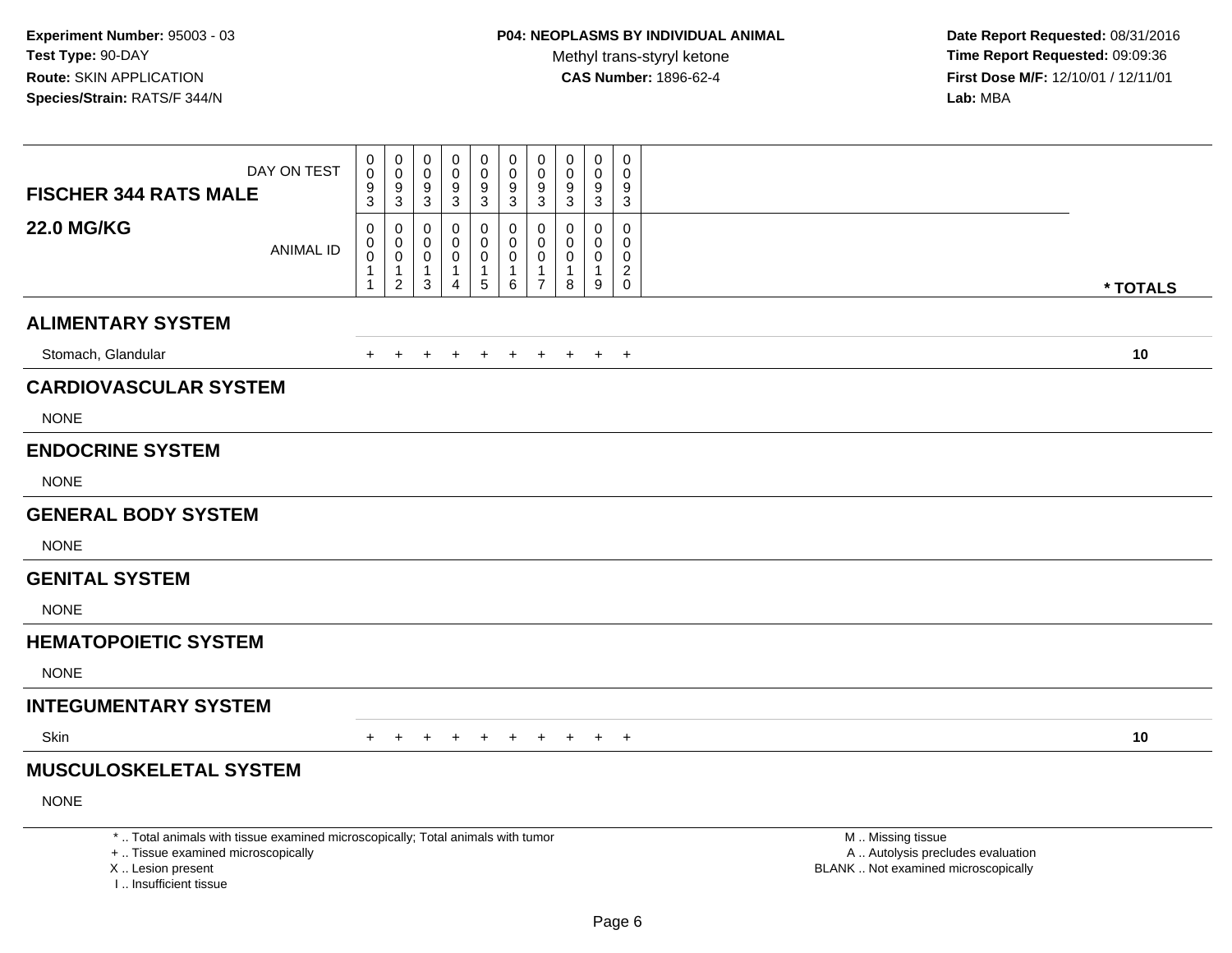**Date Report Requested:** 08/31/2016 **Time Report Requested:** 09:09:36 **First Dose M/F:** 12/10/01 / 12/11/01<br>**Lab:** MBA **Lab:** MBA

| <b>FISCHER 344 RATS MALE</b> | DAY ON TEST | 0<br>$\mathbf 0$<br>9<br>3 | $_{\rm 0}^{\rm 0}$<br>$\boldsymbol{9}$<br>$\mathbf{3}$                     | $\pmb{0}$<br>$\pmb{0}$<br>$\boldsymbol{9}$<br>$\mathsf 3$                       | 0<br>0<br>9<br>3 | $\pmb{0}$<br>$\mathsf 0$<br>$\frac{9}{3}$                                              | 0<br>$\mathsf{O}\xspace$<br>$\boldsymbol{9}$<br>$\mathbf{3}$ | $\boldsymbol{0}$<br>$\mathbf 0$<br>$\boldsymbol{9}$<br>$\mathbf{3}$               | 0<br>$\mathbf 0$<br>9<br>$\mathbf{3}$ | 0<br>0<br>9<br>$\sqrt{3}$ | 0<br>0<br>9<br>$\mathbf{3}$                              |          |  |
|------------------------------|-------------|----------------------------|----------------------------------------------------------------------------|---------------------------------------------------------------------------------|------------------|----------------------------------------------------------------------------------------|--------------------------------------------------------------|-----------------------------------------------------------------------------------|---------------------------------------|---------------------------|----------------------------------------------------------|----------|--|
| <b>22.0 MG/KG</b>            | ANIMAL ID   | 0<br>0<br>$\pmb{0}$        | $\pmb{0}$<br>$\overline{0}$ <sub>0</sub><br>$\mathbf{1}$<br>$\overline{c}$ | $\begin{smallmatrix}0\\0\\0\end{smallmatrix}$<br>1<br>$\ensuremath{\mathsf{3}}$ | 0<br>0<br>0<br>4 | $\begin{smallmatrix} 0\\0 \end{smallmatrix}$<br>$\pmb{0}$<br>$\mathbf 1$<br>$\sqrt{5}$ | $_0^0$<br>0<br>6                                             | $\begin{smallmatrix}0\\0\\0\end{smallmatrix}$<br>$\overline{1}$<br>$\overline{7}$ | 0<br>$\mathbf 0$<br>$\pmb{0}$<br>8    | 0<br>$\pmb{0}$<br>0<br>9  | $\mathbf 0$<br>0<br>0<br>$\boldsymbol{2}$<br>$\mathbf 0$ | * TOTALS |  |
| <b>NERVOUS SYSTEM</b>        |             |                            |                                                                            |                                                                                 |                  |                                                                                        |                                                              |                                                                                   |                                       |                           |                                                          |          |  |
| <b>NONE</b>                  |             |                            |                                                                            |                                                                                 |                  |                                                                                        |                                                              |                                                                                   |                                       |                           |                                                          |          |  |
| <b>RESPIRATORY SYSTEM</b>    |             |                            |                                                                            |                                                                                 |                  |                                                                                        |                                                              |                                                                                   |                                       |                           |                                                          |          |  |
| Nose                         |             | $+$                        | $\ddot{}$                                                                  | $+$                                                                             | $+$              | $+$                                                                                    | $+$                                                          |                                                                                   | + + + +                               |                           |                                                          | 10       |  |
| <b>SPECIAL SENSES SYSTEM</b> |             |                            |                                                                            |                                                                                 |                  |                                                                                        |                                                              |                                                                                   |                                       |                           |                                                          |          |  |
| <b>NONE</b>                  |             |                            |                                                                            |                                                                                 |                  |                                                                                        |                                                              |                                                                                   |                                       |                           |                                                          |          |  |
| <b>URINARY SYSTEM</b>        |             |                            |                                                                            |                                                                                 |                  |                                                                                        |                                                              |                                                                                   |                                       |                           |                                                          |          |  |
| Kidney                       |             | $+$                        | $+$                                                                        | $+$                                                                             | $+$              | $+$                                                                                    | $+$                                                          |                                                                                   | + + + +                               |                           |                                                          | 10       |  |
| <b>SYSTEMIC LESIONS</b>      |             |                            |                                                                            |                                                                                 |                  |                                                                                        |                                                              |                                                                                   |                                       |                           |                                                          |          |  |
| Multiple Organ               |             |                            |                                                                            |                                                                                 |                  |                                                                                        |                                                              |                                                                                   |                                       |                           | $+$                                                      | 10       |  |

\* .. Total animals with tissue examined microscopically; Total animals with tumor

+ .. Tissue examined microscopically

X .. Lesion present

I .. Insufficient tissue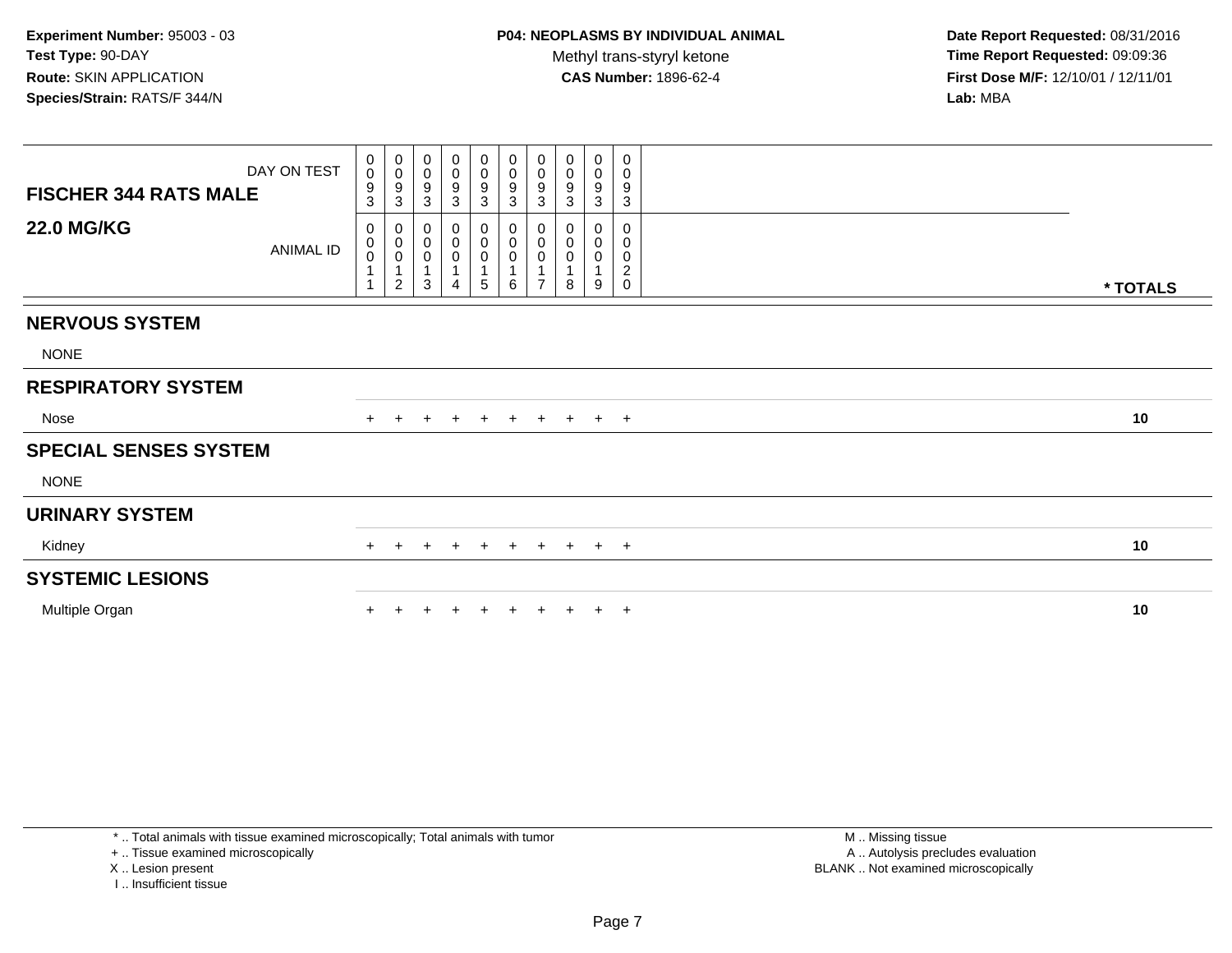| DAY ON TEST<br><b>FISCHER 344 RATS MALE</b>                                                                                                                         | $\boldsymbol{0}$<br>$\mathsf{O}\xspace$<br>9<br>3           | $\mathbf 0$<br>$\mathbf 0$<br>9<br>$\mathbf{3}$                 | $\mathbf 0$<br>$\mathbf 0$<br>9<br>$\mathbf{3}$ | $\mathbf 0$<br>$\mathbf 0$<br>9<br>3                             | $\pmb{0}$<br>$\mathbf 0$<br>$\boldsymbol{9}$<br>3 | $\pmb{0}$<br>$\mathbf 0$<br>$\boldsymbol{9}$<br>3 | 0<br>$\mathbf 0$<br>9<br>3                                       | 0<br>0<br>9<br>3                          | $\pmb{0}$<br>$\mathsf{O}\xspace$<br>9<br>$\sqrt{3}$            | $\mathbf 0$<br>$\mathbf 0$<br>9<br>$\mathbf{3}$         |                                                                                               |              |
|---------------------------------------------------------------------------------------------------------------------------------------------------------------------|-------------------------------------------------------------|-----------------------------------------------------------------|-------------------------------------------------|------------------------------------------------------------------|---------------------------------------------------|---------------------------------------------------|------------------------------------------------------------------|-------------------------------------------|----------------------------------------------------------------|---------------------------------------------------------|-----------------------------------------------------------------------------------------------|--------------|
| <b>44.0 MG/KG</b><br><b>ANIMAL ID</b>                                                                                                                               | 0<br>$\boldsymbol{0}$<br>$\pmb{0}$<br>$\boldsymbol{2}$<br>1 | 0<br>$\mathbf 0$<br>$\mathbf 0$<br>$\sqrt{2}$<br>$\overline{2}$ | 0<br>0<br>$\mathbf 0$<br>$\overline{2}$<br>3    | $\Omega$<br>0<br>$\mathbf 0$<br>$\overline{2}$<br>$\overline{4}$ | 0<br>0<br>$\mathbf 0$<br>$\frac{2}{5}$            | 0<br>$\mathbf 0$<br>$\mathbf 0$<br>$\frac{2}{6}$  | $\mathbf 0$<br>$\Omega$<br>0<br>$\overline{a}$<br>$\overline{7}$ | 0<br>$\Omega$<br>0<br>$\overline{2}$<br>8 | $\mathbf 0$<br>$\mathbf 0$<br>$\pmb{0}$<br>$\overline{a}$<br>9 | $\mathbf 0$<br>$\Omega$<br>$\Omega$<br>3<br>$\mathbf 0$ |                                                                                               | * TOTALS     |
| <b>ALIMENTARY SYSTEM</b>                                                                                                                                            |                                                             |                                                                 |                                                 |                                                                  |                                                   |                                                   |                                                                  |                                           |                                                                |                                                         |                                                                                               |              |
| Liver                                                                                                                                                               |                                                             |                                                                 |                                                 |                                                                  |                                                   |                                                   |                                                                  |                                           | $\ddot{}$                                                      |                                                         |                                                                                               | $\mathbf{1}$ |
| Stomach, Glandular                                                                                                                                                  | $+$                                                         |                                                                 | $\pm$                                           | $\ddot{}$                                                        | $+$                                               | $+$                                               | $+$                                                              | $+$                                       | $+$                                                            | $+$                                                     |                                                                                               | 10           |
| <b>CARDIOVASCULAR SYSTEM</b><br><b>NONE</b>                                                                                                                         |                                                             |                                                                 |                                                 |                                                                  |                                                   |                                                   |                                                                  |                                           |                                                                |                                                         |                                                                                               |              |
| <b>ENDOCRINE SYSTEM</b>                                                                                                                                             |                                                             |                                                                 |                                                 |                                                                  |                                                   |                                                   |                                                                  |                                           |                                                                |                                                         |                                                                                               |              |
| <b>NONE</b>                                                                                                                                                         |                                                             |                                                                 |                                                 |                                                                  |                                                   |                                                   |                                                                  |                                           |                                                                |                                                         |                                                                                               |              |
| <b>GENERAL BODY SYSTEM</b>                                                                                                                                          |                                                             |                                                                 |                                                 |                                                                  |                                                   |                                                   |                                                                  |                                           |                                                                |                                                         |                                                                                               |              |
| <b>NONE</b>                                                                                                                                                         |                                                             |                                                                 |                                                 |                                                                  |                                                   |                                                   |                                                                  |                                           |                                                                |                                                         |                                                                                               |              |
| <b>GENITAL SYSTEM</b>                                                                                                                                               |                                                             |                                                                 |                                                 |                                                                  |                                                   |                                                   |                                                                  |                                           |                                                                |                                                         |                                                                                               |              |
| <b>NONE</b>                                                                                                                                                         |                                                             |                                                                 |                                                 |                                                                  |                                                   |                                                   |                                                                  |                                           |                                                                |                                                         |                                                                                               |              |
| <b>HEMATOPOIETIC SYSTEM</b>                                                                                                                                         |                                                             |                                                                 |                                                 |                                                                  |                                                   |                                                   |                                                                  |                                           |                                                                |                                                         |                                                                                               |              |
| <b>NONE</b>                                                                                                                                                         |                                                             |                                                                 |                                                 |                                                                  |                                                   |                                                   |                                                                  |                                           |                                                                |                                                         |                                                                                               |              |
| <b>INTEGUMENTARY SYSTEM</b>                                                                                                                                         |                                                             |                                                                 |                                                 |                                                                  |                                                   |                                                   |                                                                  |                                           |                                                                |                                                         |                                                                                               |              |
| Skin                                                                                                                                                                |                                                             |                                                                 |                                                 | + + + + + + +                                                    |                                                   |                                                   |                                                                  |                                           |                                                                | $+$ $+$                                                 |                                                                                               | 9            |
| <b>MUSCULOSKELETAL SYSTEM</b>                                                                                                                                       |                                                             |                                                                 |                                                 |                                                                  |                                                   |                                                   |                                                                  |                                           |                                                                |                                                         |                                                                                               |              |
| *  Total animals with tissue examined microscopically; Total animals with tumor<br>+  Tissue examined microscopically<br>X  Lesion present<br>I Insufficient tissue |                                                             |                                                                 |                                                 |                                                                  |                                                   |                                                   |                                                                  |                                           | $\sim$                                                         | $\sim$                                                  | M  Missing tissue<br>A  Autolysis precludes evaluation<br>BLANK  Not examined microscopically |              |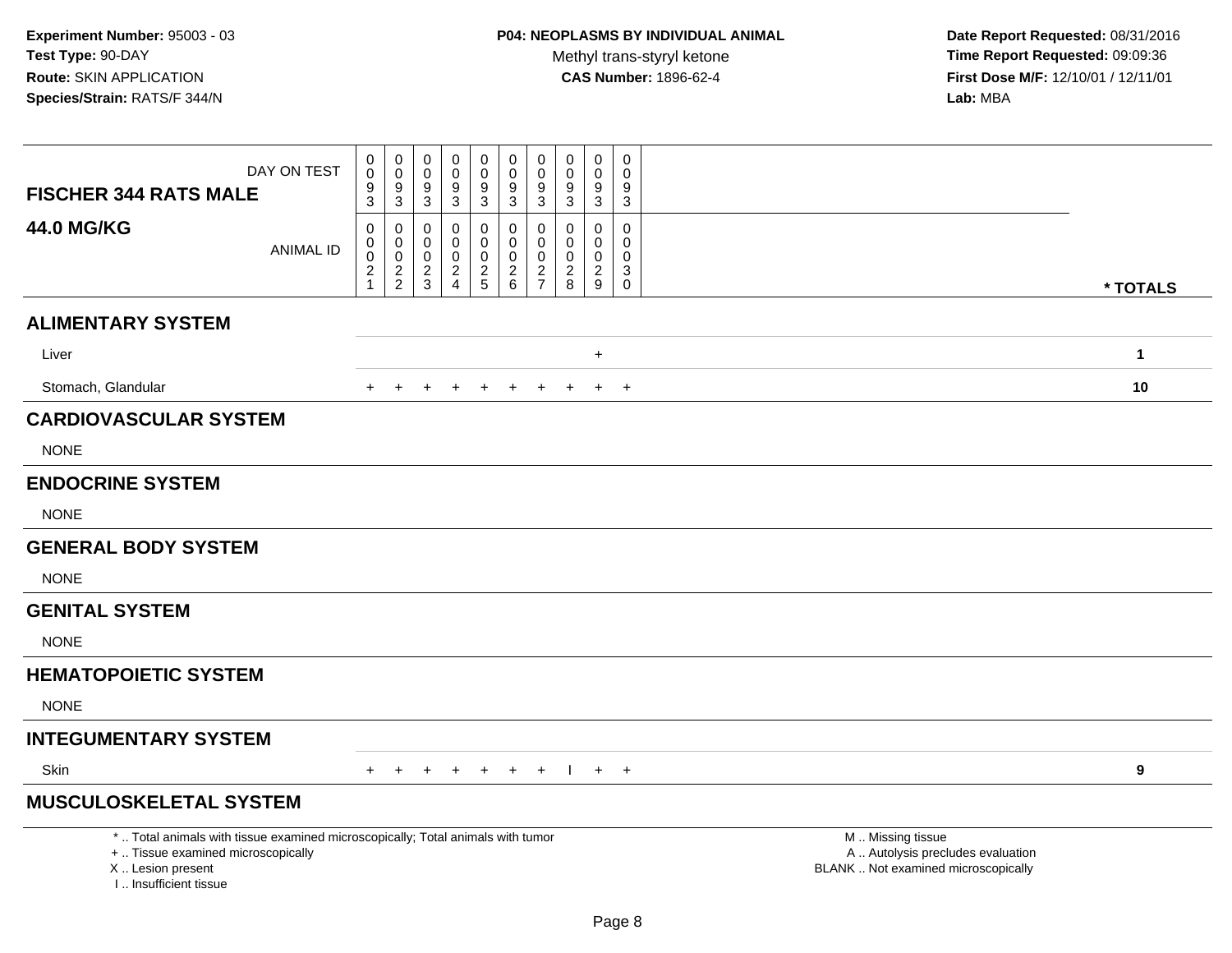| <b>FISCHER 344 RATS MALE</b> | DAY ON TEST | 0<br>0<br>9<br>3                                     | $_{\rm 0}^{\rm 0}$<br>$\boldsymbol{9}$<br>$\mathbf{3}$ | $\pmb{0}$<br>0<br>9<br>3                     | $\begin{smallmatrix}0\\0\end{smallmatrix}$<br>9<br>3 | $\mathbf 0$<br>$\boldsymbol{0}$<br>9<br>3 | $\begin{smallmatrix} 0\\0 \end{smallmatrix}$<br>$\boldsymbol{9}$<br>$\mathbf{3}$ | 0<br>0<br>9<br>3                             | 0<br>0<br>9<br>3       | $\begin{smallmatrix} 0\\0 \end{smallmatrix}$<br>$\boldsymbol{9}$<br>$\sqrt{3}$ | 0<br>$\pmb{0}$<br>9<br>$\mathbf{3}$                   |          |
|------------------------------|-------------|------------------------------------------------------|--------------------------------------------------------|----------------------------------------------|------------------------------------------------------|-------------------------------------------|----------------------------------------------------------------------------------|----------------------------------------------|------------------------|--------------------------------------------------------------------------------|-------------------------------------------------------|----------|
| <b>44.0 MG/KG</b>            | ANIMAL ID   | 0<br>0<br>$\begin{array}{c} 0 \\ 2 \\ 1 \end{array}$ | $\boldsymbol{0}$<br>$\pmb{0}$<br>$\frac{0}{2}$         | 0<br>$\pmb{0}$<br>$\pmb{0}$<br>$\frac{2}{3}$ | 0<br>$\pmb{0}$<br>$\pmb{0}$<br>$\boldsymbol{2}$<br>4 | 0<br>0<br>0<br>$\frac{2}{5}$              | 0<br>$\pmb{0}$<br>$\pmb{0}$<br>$\frac{2}{6}$                                     | 0<br>$\pmb{0}$<br>$\pmb{0}$<br>$\frac{2}{7}$ | 0<br>0<br>$^2_{\bf 8}$ | 0<br>$\pmb{0}$<br>$\pmb{0}$<br>$\boldsymbol{2}$<br>$\boldsymbol{9}$            | 0<br>0<br>$\pmb{0}$<br>$\sqrt{3}$<br>$\boldsymbol{0}$ | * TOTALS |
| <b>NONE</b>                  |             |                                                      |                                                        |                                              |                                                      |                                           |                                                                                  |                                              |                        |                                                                                |                                                       |          |
| <b>NERVOUS SYSTEM</b>        |             |                                                      |                                                        |                                              |                                                      |                                           |                                                                                  |                                              |                        |                                                                                |                                                       |          |
| <b>NONE</b>                  |             |                                                      |                                                        |                                              |                                                      |                                           |                                                                                  |                                              |                        |                                                                                |                                                       |          |
| <b>RESPIRATORY SYSTEM</b>    |             |                                                      |                                                        |                                              |                                                      |                                           |                                                                                  |                                              |                        |                                                                                |                                                       |          |
| Nose                         |             | $+$                                                  |                                                        |                                              | $\pm$                                                | $+$                                       | $+$                                                                              | $+$                                          | $+$                    |                                                                                | $+$ $+$                                               | 10       |
| <b>SPECIAL SENSES SYSTEM</b> |             |                                                      |                                                        |                                              |                                                      |                                           |                                                                                  |                                              |                        |                                                                                |                                                       |          |
| <b>NONE</b>                  |             |                                                      |                                                        |                                              |                                                      |                                           |                                                                                  |                                              |                        |                                                                                |                                                       |          |
| <b>URINARY SYSTEM</b>        |             |                                                      |                                                        |                                              |                                                      |                                           |                                                                                  |                                              |                        |                                                                                |                                                       |          |
| Kidney                       |             | $+$                                                  | $\pm$                                                  | $\pm$                                        | $\pm$                                                | $+$                                       | $+$                                                                              | $+$                                          | $+$                    |                                                                                | $+$ $+$                                               | 10       |
| <b>SYSTEMIC LESIONS</b>      |             |                                                      |                                                        |                                              |                                                      |                                           |                                                                                  |                                              |                        |                                                                                |                                                       |          |
| Multiple Organ               |             |                                                      |                                                        |                                              |                                                      |                                           |                                                                                  |                                              | $+$                    | $+$                                                                            | $+$                                                   | 10       |

\* .. Total animals with tissue examined microscopically; Total animals with tumor

+ .. Tissue examined microscopically

X .. Lesion present

I .. Insufficient tissue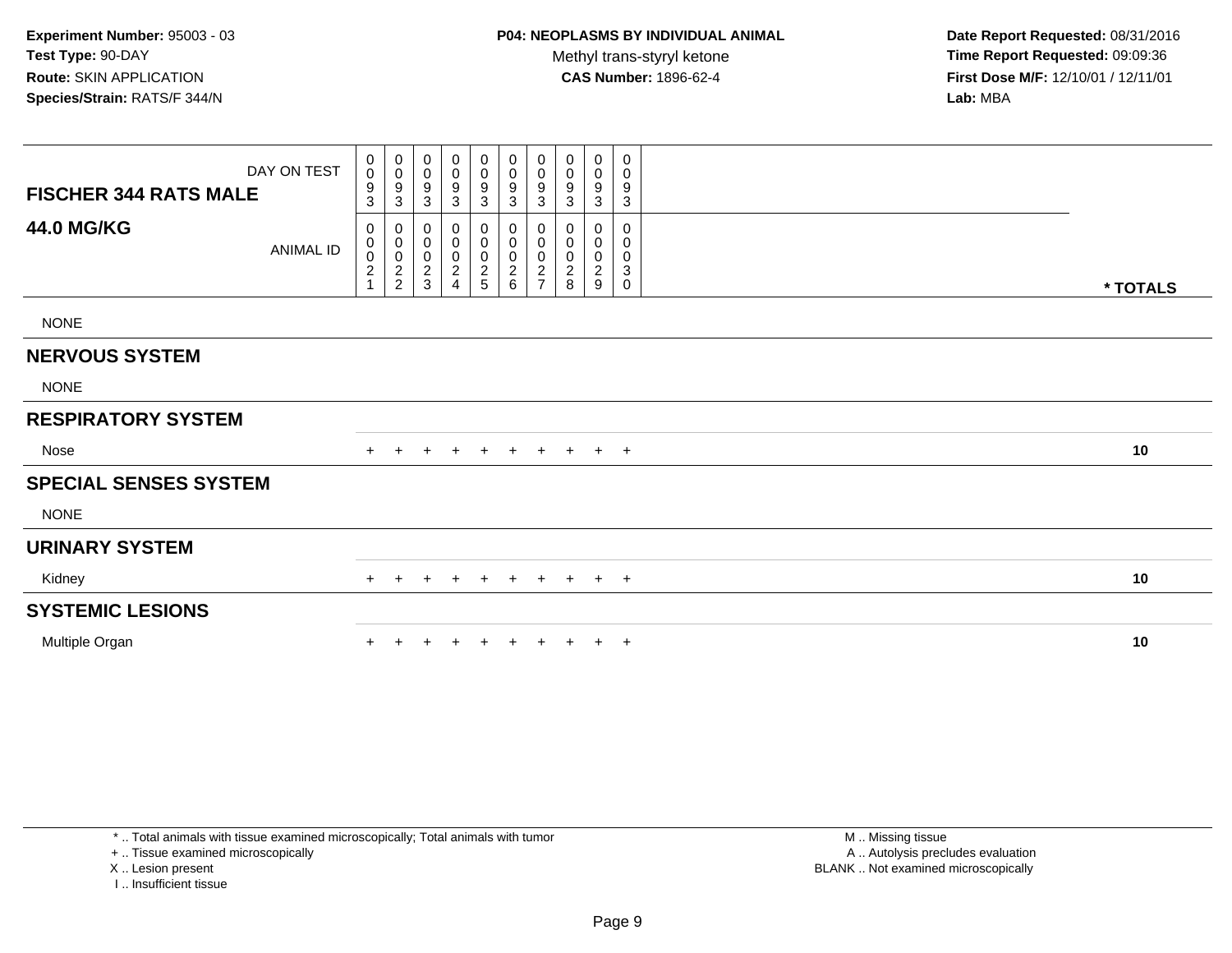| DAY ON TEST<br><b>FISCHER 344 RATS MALE</b>                                                                                                                         | 0<br>0<br>$\frac{9}{3}$                                    | $\pmb{0}$<br>$\mathbf 0$<br>$\frac{9}{3}$                  | 0<br>$\mathbf 0$<br>$\boldsymbol{9}$<br>$\mathbf{3}$ | $\mathbf 0$<br>$\Omega$<br>9<br>$\mathbf{3}$            | $\mathbf 0$<br>$\mathbf 0$<br>9<br>$\sqrt{3}$ | $\mathbf 0$<br>0<br>$\frac{9}{3}$      | $\mathbf 0$<br>$\mathbf 0$<br>$\boldsymbol{9}$<br>$\mathbf{3}$ | $\pmb{0}$<br>$\mathbf 0$<br>$\boldsymbol{9}$<br>$\sqrt{3}$                        | $\mathbf 0$<br>0<br>$\boldsymbol{9}$<br>$\mathbf{3}$                           | $\mathbf 0$<br>$\Omega$<br>9<br>3                             |                                                                                               |  |
|---------------------------------------------------------------------------------------------------------------------------------------------------------------------|------------------------------------------------------------|------------------------------------------------------------|------------------------------------------------------|---------------------------------------------------------|-----------------------------------------------|----------------------------------------|----------------------------------------------------------------|-----------------------------------------------------------------------------------|--------------------------------------------------------------------------------|---------------------------------------------------------------|-----------------------------------------------------------------------------------------------|--|
| <b>87.5 MG/KG</b><br><b>ANIMAL ID</b>                                                                                                                               | $\mathbf 0$<br>0<br>$\pmb{0}$<br>$\ensuremath{\mathsf{3}}$ | $\mathbf 0$<br>$\mathbf 0$<br>$\mathbf 0$<br>$\frac{3}{2}$ | 0<br>$\mathbf 0$<br>$\mathbf 0$<br>$\frac{3}{3}$     | 0<br>0<br>$\mathbf 0$<br>$\mathbf{3}$<br>$\overline{4}$ | 0<br>$\mathbf 0$<br>0<br>$\frac{3}{5}$        | 0<br>$\mathbf 0$<br>0<br>$\frac{3}{6}$ | 0<br>$\mathbf 0$<br>$\mathbf 0$<br>$\frac{3}{7}$               | $\mathbf 0$<br>$\mathbf 0$<br>$\mathbf 0$<br>$\ensuremath{\mathsf{3}}$<br>$\bf 8$ | $\mathbf 0$<br>$\overline{0}$<br>$\mathbf 0$<br>$\ensuremath{\mathsf{3}}$<br>9 | $\mathbf 0$<br>$\mathbf 0$<br>$\mathbf 0$<br>4<br>$\mathbf 0$ | * TOTALS                                                                                      |  |
| <b>ALIMENTARY SYSTEM</b>                                                                                                                                            |                                                            |                                                            |                                                      |                                                         |                                               |                                        |                                                                |                                                                                   |                                                                                |                                                               |                                                                                               |  |
| Stomach, Glandular                                                                                                                                                  | $\pm$                                                      |                                                            |                                                      |                                                         |                                               |                                        |                                                                | ÷                                                                                 | $+$                                                                            | $+$                                                           | 10                                                                                            |  |
| <b>CARDIOVASCULAR SYSTEM</b>                                                                                                                                        |                                                            |                                                            |                                                      |                                                         |                                               |                                        |                                                                |                                                                                   |                                                                                |                                                               |                                                                                               |  |
| <b>NONE</b>                                                                                                                                                         |                                                            |                                                            |                                                      |                                                         |                                               |                                        |                                                                |                                                                                   |                                                                                |                                                               |                                                                                               |  |
| <b>ENDOCRINE SYSTEM</b>                                                                                                                                             |                                                            |                                                            |                                                      |                                                         |                                               |                                        |                                                                |                                                                                   |                                                                                |                                                               |                                                                                               |  |
| <b>NONE</b>                                                                                                                                                         |                                                            |                                                            |                                                      |                                                         |                                               |                                        |                                                                |                                                                                   |                                                                                |                                                               |                                                                                               |  |
| <b>GENERAL BODY SYSTEM</b>                                                                                                                                          |                                                            |                                                            |                                                      |                                                         |                                               |                                        |                                                                |                                                                                   |                                                                                |                                                               |                                                                                               |  |
| <b>NONE</b>                                                                                                                                                         |                                                            |                                                            |                                                      |                                                         |                                               |                                        |                                                                |                                                                                   |                                                                                |                                                               |                                                                                               |  |
| <b>GENITAL SYSTEM</b>                                                                                                                                               |                                                            |                                                            |                                                      |                                                         |                                               |                                        |                                                                |                                                                                   |                                                                                |                                                               |                                                                                               |  |
| <b>NONE</b>                                                                                                                                                         |                                                            |                                                            |                                                      |                                                         |                                               |                                        |                                                                |                                                                                   |                                                                                |                                                               |                                                                                               |  |
| <b>HEMATOPOIETIC SYSTEM</b>                                                                                                                                         |                                                            |                                                            |                                                      |                                                         |                                               |                                        |                                                                |                                                                                   |                                                                                |                                                               |                                                                                               |  |
| <b>NONE</b>                                                                                                                                                         |                                                            |                                                            |                                                      |                                                         |                                               |                                        |                                                                |                                                                                   |                                                                                |                                                               |                                                                                               |  |
| <b>INTEGUMENTARY SYSTEM</b>                                                                                                                                         |                                                            |                                                            |                                                      |                                                         |                                               |                                        |                                                                |                                                                                   |                                                                                |                                                               |                                                                                               |  |
| Skin                                                                                                                                                                | $+$                                                        | $+$                                                        |                                                      |                                                         |                                               | $\overline{+}$                         | $\ddot{}$                                                      | $\ddot{}$                                                                         | $+$                                                                            | $+$                                                           | 10                                                                                            |  |
| <b>MUSCULOSKELETAL SYSTEM</b>                                                                                                                                       |                                                            |                                                            |                                                      |                                                         |                                               |                                        |                                                                |                                                                                   |                                                                                |                                                               |                                                                                               |  |
| <b>NONE</b>                                                                                                                                                         |                                                            |                                                            |                                                      |                                                         |                                               |                                        |                                                                |                                                                                   |                                                                                |                                                               |                                                                                               |  |
| *  Total animals with tissue examined microscopically; Total animals with tumor<br>+  Tissue examined microscopically<br>X  Lesion present<br>I Insufficient tissue |                                                            |                                                            |                                                      |                                                         |                                               |                                        |                                                                |                                                                                   |                                                                                |                                                               | M  Missing tissue<br>A  Autolysis precludes evaluation<br>BLANK  Not examined microscopically |  |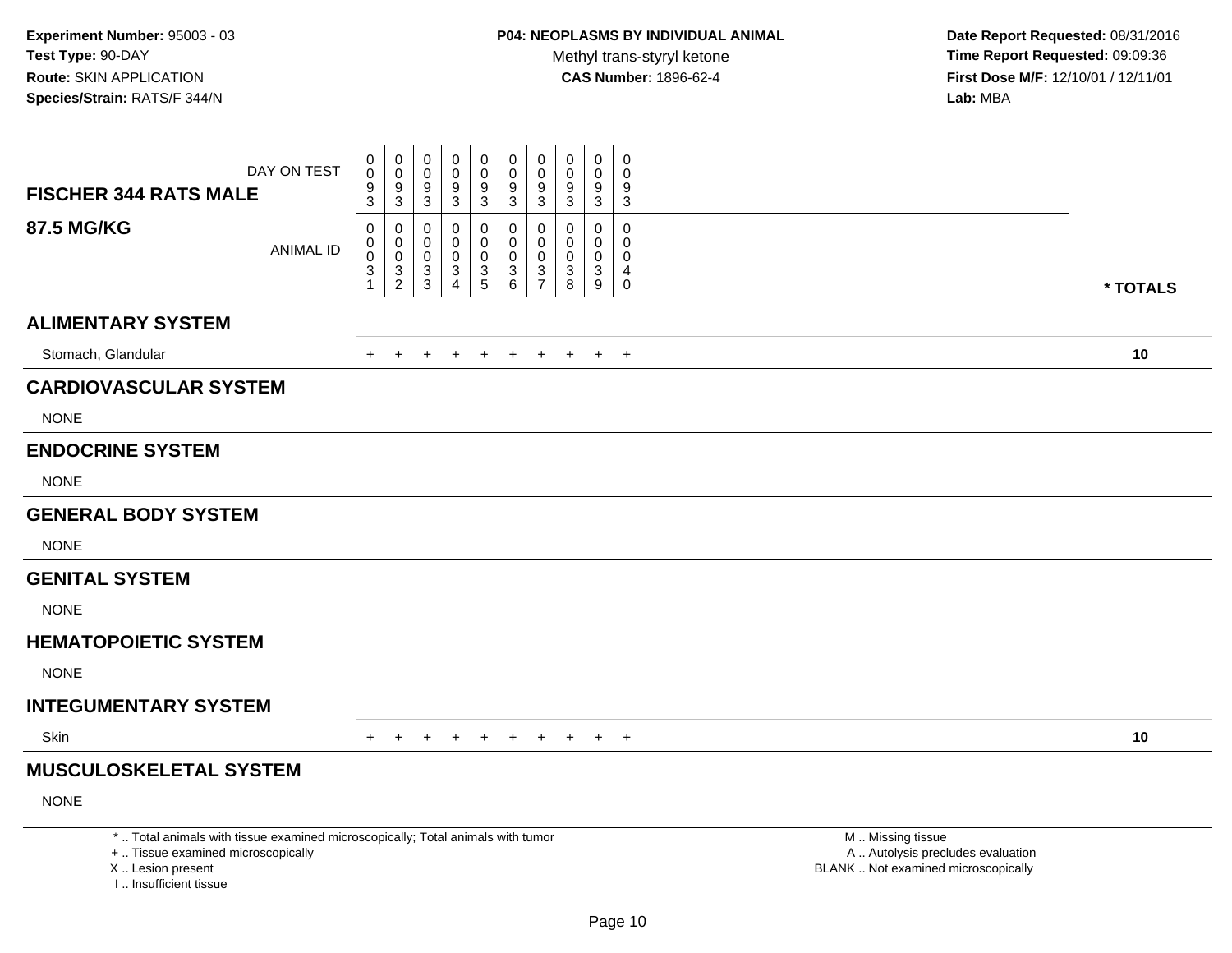**Date Report Requested:** 08/31/2016 **Time Report Requested:** 09:09:36 **First Dose M/F:** 12/10/01 / 12/11/01<br>**Lab:** MBA **Lab:** MBA

| DAY ON TEST<br><b>FISCHER 344 RATS MALE</b> | 0<br>$\mathbf 0$<br>9<br>3 | 0<br>$\boldsymbol{0}$<br>$\boldsymbol{9}$<br>3      | 0<br>$\pmb{0}$<br>$\boldsymbol{9}$<br>$\mathbf{3}$  | 0<br>0<br>$9\,$<br>$\mathbf{3}$                             | $\mathbf 0$<br>$\pmb{0}$<br>$\boldsymbol{9}$<br>$\mathbf{3}$     | 0<br>$\pmb{0}$<br>$\boldsymbol{9}$<br>$\mathbf{3}$ | 0<br>$\pmb{0}$<br>9<br>3                                                   | 0<br>$\pmb{0}$<br>9<br>$\mathbf{3}$   | 0<br>0<br>9<br>$\mathbf{3}$           | 0<br>$\pmb{0}$<br>9<br>$\sqrt{3}$               |          |  |
|---------------------------------------------|----------------------------|-----------------------------------------------------|-----------------------------------------------------|-------------------------------------------------------------|------------------------------------------------------------------|----------------------------------------------------|----------------------------------------------------------------------------|---------------------------------------|---------------------------------------|-------------------------------------------------|----------|--|
| <b>87.5 MG/KG</b><br>ANIMAL ID              | 0<br>0<br>0<br>3           | 0<br>$\mathbf 0$<br>$\frac{0}{3}$<br>$\overline{c}$ | $_{\rm 0}^{\rm 0}$<br>$\frac{0}{3}$<br>$\mathbf{3}$ | 0<br>$\pmb{0}$<br>$\pmb{0}$<br>$\sqrt{3}$<br>$\overline{4}$ | $\begin{matrix} 0 \\ 0 \\ 0 \\ 3 \end{matrix}$<br>$\overline{5}$ | 0<br>$\pmb{0}$<br>$\frac{0}{3}$<br>6               | 0<br>$\pmb{0}$<br>$\pmb{0}$<br>$\ensuremath{\mathsf{3}}$<br>$\overline{7}$ | 0<br>$\pmb{0}$<br>$\pmb{0}$<br>3<br>8 | 0<br>$\pmb{0}$<br>$\pmb{0}$<br>3<br>9 | $\pmb{0}$<br>0<br>$\pmb{0}$<br>4<br>$\mathbf 0$ | * TOTALS |  |
| <b>NERVOUS SYSTEM</b>                       |                            |                                                     |                                                     |                                                             |                                                                  |                                                    |                                                                            |                                       |                                       |                                                 |          |  |
| <b>NONE</b>                                 |                            |                                                     |                                                     |                                                             |                                                                  |                                                    |                                                                            |                                       |                                       |                                                 |          |  |
| <b>RESPIRATORY SYSTEM</b>                   |                            |                                                     |                                                     |                                                             |                                                                  |                                                    |                                                                            |                                       |                                       |                                                 |          |  |
| Nose                                        |                            | $\pm$                                               | $\ddot{}$                                           | $+$                                                         | $+$                                                              |                                                    |                                                                            | $+$ $+$ $+$                           |                                       | $+$ $+$                                         | 10       |  |
| <b>SPECIAL SENSES SYSTEM</b>                |                            |                                                     |                                                     |                                                             |                                                                  |                                                    |                                                                            |                                       |                                       |                                                 |          |  |
| <b>NONE</b>                                 |                            |                                                     |                                                     |                                                             |                                                                  |                                                    |                                                                            |                                       |                                       |                                                 |          |  |
| <b>URINARY SYSTEM</b>                       |                            |                                                     |                                                     |                                                             |                                                                  |                                                    |                                                                            |                                       |                                       |                                                 |          |  |
| Kidney                                      | $+$                        | $+$                                                 | $\ddot{}$                                           | $+$                                                         | $+$                                                              | $+$                                                | $+$                                                                        | $+$                                   |                                       | $+$ $+$                                         | 10       |  |
| <b>SYSTEMIC LESIONS</b>                     |                            |                                                     |                                                     |                                                             |                                                                  |                                                    |                                                                            |                                       |                                       |                                                 |          |  |
| Multiple Organ                              |                            |                                                     |                                                     |                                                             |                                                                  |                                                    |                                                                            |                                       |                                       | $^{+}$                                          | 10       |  |

\* .. Total animals with tissue examined microscopically; Total animals with tumor

+ .. Tissue examined microscopically

X .. Lesion present

I .. Insufficient tissue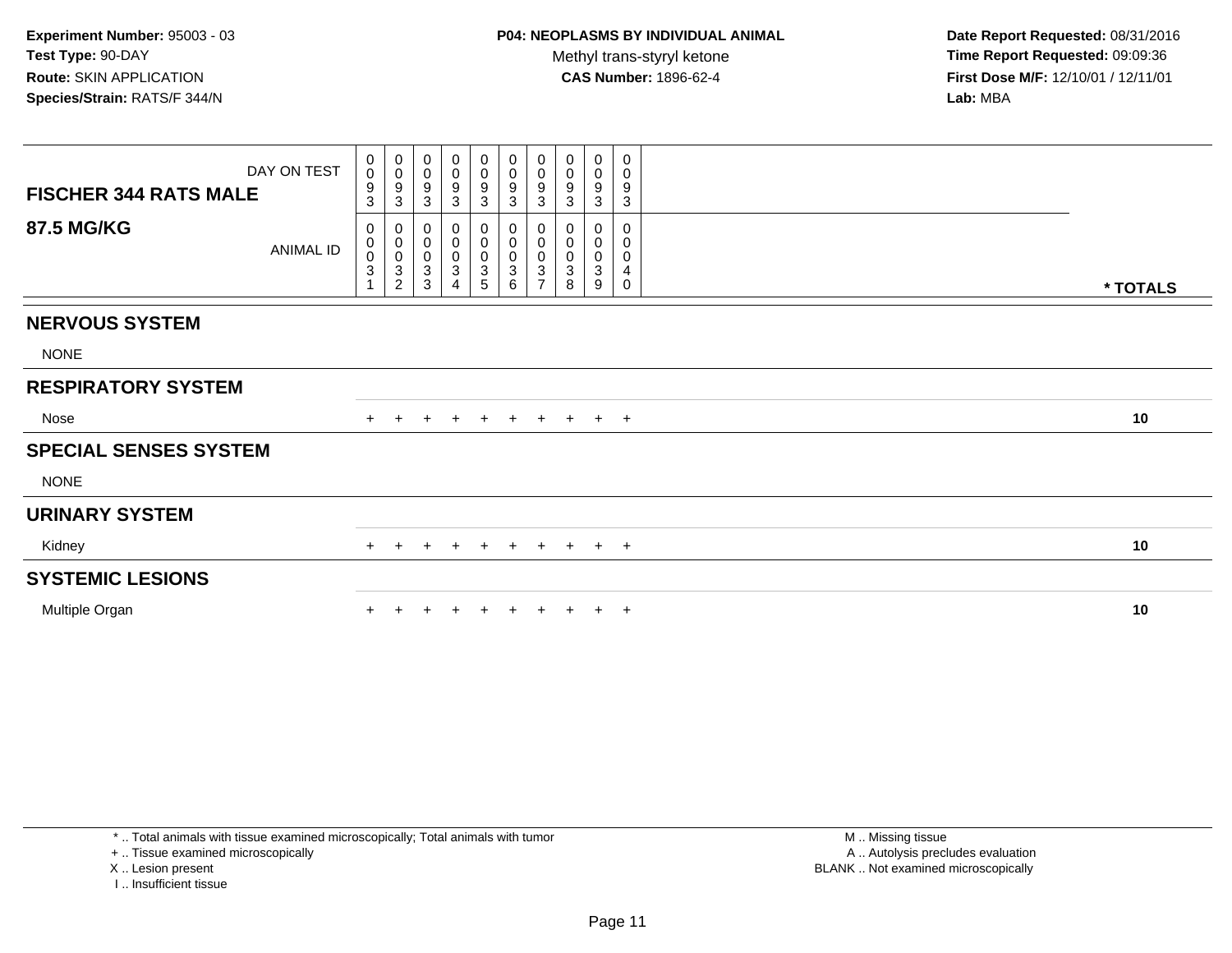| DAY ON TEST<br><b>FISCHER 344 RATS MALE</b>                                                                                                                         | 0<br>0<br>$\frac{9}{3}$                                      | 0<br>$\mathbf 0$<br>$\frac{9}{3}$                | $\mathbf 0$<br>$\mathbf 0$<br>$\boldsymbol{9}$<br>3              | 0<br>$\Omega$<br>9<br>3                      | $\mathbf 0$<br>$\mathbf 0$<br>9<br>3                | 0<br>$\pmb{0}$<br>$\frac{9}{3}$              | $\mathbf 0$<br>$\pmb{0}$<br>$\boldsymbol{9}$<br>3 | $\mathbf 0$<br>0<br>9<br>3      | 0<br>0<br>9<br>$\mathbf{3}$                              | $\mathbf 0$<br>$\mathbf 0$<br>$\boldsymbol{9}$<br>3                        |                                                                                               |
|---------------------------------------------------------------------------------------------------------------------------------------------------------------------|--------------------------------------------------------------|--------------------------------------------------|------------------------------------------------------------------|----------------------------------------------|-----------------------------------------------------|----------------------------------------------|---------------------------------------------------|---------------------------------|----------------------------------------------------------|----------------------------------------------------------------------------|-----------------------------------------------------------------------------------------------|
| <b>175 MG/KG</b><br><b>ANIMAL ID</b>                                                                                                                                | $\mathbf 0$<br>0<br>$\ddot{\mathbf{0}}$<br>4<br>$\mathbf{1}$ | $\mathbf 0$<br>0<br>$\mathbf 0$<br>$\frac{4}{2}$ | $\mathbf 0$<br>$\mathbf 0$<br>$\mathbf 0$<br>4<br>$\overline{3}$ | 0<br>0<br>$\mathbf 0$<br>4<br>$\overline{4}$ | 0<br>$\Omega$<br>$\mathbf 0$<br>4<br>$\overline{5}$ | 0<br>0<br>$\mathbf 0$<br>4<br>$\overline{6}$ | 0<br>0<br>$\mathsf{O}\xspace$<br>$\frac{4}{7}$    | 0<br>0<br>$\mathbf 0$<br>4<br>8 | $\mathbf 0$<br>0<br>$\mathbf 0$<br>4<br>$\boldsymbol{9}$ | $\mathbf 0$<br>$\mathbf 0$<br>$\mathbf 0$<br>$\overline{5}$<br>$\mathbf 0$ |                                                                                               |
| <b>ALIMENTARY SYSTEM</b>                                                                                                                                            |                                                              |                                                  |                                                                  |                                              |                                                     |                                              |                                                   |                                 |                                                          |                                                                            | * TOTALS                                                                                      |
|                                                                                                                                                                     |                                                              |                                                  |                                                                  |                                              |                                                     |                                              |                                                   |                                 |                                                          |                                                                            |                                                                                               |
| Stomach, Glandular                                                                                                                                                  | $\div$                                                       |                                                  |                                                                  |                                              |                                                     |                                              |                                                   | $\pm$                           | $+$                                                      | $+$                                                                        | 10                                                                                            |
| <b>CARDIOVASCULAR SYSTEM</b>                                                                                                                                        |                                                              |                                                  |                                                                  |                                              |                                                     |                                              |                                                   |                                 |                                                          |                                                                            |                                                                                               |
| <b>NONE</b>                                                                                                                                                         |                                                              |                                                  |                                                                  |                                              |                                                     |                                              |                                                   |                                 |                                                          |                                                                            |                                                                                               |
| <b>ENDOCRINE SYSTEM</b>                                                                                                                                             |                                                              |                                                  |                                                                  |                                              |                                                     |                                              |                                                   |                                 |                                                          |                                                                            |                                                                                               |
| <b>NONE</b>                                                                                                                                                         |                                                              |                                                  |                                                                  |                                              |                                                     |                                              |                                                   |                                 |                                                          |                                                                            |                                                                                               |
| <b>GENERAL BODY SYSTEM</b>                                                                                                                                          |                                                              |                                                  |                                                                  |                                              |                                                     |                                              |                                                   |                                 |                                                          |                                                                            |                                                                                               |
| <b>NONE</b>                                                                                                                                                         |                                                              |                                                  |                                                                  |                                              |                                                     |                                              |                                                   |                                 |                                                          |                                                                            |                                                                                               |
| <b>GENITAL SYSTEM</b>                                                                                                                                               |                                                              |                                                  |                                                                  |                                              |                                                     |                                              |                                                   |                                 |                                                          |                                                                            |                                                                                               |
| <b>NONE</b>                                                                                                                                                         |                                                              |                                                  |                                                                  |                                              |                                                     |                                              |                                                   |                                 |                                                          |                                                                            |                                                                                               |
| <b>HEMATOPOIETIC SYSTEM</b>                                                                                                                                         |                                                              |                                                  |                                                                  |                                              |                                                     |                                              |                                                   |                                 |                                                          |                                                                            |                                                                                               |
| <b>NONE</b>                                                                                                                                                         |                                                              |                                                  |                                                                  |                                              |                                                     |                                              |                                                   |                                 |                                                          |                                                                            |                                                                                               |
| <b>INTEGUMENTARY SYSTEM</b>                                                                                                                                         |                                                              |                                                  |                                                                  |                                              |                                                     |                                              |                                                   |                                 |                                                          |                                                                            |                                                                                               |
| Skin                                                                                                                                                                | $+$                                                          | $+$                                              |                                                                  |                                              |                                                     | $+$                                          | $+$                                               | $+$                             |                                                          | $+$ $+$                                                                    | 10                                                                                            |
| <b>MUSCULOSKELETAL SYSTEM</b>                                                                                                                                       |                                                              |                                                  |                                                                  |                                              |                                                     |                                              |                                                   |                                 |                                                          |                                                                            |                                                                                               |
| <b>NONE</b>                                                                                                                                                         |                                                              |                                                  |                                                                  |                                              |                                                     |                                              |                                                   |                                 |                                                          |                                                                            |                                                                                               |
| *  Total animals with tissue examined microscopically; Total animals with tumor<br>+  Tissue examined microscopically<br>X  Lesion present<br>I Insufficient tissue |                                                              |                                                  |                                                                  |                                              |                                                     |                                              |                                                   |                                 |                                                          |                                                                            | M  Missing tissue<br>A  Autolysis precludes evaluation<br>BLANK  Not examined microscopically |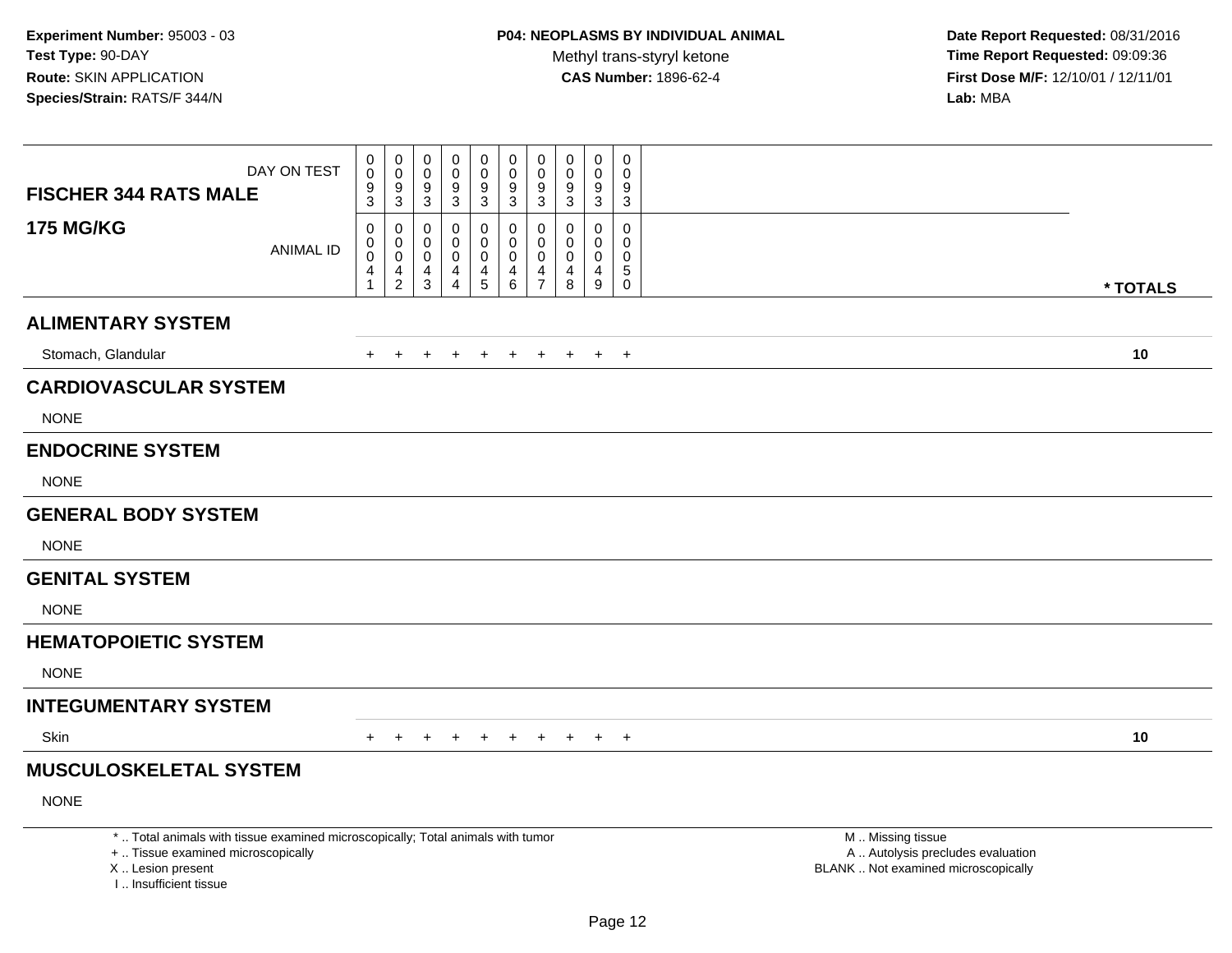**Date Report Requested:** 08/31/2016 **Time Report Requested:** 09:09:36 **First Dose M/F:** 12/10/01 / 12/11/01<br>**Lab:** MBA **Lab:** MBA

| DAY ON TEST<br><b>FISCHER 344 RATS MALE</b> | 0<br>$\mathsf{O}\xspace$<br>9<br>3           | $\begin{smallmatrix}0\0\0\9\end{smallmatrix}$<br>$\mathbf{3}$                       | $\pmb{0}$<br>$\pmb{0}$<br>$\boldsymbol{9}$<br>$\mathbf{3}$                                            | 0<br>0<br>9<br>3                   | $\boldsymbol{0}$<br>$\frac{0}{9}$<br>$\mathbf{3}$                                         | 0<br>$\frac{0}{9}$<br>$\mathfrak{S}$ | $\pmb{0}$<br>$\frac{0}{9}$<br>$\mathbf{3}$                                                             | 0<br>$\boldsymbol{0}$<br>$\boldsymbol{9}$<br>3 | 0<br>0<br>$\boldsymbol{9}$<br>$\mathbf{3}$ | 0<br>0<br>$\boldsymbol{9}$<br>$\mathbf{3}$         |          |  |
|---------------------------------------------|----------------------------------------------|-------------------------------------------------------------------------------------|-------------------------------------------------------------------------------------------------------|------------------------------------|-------------------------------------------------------------------------------------------|--------------------------------------|--------------------------------------------------------------------------------------------------------|------------------------------------------------|--------------------------------------------|----------------------------------------------------|----------|--|
| <b>175 MG/KG</b><br>ANIMAL ID               | $\mathbf 0$<br>0<br>$\mathsf{O}\xspace$<br>4 | $\begin{smallmatrix}0\0\0\0\end{smallmatrix}$<br>$\overline{4}$<br>$\boldsymbol{2}$ | $\begin{smallmatrix} 0\\0 \end{smallmatrix}$<br>$\mathbf 0$<br>$\overline{\mathbf{4}}$<br>$\mathsf 3$ | 0<br>0<br>0<br>4<br>$\overline{4}$ | $\begin{smallmatrix} 0\\0 \end{smallmatrix}$<br>$\pmb{0}$<br>$\overline{4}$<br>$\sqrt{5}$ | $_{\rm 0}^{\rm 0}$<br>0<br>4<br>6    | $\begin{smallmatrix} 0\\0 \end{smallmatrix}$<br>$\pmb{0}$<br>$\overline{\mathbf{4}}$<br>$\overline{7}$ | 0<br>$\mathbf 0$<br>$\pmb{0}$<br>4<br>8        | 0<br>0<br>$\mathsf 0$<br>4<br>9            | $\mathbf 0$<br>0<br>0<br>$\sqrt{5}$<br>$\mathbf 0$ | * TOTALS |  |
| <b>NERVOUS SYSTEM</b>                       |                                              |                                                                                     |                                                                                                       |                                    |                                                                                           |                                      |                                                                                                        |                                                |                                            |                                                    |          |  |
| <b>NONE</b>                                 |                                              |                                                                                     |                                                                                                       |                                    |                                                                                           |                                      |                                                                                                        |                                                |                                            |                                                    |          |  |
| <b>RESPIRATORY SYSTEM</b>                   |                                              |                                                                                     |                                                                                                       |                                    |                                                                                           |                                      |                                                                                                        |                                                |                                            |                                                    |          |  |
| Nose                                        | $+$                                          | $+$                                                                                 | $+$                                                                                                   | $+$                                | $+$                                                                                       |                                      |                                                                                                        | + + + + +                                      |                                            |                                                    | 10       |  |
| <b>SPECIAL SENSES SYSTEM</b>                |                                              |                                                                                     |                                                                                                       |                                    |                                                                                           |                                      |                                                                                                        |                                                |                                            |                                                    |          |  |
| <b>NONE</b>                                 |                                              |                                                                                     |                                                                                                       |                                    |                                                                                           |                                      |                                                                                                        |                                                |                                            |                                                    |          |  |
| <b>URINARY SYSTEM</b>                       |                                              |                                                                                     |                                                                                                       |                                    |                                                                                           |                                      |                                                                                                        |                                                |                                            |                                                    |          |  |
| Kidney                                      | $+$                                          | $+$                                                                                 | $+$                                                                                                   | $+$                                | $+$                                                                                       |                                      |                                                                                                        | + + + + +                                      |                                            |                                                    | 10       |  |
| <b>SYSTEMIC LESIONS</b>                     |                                              |                                                                                     |                                                                                                       |                                    |                                                                                           |                                      |                                                                                                        |                                                |                                            |                                                    |          |  |
| Multiple Organ                              |                                              |                                                                                     |                                                                                                       |                                    |                                                                                           |                                      |                                                                                                        |                                                |                                            | $+$                                                | 10       |  |

\* .. Total animals with tissue examined microscopically; Total animals with tumor

+ .. Tissue examined microscopically

X .. Lesion present

I .. Insufficient tissue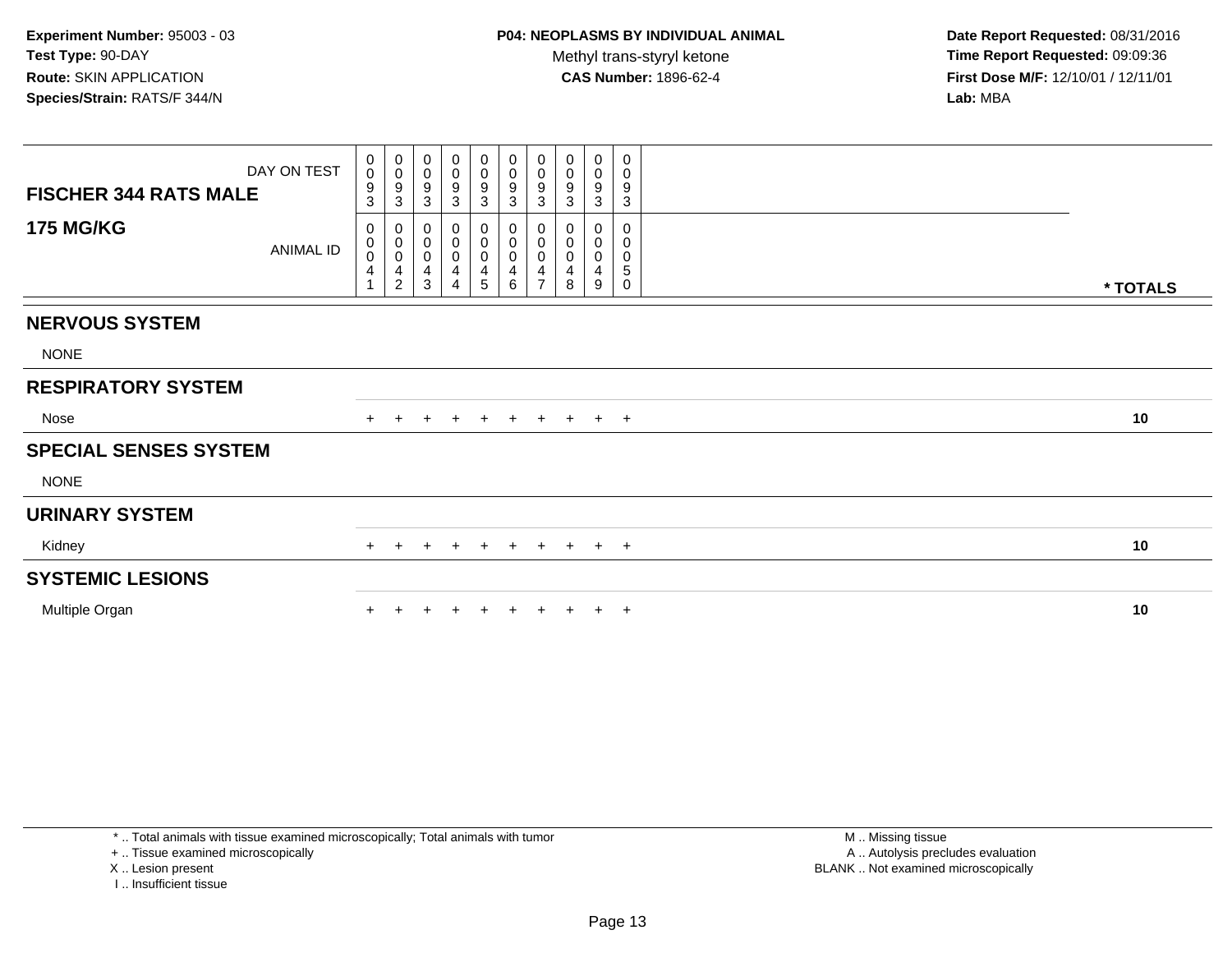Methyl trans-styryl ketone<br>CAS Number: 1896-62-4

| DAY ON TEST<br><b>FISCHER 344 RATS MALE</b>                                                                                                                         | $\begin{array}{c} 0 \\ 0 \\ 9 \\ 3 \end{array}$ | $\begin{array}{c} 0 \\ 0 \\ 9 \\ 3 \end{array}$        | $\mathbf 0$<br>$\pmb{0}$<br>9<br>$\overline{3}$  | $\pmb{0}$<br>$\mathbf 0$<br>9<br>$\overline{3}$         | $\pmb{0}$<br>$\mathbf 0$<br>$\boldsymbol{9}$<br>$\overline{3}$ | $\begin{smallmatrix}0\0\0\end{smallmatrix}$<br>$\boldsymbol{9}$<br>$\overline{3}$ | $\pmb{0}$<br>$\mathbf 0$<br>$\boldsymbol{9}$<br>$\overline{3}$ | $\mathbf 0$<br>$\pmb{0}$<br>$\boldsymbol{9}$<br>$\overline{3}$           | $\pmb{0}$<br>$\mathbf 0$<br>9<br>$\sqrt{3}$               | $\pmb{0}$<br>$\boldsymbol{0}$<br>9<br>$\overline{3}$  |                                                                                               |
|---------------------------------------------------------------------------------------------------------------------------------------------------------------------|-------------------------------------------------|--------------------------------------------------------|--------------------------------------------------|---------------------------------------------------------|----------------------------------------------------------------|-----------------------------------------------------------------------------------|----------------------------------------------------------------|--------------------------------------------------------------------------|-----------------------------------------------------------|-------------------------------------------------------|-----------------------------------------------------------------------------------------------|
| <b>350 MG/KG</b><br><b>ANIMAL ID</b>                                                                                                                                | $\,0\,$<br>$\pmb{0}$<br>$\frac{0}{5}$           | $\pmb{0}$<br>$\pmb{0}$<br>$\mathsf 0$<br>$\frac{5}{2}$ | 0<br>$\mathbf 0$<br>$\mathbf 0$<br>$\frac{5}{3}$ | $\mathbf 0$<br>$\Omega$<br>$\mathbf 0$<br>$\frac{5}{4}$ | 0<br>$\mathbf 0$<br>$\mathsf 0$<br>$\frac{5}{5}$               | 0<br>$\mathbf 0$<br>0<br>$\overline{5}$ 6                                         | $\mathbf 0$<br>$\pmb{0}$<br>$\pmb{0}$<br>$\frac{5}{7}$         | 0<br>$\mathbf 0$<br>$\mathbf 0$<br>$\begin{array}{c} 5 \\ 8 \end{array}$ | $\mathbf 0$<br>$\Omega$<br>$\mathbf 0$<br>$\sqrt{5}$<br>9 | 0<br>$\mathbf 0$<br>$\mathbf 0$<br>$\,6\,$<br>$\,0\,$ | * TOTALS                                                                                      |
| <b>ALIMENTARY SYSTEM</b>                                                                                                                                            |                                                 |                                                        |                                                  |                                                         |                                                                |                                                                                   |                                                                |                                                                          |                                                           |                                                       |                                                                                               |
| Esophagus                                                                                                                                                           |                                                 |                                                        |                                                  |                                                         |                                                                |                                                                                   |                                                                |                                                                          |                                                           | $\ddot{}$                                             | 10                                                                                            |
| Intestine Large, Cecum                                                                                                                                              |                                                 |                                                        |                                                  |                                                         |                                                                |                                                                                   |                                                                |                                                                          |                                                           | $\ddot{}$                                             | 10                                                                                            |
| Intestine Large, Colon                                                                                                                                              |                                                 |                                                        |                                                  |                                                         |                                                                |                                                                                   |                                                                |                                                                          |                                                           | $\overline{+}$                                        | 10                                                                                            |
| Intestine Large, Rectum                                                                                                                                             |                                                 |                                                        |                                                  |                                                         |                                                                |                                                                                   |                                                                |                                                                          |                                                           | $\overline{+}$                                        | 10                                                                                            |
| Intestine Small, Duodenum                                                                                                                                           |                                                 |                                                        |                                                  |                                                         |                                                                |                                                                                   |                                                                |                                                                          |                                                           | $\ddot{}$                                             | 10                                                                                            |
| Intestine Small, Ileum                                                                                                                                              |                                                 |                                                        |                                                  |                                                         |                                                                |                                                                                   |                                                                |                                                                          |                                                           | $\overline{+}$                                        | 10                                                                                            |
| Intestine Small, Jejunum                                                                                                                                            |                                                 |                                                        |                                                  |                                                         |                                                                |                                                                                   |                                                                |                                                                          |                                                           | $\overline{+}$                                        | 10                                                                                            |
| Liver                                                                                                                                                               |                                                 |                                                        |                                                  |                                                         |                                                                |                                                                                   |                                                                |                                                                          |                                                           | $\overline{+}$                                        | 10                                                                                            |
| Pancreas                                                                                                                                                            |                                                 |                                                        |                                                  |                                                         |                                                                |                                                                                   |                                                                |                                                                          |                                                           | $\overline{+}$                                        | 10                                                                                            |
| Salivary Glands                                                                                                                                                     | $+$                                             | $\overline{ }$                                         |                                                  |                                                         |                                                                |                                                                                   |                                                                |                                                                          | ÷                                                         | $+$                                                   | 10                                                                                            |
| Stomach, Forestomach                                                                                                                                                |                                                 |                                                        |                                                  |                                                         |                                                                |                                                                                   |                                                                |                                                                          |                                                           | $\overline{+}$                                        | 10                                                                                            |
| Stomach, Glandular                                                                                                                                                  |                                                 |                                                        |                                                  |                                                         |                                                                |                                                                                   |                                                                |                                                                          |                                                           | $\div$                                                | 10                                                                                            |
| Tongue                                                                                                                                                              |                                                 |                                                        |                                                  |                                                         |                                                                |                                                                                   |                                                                |                                                                          |                                                           | $\ddot{}$                                             | 10                                                                                            |
| <b>CARDIOVASCULAR SYSTEM</b>                                                                                                                                        |                                                 |                                                        |                                                  |                                                         |                                                                |                                                                                   |                                                                |                                                                          |                                                           |                                                       |                                                                                               |
| <b>Blood Vessel</b>                                                                                                                                                 | $+$                                             |                                                        |                                                  |                                                         | $\div$                                                         |                                                                                   |                                                                |                                                                          |                                                           | $+$                                                   | 10                                                                                            |
| *  Total animals with tissue examined microscopically; Total animals with tumor<br>+  Tissue examined microscopically<br>X  Lesion present<br>I Insufficient tissue |                                                 |                                                        |                                                  |                                                         |                                                                |                                                                                   |                                                                |                                                                          |                                                           |                                                       | M  Missing tissue<br>A  Autolysis precludes evaluation<br>BLANK  Not examined microscopically |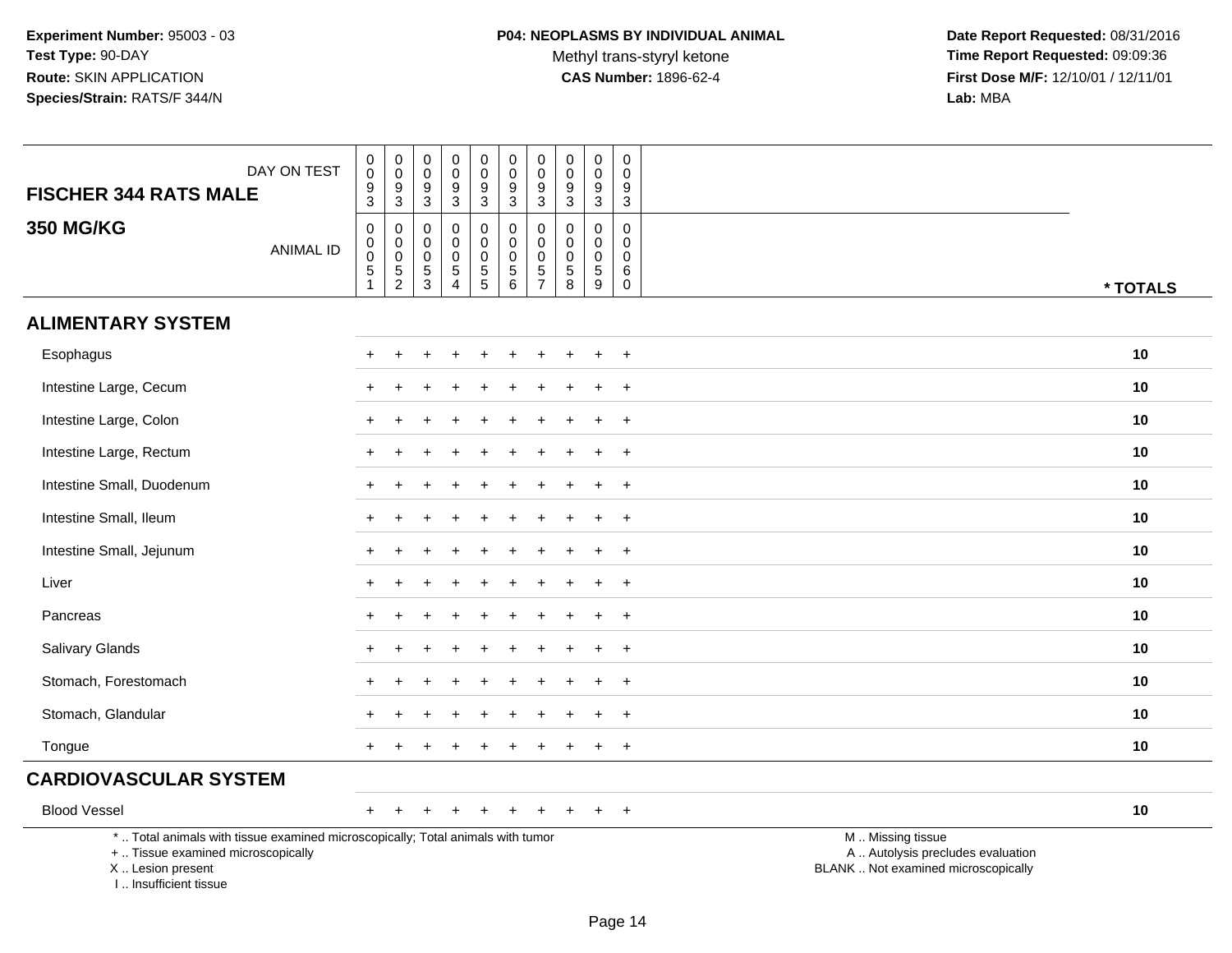Methyl trans-styryl ketone<br>CAS Number: 1896-62-4

 **Date Report Requested:** 08/31/2016 **Time Report Requested:** 09:09:36 **First Dose M/F:** 12/10/01 / 12/11/01<br>**Lab:** MBA **Lab:** MBA

| DAY ON TEST<br><b>FISCHER 344 RATS MALE</b> | $\pmb{0}$<br>$\mathbf 0$<br>9<br>$\sqrt{3}$ | $\begin{smallmatrix}0\0\0\9\end{smallmatrix}$<br>$\sqrt{3}$ | $_{\rm 0}^{\rm 0}$<br>9<br>3                            | $\begin{smallmatrix} 0\\0 \end{smallmatrix}$<br>9<br>3 | $\begin{smallmatrix} 0\\0 \end{smallmatrix}$<br>$\boldsymbol{9}$<br>$\mathbf{3}$ | $_{\rm 0}^{\rm 0}$<br>$\boldsymbol{9}$<br>$\ensuremath{\mathsf{3}}$              | $\begin{smallmatrix} 0\\0 \end{smallmatrix}$<br>$\boldsymbol{9}$<br>3 | $_{\rm 0}^{\rm 0}$<br>9<br>3 | 0<br>$\pmb{0}$<br>9<br>3        | $\pmb{0}$<br>$\mathbf 0$<br>9<br>$\mathbf{3}$ |                  |
|---------------------------------------------|---------------------------------------------|-------------------------------------------------------------|---------------------------------------------------------|--------------------------------------------------------|----------------------------------------------------------------------------------|----------------------------------------------------------------------------------|-----------------------------------------------------------------------|------------------------------|---------------------------------|-----------------------------------------------|------------------|
| <b>350 MG/KG</b><br><b>ANIMAL ID</b>        | 0<br>$\,0\,$<br>$\overline{0}$<br>5         | 0<br>$\begin{matrix}0\\0\\5\\2\end{matrix}$                 | 0<br>$\begin{smallmatrix}0\0\0\5\end{smallmatrix}$<br>3 | 0<br>0<br>0<br>5<br>4                                  | 0<br>0<br>0<br>$\frac{5}{5}$                                                     | $\boldsymbol{0}$<br>$\pmb{0}$<br>$\begin{smallmatrix}0\\5\end{smallmatrix}$<br>6 | 0<br>$\pmb{0}$<br>$\pmb{0}$<br>5<br>$\overline{ }$                    | 0<br>$\pmb{0}$<br>5<br>8     | 0<br>0<br>$\mathbf 0$<br>5<br>9 | 0<br>0<br>0<br>6<br>$\mathbf 0$               | * TOTALS         |
| Heart                                       | $^{+}$                                      | $\pm$                                                       | $\pm$                                                   | $\ddot{}$                                              | $+$                                                                              | $\ddot{}$                                                                        | $\pm$                                                                 | $+$                          | $+$                             | $+$                                           | 10               |
| <b>ENDOCRINE SYSTEM</b>                     |                                             |                                                             |                                                         |                                                        |                                                                                  |                                                                                  |                                                                       |                              |                                 |                                               |                  |
| <b>Adrenal Cortex</b>                       | $+$                                         | $\pm$                                                       | $\ddot{}$                                               | $\ddot{}$                                              | $+$                                                                              | $+$                                                                              | $+$                                                                   | $+$                          | $\ddot{}$                       | $+$                                           | 10               |
| Adrenal Medulla                             | $+$                                         |                                                             |                                                         | $\pm$                                                  | $+$                                                                              | $+$                                                                              | $+$                                                                   | $+$                          | $\pm$                           | $+$                                           | 10               |
| Islets, Pancreatic                          |                                             |                                                             |                                                         | $\div$                                                 | $+$                                                                              | $\div$                                                                           |                                                                       | $+$                          | $\ddot{}$                       | $+$                                           | 10               |
| Parathyroid Gland                           | M                                           | $+$                                                         | $+$                                                     | $\ddot{}$                                              | $+$                                                                              | $+$                                                                              | $+$                                                                   | $+$                          | $\ddot{}$                       | $+$                                           | $\boldsymbol{9}$ |
| <b>Pituitary Gland</b>                      | $+$                                         | $\div$                                                      |                                                         | $\ddot{}$                                              | $+$                                                                              | $+$                                                                              | $+$                                                                   | $\pm$                        | $\ddot{}$                       | $+$                                           | $\boldsymbol{9}$ |
| <b>Thyroid Gland</b>                        | $\ddot{}$                                   |                                                             |                                                         | +                                                      |                                                                                  | $\div$                                                                           |                                                                       |                              | $\div$                          | $+$                                           | 10               |

# **GENERAL BODY SYSTEM**

NONE

 $\sim$ 

#### **GENITAL SYSTEM**

| Epididymis             |  |  | + + + + + + + + + + |  |  | 10 |
|------------------------|--|--|---------------------|--|--|----|
| <b>Preputial Gland</b> |  |  | + + + + + + + + + + |  |  | 10 |
| Prostate               |  |  | + + + + + + + + + + |  |  | 10 |
| Seminal Vesicle        |  |  | + + + + + + + + + + |  |  | 10 |
| <b>Testes</b>          |  |  | + + + + + + + + + + |  |  | 10 |

\* .. Total animals with tissue examined microscopically; Total animals with tumor

+ .. Tissue examined microscopically

X .. Lesion present

I .. Insufficient tissue

M .. Missing tissue

y the contract of the contract of the contract of the contract of the contract of the contract of the contract of  $A$ . Autolysis precludes evaluation

Lesion present BLANK .. Not examined microscopically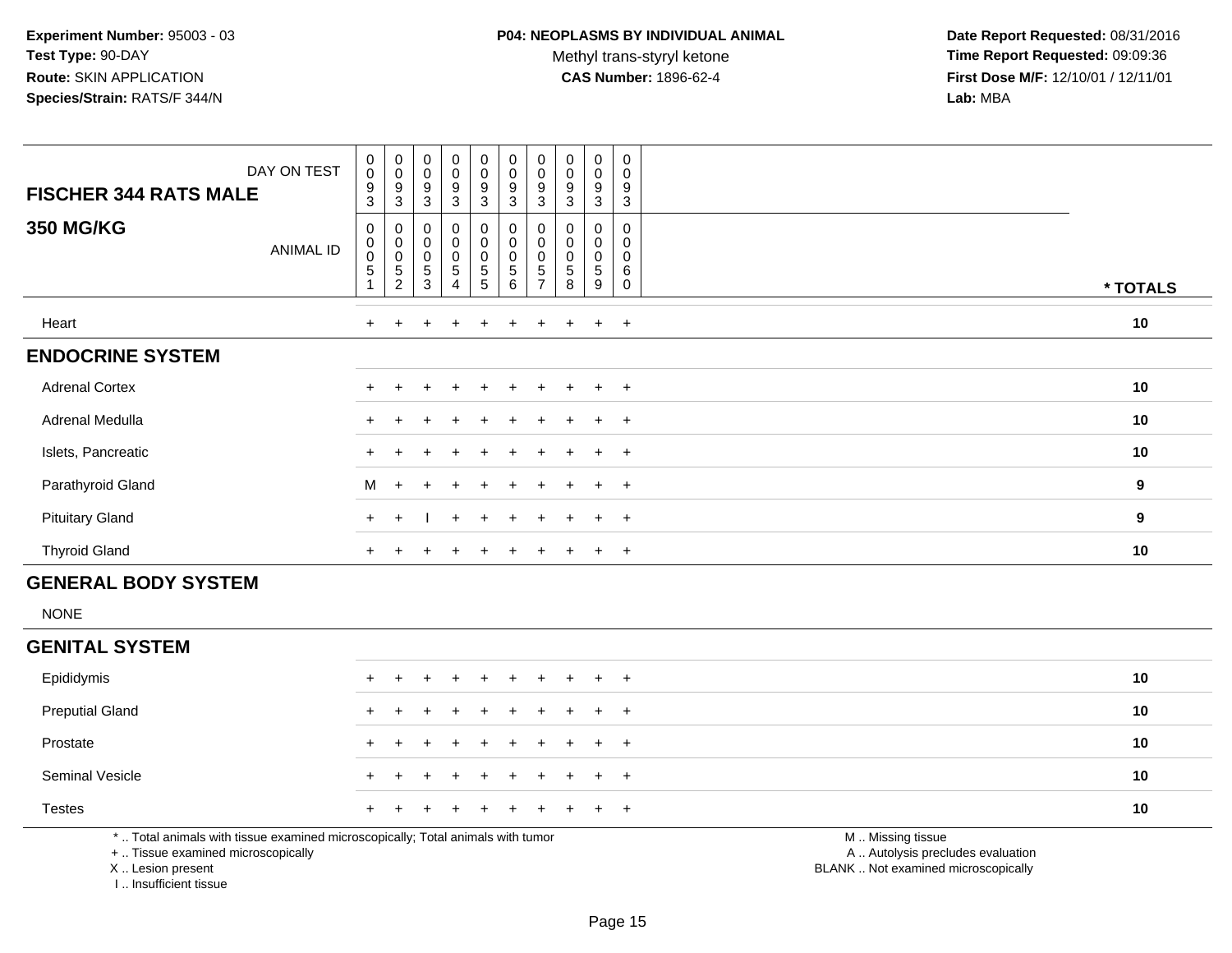| DAY ON TEST<br><b>FISCHER 344 RATS MALE</b>                                                                                                                         | $\pmb{0}$<br>$\pmb{0}$<br>$\frac{9}{3}$                               | $_{\rm 0}^{\rm 0}$<br>$\frac{9}{3}$                               | 0<br>0<br>9<br>3                       | $\pmb{0}$<br>$\mathbf 0$<br>$9\,$<br>$\mathbf{3}$                          | $\pmb{0}$<br>$\mathbf 0$<br>$\boldsymbol{9}$<br>$\mathbf{3}$ | $\pmb{0}$<br>$\mathbf 0$<br>$\boldsymbol{9}$<br>$\mathbf{3}$            | $\pmb{0}$<br>$\pmb{0}$<br>$\boldsymbol{9}$<br>$\sqrt{3}$      | $\mathsf 0$<br>$\mathbf 0$<br>$\boldsymbol{9}$<br>$\mathbf{3}$ | $\mathbf 0$<br>$\mathbf 0$<br>$\boldsymbol{9}$<br>$\mathbf{3}$ | $\mathbf 0$<br>$\mathbf 0$<br>9<br>$\mathbf{3}$                   |                                                                                               |
|---------------------------------------------------------------------------------------------------------------------------------------------------------------------|-----------------------------------------------------------------------|-------------------------------------------------------------------|----------------------------------------|----------------------------------------------------------------------------|--------------------------------------------------------------|-------------------------------------------------------------------------|---------------------------------------------------------------|----------------------------------------------------------------|----------------------------------------------------------------|-------------------------------------------------------------------|-----------------------------------------------------------------------------------------------|
| <b>350 MG/KG</b><br><b>ANIMAL ID</b>                                                                                                                                | $\pmb{0}$<br>$\pmb{0}$<br>$\pmb{0}$<br>$\overline{5}$<br>$\mathbf{1}$ | $\pmb{0}$<br>$\mathbf 0$<br>$\overline{0}$<br>5<br>$\overline{2}$ | $\Omega$<br>0<br>$\mathbf 0$<br>5<br>3 | $\mathbf 0$<br>$\mathbf 0$<br>$\mathbf 0$<br>$\,$ 5 $\,$<br>$\overline{4}$ | $\mathbf 0$<br>0<br>$\mathbf 0$<br>$\overline{5}$            | $\pmb{0}$<br>$\mathbf 0$<br>$\mathbf 0$<br>$\sqrt{5}$<br>$6\phantom{a}$ | $\mathbf 0$<br>$\pmb{0}$<br>$\boldsymbol{0}$<br>$\frac{5}{7}$ | $\mathbf{0}$<br>$\mathbf 0$<br>$\mathbf 0$<br>$\sqrt{5}$<br>8  | $\Omega$<br>$\mathbf 0$<br>$\mathbf 0$<br>$\,$ 5 $\,$<br>9     | $\mathbf 0$<br>0<br>$\mathbf 0$<br>$6\phantom{1}6$<br>$\mathbf 0$ | * TOTALS                                                                                      |
| <b>HEMATOPOIETIC SYSTEM</b>                                                                                                                                         |                                                                       |                                                                   |                                        |                                                                            |                                                              |                                                                         |                                                               |                                                                |                                                                |                                                                   |                                                                                               |
| <b>Bone Marrow</b>                                                                                                                                                  |                                                                       |                                                                   |                                        |                                                                            |                                                              |                                                                         |                                                               |                                                                |                                                                | $\overline{+}$                                                    | 10                                                                                            |
| Lymph Node, Mandibular                                                                                                                                              | M                                                                     | M                                                                 | M                                      | M                                                                          | M                                                            | M                                                                       | M                                                             | M                                                              |                                                                | M M                                                               | $\bf{0}$                                                                                      |
| Lymph Node, Mesenteric                                                                                                                                              | $+$                                                                   |                                                                   |                                        |                                                                            |                                                              | $\div$                                                                  |                                                               |                                                                | $\pm$                                                          | $+$                                                               | 10                                                                                            |
| Spleen                                                                                                                                                              | $+$                                                                   |                                                                   |                                        |                                                                            | ÷                                                            | $\ddot{}$                                                               | $\ddot{}$                                                     | $\pm$                                                          | $\ddot{}$                                                      | $+$                                                               | 10                                                                                            |
| Thymus                                                                                                                                                              |                                                                       |                                                                   |                                        |                                                                            |                                                              |                                                                         |                                                               |                                                                |                                                                | $+$                                                               | 10                                                                                            |
| <b>INTEGUMENTARY SYSTEM</b>                                                                                                                                         |                                                                       |                                                                   |                                        |                                                                            |                                                              |                                                                         |                                                               |                                                                |                                                                |                                                                   |                                                                                               |
| Mammary Gland                                                                                                                                                       | M                                                                     | M                                                                 | M                                      |                                                                            | M M                                                          |                                                                         |                                                               | M M M M M                                                      |                                                                |                                                                   | $\pmb{0}$                                                                                     |
| Skin                                                                                                                                                                | $+$                                                                   | $\ddot{}$                                                         |                                        |                                                                            | $\div$                                                       | $\ddot{}$                                                               | $\ddot{}$                                                     | $\pm$                                                          | $\ddot{}$                                                      | $+$                                                               | 10                                                                                            |
| <b>MUSCULOSKELETAL SYSTEM</b>                                                                                                                                       |                                                                       |                                                                   |                                        |                                                                            |                                                              |                                                                         |                                                               |                                                                |                                                                |                                                                   |                                                                                               |
| Bone                                                                                                                                                                | $+$                                                                   |                                                                   |                                        |                                                                            | $\ddot{}$                                                    | $\ddot{}$                                                               | $\ddot{}$                                                     | $\pm$                                                          | $\ddot{}$                                                      | $^{+}$                                                            | 10                                                                                            |
| <b>NERVOUS SYSTEM</b>                                                                                                                                               |                                                                       |                                                                   |                                        |                                                                            |                                                              |                                                                         |                                                               |                                                                |                                                                |                                                                   |                                                                                               |
| <b>Brain</b>                                                                                                                                                        | $+$                                                                   | $+$                                                               | $+$                                    | $+$                                                                        | $+$                                                          | $+$                                                                     | $+$                                                           | $+$                                                            |                                                                | $+$ $+$                                                           | 10                                                                                            |
| <b>RESPIRATORY SYSTEM</b>                                                                                                                                           |                                                                       |                                                                   |                                        |                                                                            |                                                              |                                                                         |                                                               |                                                                |                                                                |                                                                   |                                                                                               |
| Lung                                                                                                                                                                |                                                                       |                                                                   |                                        |                                                                            |                                                              |                                                                         |                                                               |                                                                |                                                                | $\ddot{}$                                                         | 10                                                                                            |
| Nose                                                                                                                                                                |                                                                       |                                                                   |                                        |                                                                            |                                                              |                                                                         |                                                               |                                                                |                                                                | $\ddot{}$                                                         | 10                                                                                            |
| *  Total animals with tissue examined microscopically; Total animals with tumor<br>+  Tissue examined microscopically<br>X  Lesion present<br>I Insufficient tissue |                                                                       |                                                                   |                                        |                                                                            |                                                              |                                                                         |                                                               |                                                                |                                                                |                                                                   | M  Missing tissue<br>A  Autolysis precludes evaluation<br>BLANK  Not examined microscopically |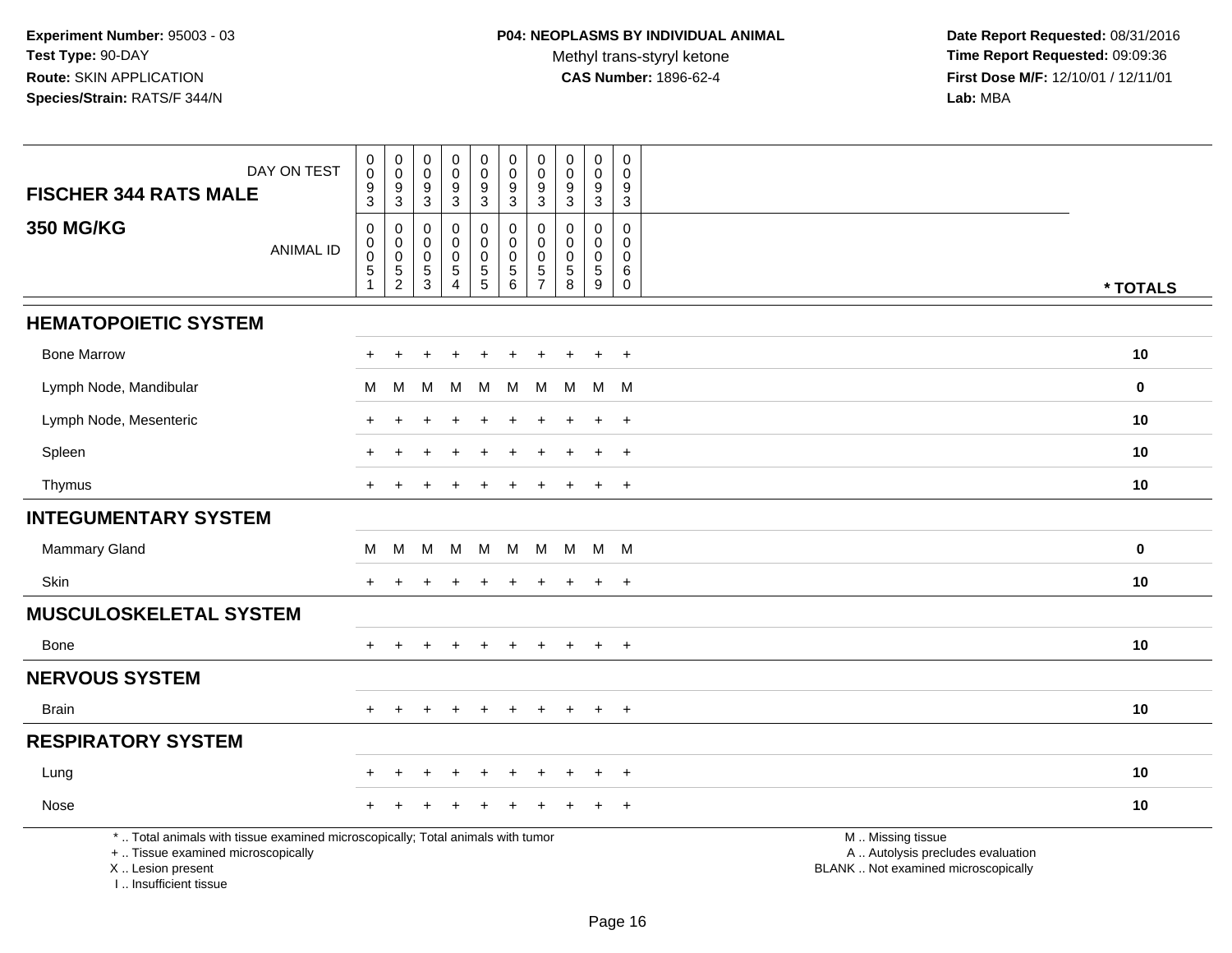Methyl trans-styryl ketone<br>CAS Number: 1896-62-4

 **Date Report Requested:** 08/31/2016 **Time Report Requested:** 09:09:36 **First Dose M/F:** 12/10/01 / 12/11/01<br>**Lab:** MBA **Lab:** MBA

| DAY ON TEST<br><b>FISCHER 344 RATS MALE</b> | $\begin{smallmatrix} 0\\0 \end{smallmatrix}$<br>9<br>3 | $_{\rm 0}^{\rm 0}$<br>9<br>3                         | $_{0}^{0}$<br>9<br>3                  | $\begin{smallmatrix}0\0\0\end{smallmatrix}$<br>$\boldsymbol{9}$<br>3 | $\begin{smallmatrix}0\0\0\9\end{smallmatrix}$<br>$\mathbf{3}$ | $\begin{smallmatrix}0\\0\\9\end{smallmatrix}$<br>$\mathbf{3}$ | $_{\rm 0}^{\rm 0}$<br>9<br>3  | $\begin{smallmatrix}0\\0\end{smallmatrix}$<br>9<br>3 | $_0^0$<br>9<br>3      | $\boldsymbol{0}$<br>$\mathsf{O}\xspace$<br>9<br>$\mathbf{3}$ |          |
|---------------------------------------------|--------------------------------------------------------|------------------------------------------------------|---------------------------------------|----------------------------------------------------------------------|---------------------------------------------------------------|---------------------------------------------------------------|-------------------------------|------------------------------------------------------|-----------------------|--------------------------------------------------------------|----------|
| <b>350 MG/KG</b><br><b>ANIMAL ID</b>        | 0<br>$\begin{smallmatrix} 0\\0 \end{smallmatrix}$<br>5 | 0<br>$\mathsf 0$<br>$\pmb{0}$<br>5<br>$\overline{c}$ | 0<br>$\pmb{0}$<br>$\pmb{0}$<br>5<br>3 | $\begin{matrix} 0 \\ 0 \\ 0 \end{matrix}$<br>5<br>4                  | $\begin{matrix} 0 \\ 0 \\ 0 \end{matrix}$<br>$\frac{5}{5}$    | $\pmb{0}$<br>$\pmb{0}$<br>$\pmb{0}$<br>$\sqrt{5}$<br>$\,6\,$  | 0<br>0<br>5<br>$\overline{ }$ | 0<br>0<br>$\mathbf 5$<br>8                           | 0<br>0<br>0<br>5<br>9 | 0<br>0<br>0<br>6<br>0                                        | * TOTALS |
| Trachea                                     | $+$                                                    | $+$                                                  | $\pm$                                 | $\ddot{}$                                                            | $+$                                                           | $+$                                                           | $+$                           | $+$                                                  | $+$                   | $+$                                                          | 10       |
| <b>SPECIAL SENSES SYSTEM</b>                |                                                        |                                                      |                                       |                                                                      |                                                               |                                                               |                               |                                                      |                       |                                                              |          |
| Eye                                         |                                                        |                                                      |                                       | $\ddot{}$                                                            | $+$                                                           | $+$                                                           | $\pm$                         | $+$                                                  | $+$ $+$               |                                                              | 10       |
| Harderian Gland                             | $+$                                                    |                                                      |                                       |                                                                      | $\pm$                                                         |                                                               | $\ddot{}$                     | $\pm$                                                | $+$                   | $+$                                                          | 10       |
| <b>URINARY SYSTEM</b>                       |                                                        |                                                      |                                       |                                                                      |                                                               |                                                               |                               |                                                      |                       |                                                              |          |
| Kidney                                      | $+$                                                    |                                                      | $\pm$                                 | $\ddot{}$                                                            | $+$                                                           | $+$                                                           | $+$                           | $+$                                                  | $+$ $+$               |                                                              | 10       |
| <b>Urinary Bladder</b>                      | $+$                                                    |                                                      |                                       |                                                                      | $+$                                                           |                                                               | ÷                             | $+$                                                  | $\ddot{}$             | $+$                                                          | 10       |
| <b>SYSTEMIC LESIONS</b>                     |                                                        |                                                      |                                       |                                                                      |                                                               |                                                               |                               |                                                      |                       |                                                              |          |
| Multiple Organ                              |                                                        |                                                      |                                       |                                                                      | $\pm$                                                         |                                                               |                               |                                                      | $\ddot{}$             | $+$                                                          | 10       |

\* .. Total animals with tissue examined microscopically; Total animals with tumor

+ .. Tissue examined microscopically

X .. Lesion present

I .. Insufficient tissue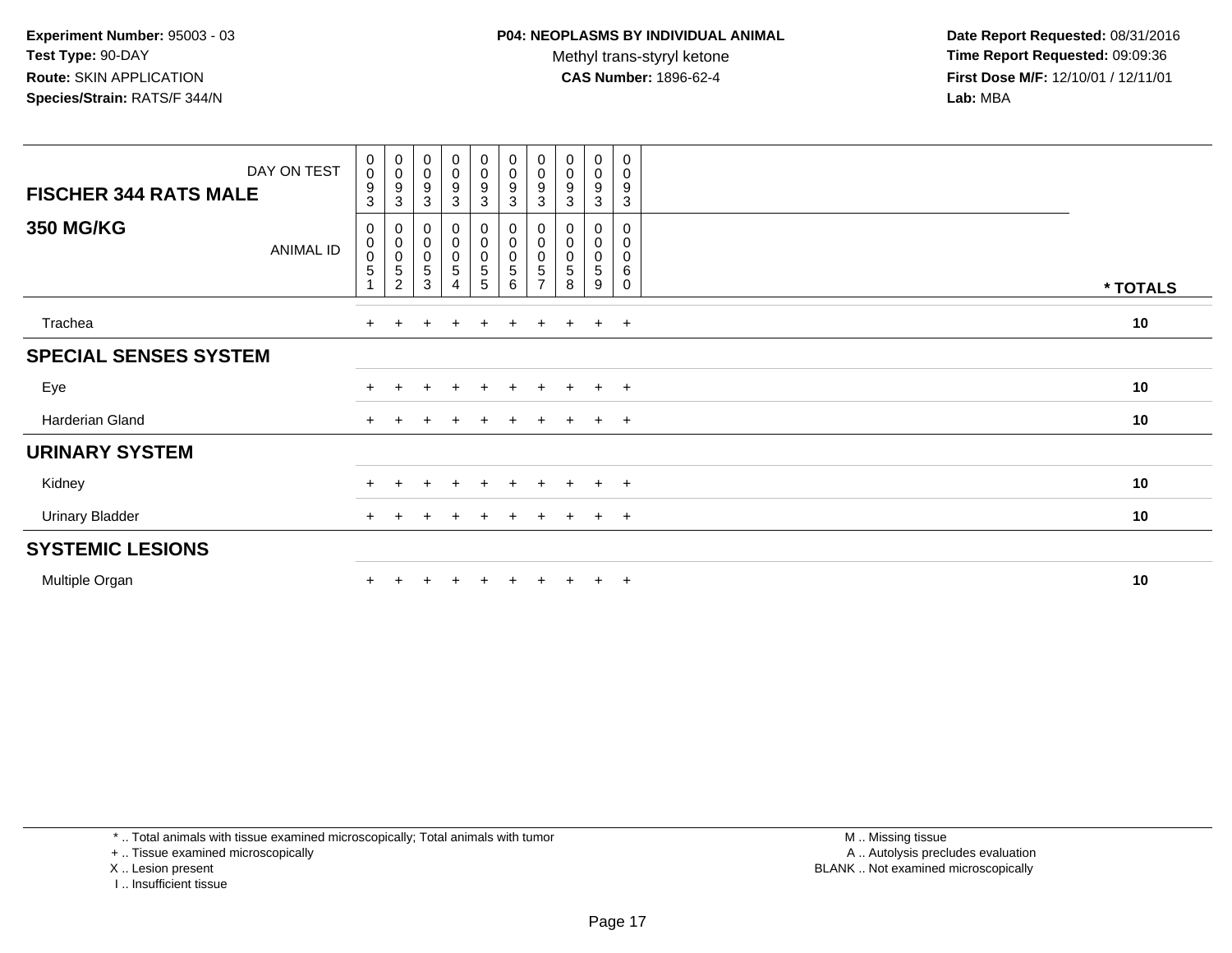| DAY ON TEST<br><b>FISCHER 344 RATS MALE</b><br><b>CONTROL SPECIAL</b><br><b>ANIMAL ID</b> |          |
|-------------------------------------------------------------------------------------------|----------|
|                                                                                           | * TOTALS |
| <b>ALIMENTARY SYSTEM</b>                                                                  |          |
| <b>NONE</b>                                                                               |          |
| <b>CARDIOVASCULAR SYSTEM</b>                                                              |          |
| <b>NONE</b>                                                                               |          |
| <b>ENDOCRINE SYSTEM</b>                                                                   |          |
| <b>NONE</b>                                                                               |          |
| <b>GENERAL BODY SYSTEM</b>                                                                |          |
| <b>NONE</b>                                                                               |          |
| <b>GENITAL SYSTEM</b>                                                                     |          |
| <b>NONE</b>                                                                               |          |
| <b>HEMATOPOIETIC SYSTEM</b>                                                               |          |
| <b>NONE</b>                                                                               |          |
| <b>INTEGUMENTARY SYSTEM</b>                                                               |          |
| <b>NONE</b>                                                                               |          |
| <b>MUSCULOSKELETAL SYSTEM</b>                                                             |          |
| <b>NONE</b>                                                                               |          |

\* .. Total animals with tissue examined microscopically; Total animals with tumor

+ .. Tissue examined microscopically

X .. Lesion present

I .. Insufficient tissue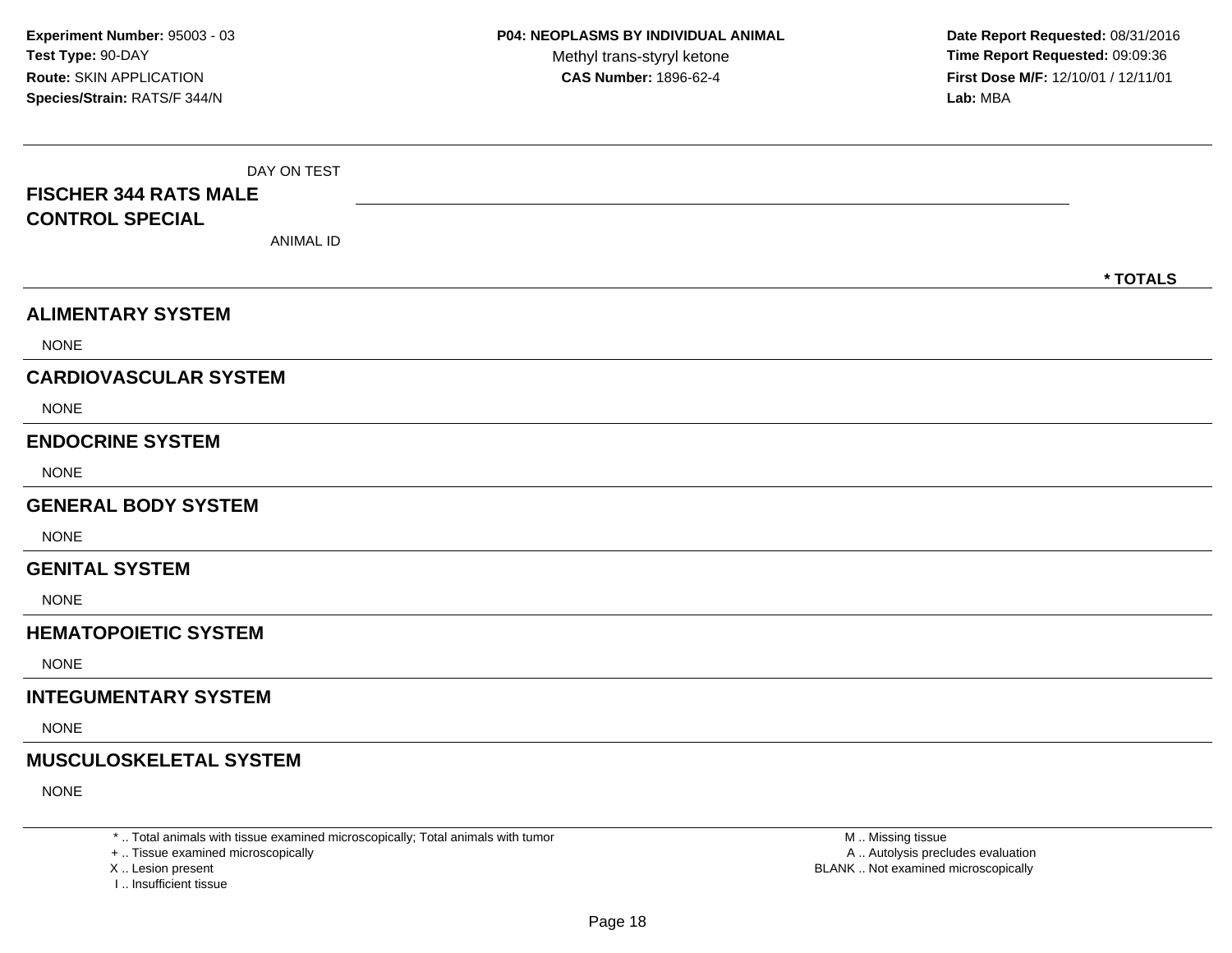| DAY ON TEST<br><b>FISCHER 344 RATS MALE</b> |          |
|---------------------------------------------|----------|
| <b>CONTROL SPECIAL</b>                      |          |
| ANIMAL ID                                   |          |
|                                             | * TOTALS |
| <b>NERVOUS SYSTEM</b>                       |          |
| <b>NONE</b>                                 |          |
| <b>RESPIRATORY SYSTEM</b>                   |          |
| <b>NONE</b>                                 |          |
| <b>SPECIAL SENSES SYSTEM</b>                |          |
| <b>NONE</b>                                 |          |
| <b>URINARY SYSTEM</b>                       |          |
| <b>NONE</b>                                 |          |
| <b>SYSTEMIC LESIONS</b>                     |          |

Multiple Organ**<sup>0</sup>**

\* .. Total animals with tissue examined microscopically; Total animals with tumor

+ .. Tissue examined microscopically

X .. Lesion present

I .. Insufficient tissue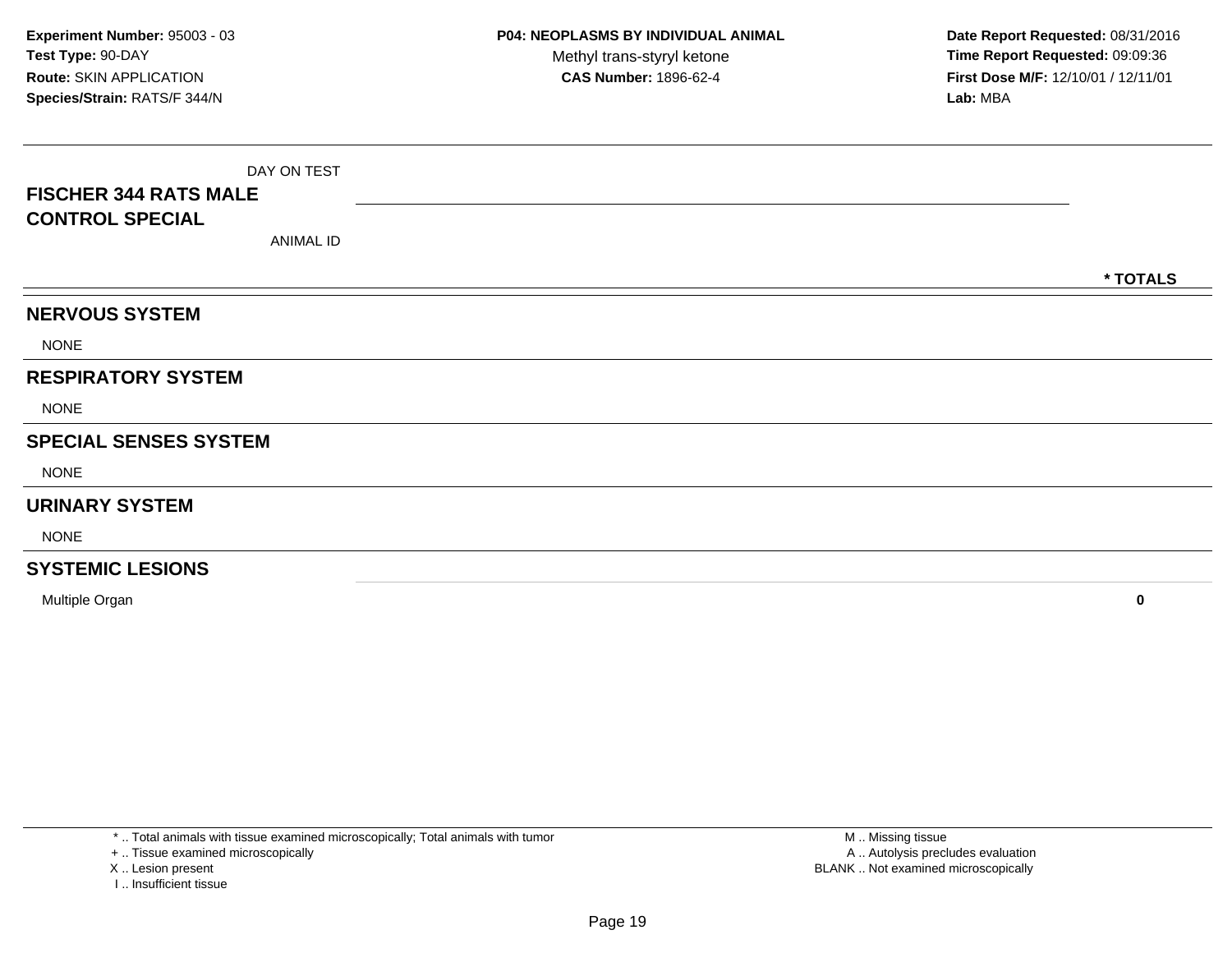| DAY ON TEST<br><b>FISCHER 344 RATS MALE</b> |          |
|---------------------------------------------|----------|
| <b>TK 22.0 MG/KG</b><br><b>ANIMAL ID</b>    |          |
|                                             |          |
|                                             | * TOTALS |
| <b>ALIMENTARY SYSTEM</b>                    |          |
| <b>NONE</b>                                 |          |
| <b>CARDIOVASCULAR SYSTEM</b>                |          |
| <b>NONE</b>                                 |          |
| <b>ENDOCRINE SYSTEM</b>                     |          |
| <b>NONE</b>                                 |          |
| <b>GENERAL BODY SYSTEM</b>                  |          |
| <b>NONE</b>                                 |          |
| <b>GENITAL SYSTEM</b>                       |          |
| <b>NONE</b>                                 |          |
| <b>HEMATOPOIETIC SYSTEM</b>                 |          |
| <b>NONE</b>                                 |          |
| <b>INTEGUMENTARY SYSTEM</b>                 |          |
| <b>NONE</b>                                 |          |
| <b>MUSCULOSKELETAL SYSTEM</b>               |          |
| <b>NONE</b>                                 |          |

\* .. Total animals with tissue examined microscopically; Total animals with tumor

+ .. Tissue examined microscopically

X .. Lesion present

I .. Insufficient tissue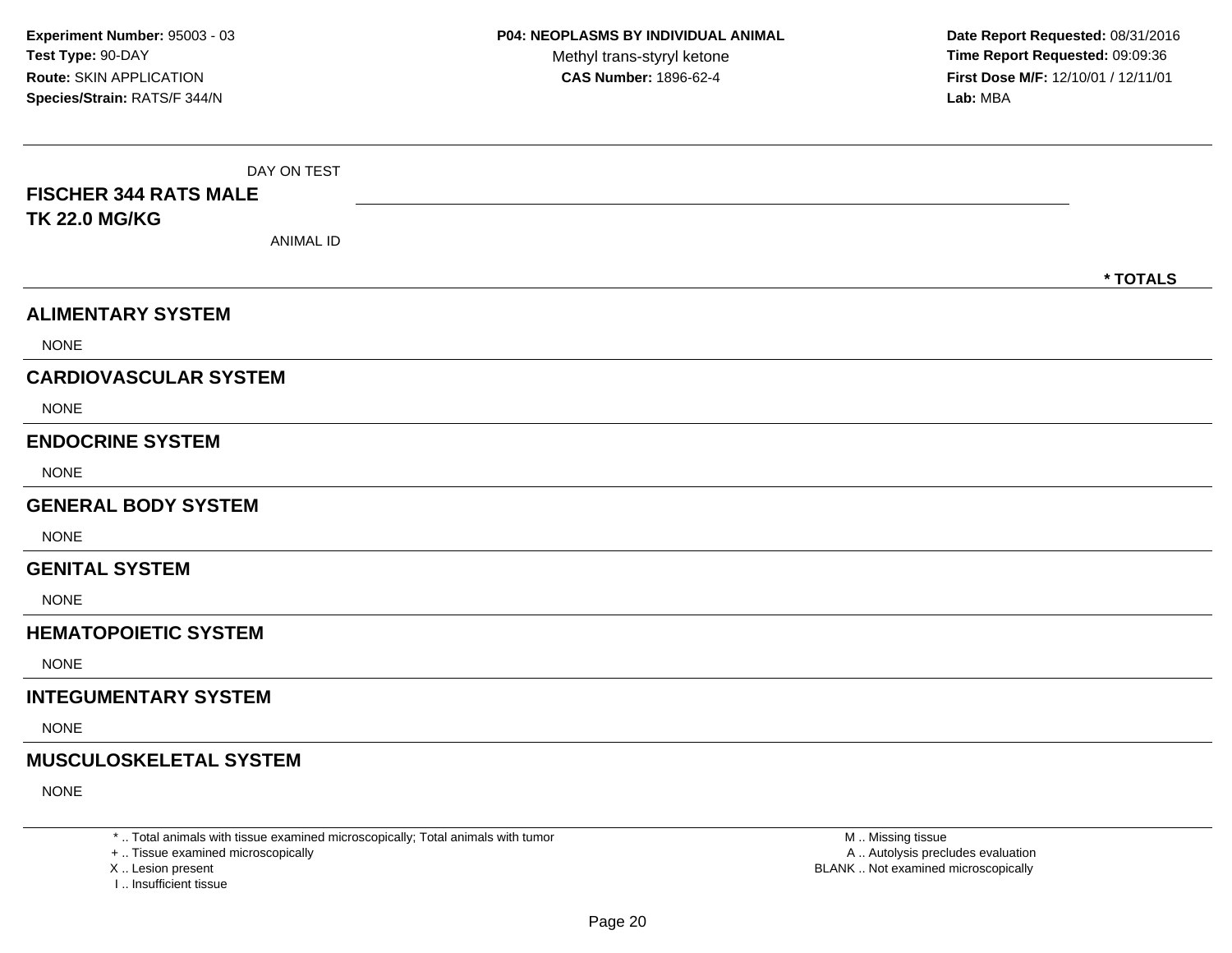| <b>FISCHER 344 RATS MALE</b> | DAY ON TEST      |  |  |          |
|------------------------------|------------------|--|--|----------|
| <b>TK 22.0 MG/KG</b>         | <b>ANIMAL ID</b> |  |  |          |
|                              |                  |  |  | * TOTALS |
| <b>NERVOUS SYSTEM</b>        |                  |  |  |          |
| <b>NONE</b>                  |                  |  |  |          |
| <b>RESPIRATORY SYSTEM</b>    |                  |  |  |          |
| <b>NONE</b>                  |                  |  |  |          |
| <b>SPECIAL SENSES SYSTEM</b> |                  |  |  |          |
| <b>NONE</b>                  |                  |  |  |          |
| <b>URINARY SYSTEM</b>        |                  |  |  |          |
| <b>NONE</b>                  |                  |  |  |          |
| <b>SYSTEMIC LESIONS</b>      |                  |  |  |          |

Multiple Organ**<sup>0</sup>**

\* .. Total animals with tissue examined microscopically; Total animals with tumor

+ .. Tissue examined microscopically

X .. Lesion present

I .. Insufficient tissue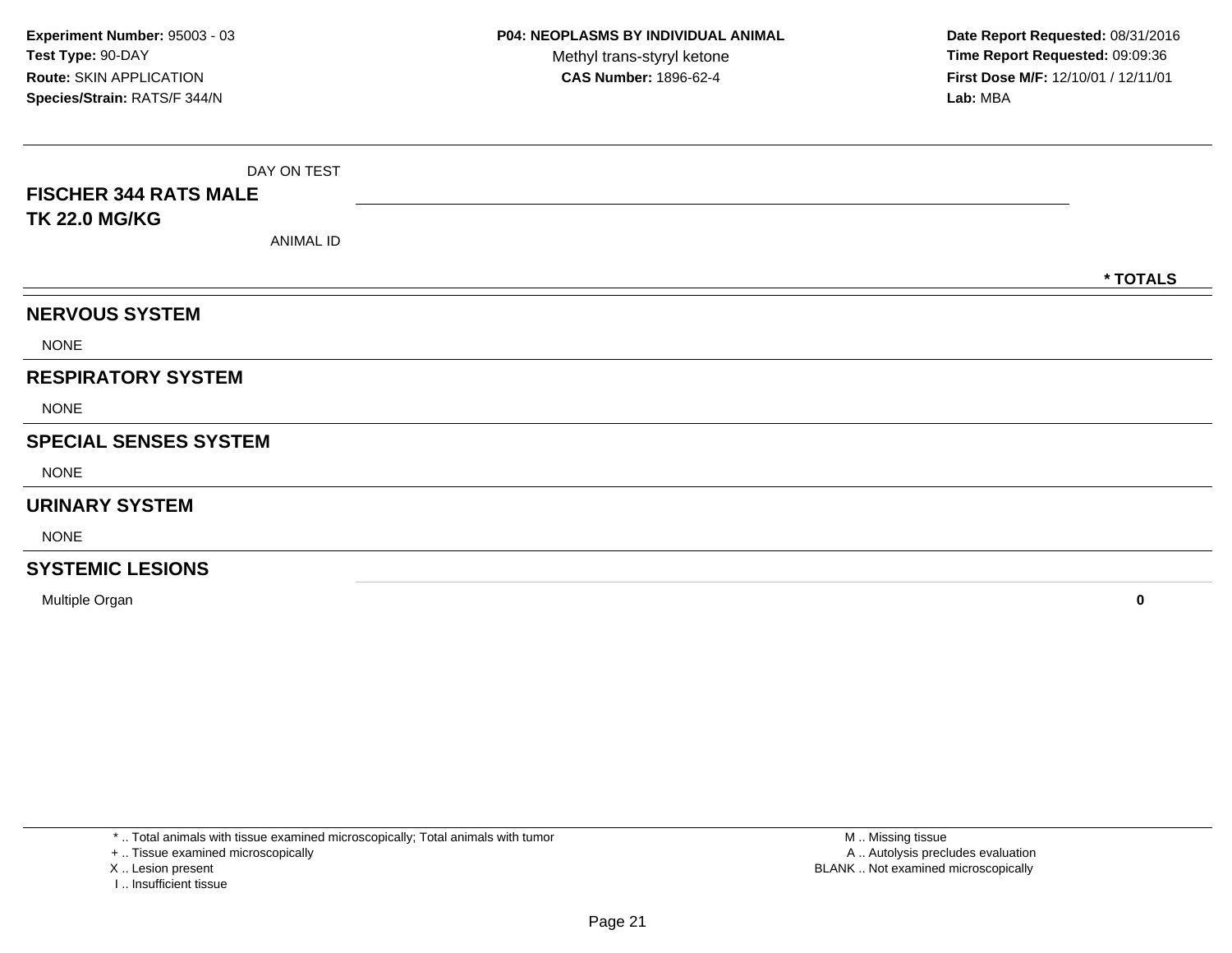| DAY ON TEST<br><b>FISCHER 344 RATS MALE</b> |          |  |
|---------------------------------------------|----------|--|
| <b>TK 44.0 MG/KG</b><br><b>ANIMAL ID</b>    |          |  |
|                                             | * TOTALS |  |
| <b>ALIMENTARY SYSTEM</b>                    |          |  |
| <b>NONE</b>                                 |          |  |
| <b>CARDIOVASCULAR SYSTEM</b>                |          |  |
| <b>NONE</b>                                 |          |  |
| <b>ENDOCRINE SYSTEM</b>                     |          |  |
| <b>NONE</b>                                 |          |  |
| <b>GENERAL BODY SYSTEM</b>                  |          |  |
| <b>NONE</b>                                 |          |  |
| <b>GENITAL SYSTEM</b>                       |          |  |
| <b>NONE</b>                                 |          |  |
| <b>HEMATOPOIETIC SYSTEM</b>                 |          |  |
| <b>NONE</b>                                 |          |  |
| <b>INTEGUMENTARY SYSTEM</b>                 |          |  |
| <b>NONE</b>                                 |          |  |
| <b>MUSCULOSKELETAL SYSTEM</b>               |          |  |
| <b>NONE</b>                                 |          |  |

\* .. Total animals with tissue examined microscopically; Total animals with tumor

+ .. Tissue examined microscopically

X .. Lesion present

I .. Insufficient tissue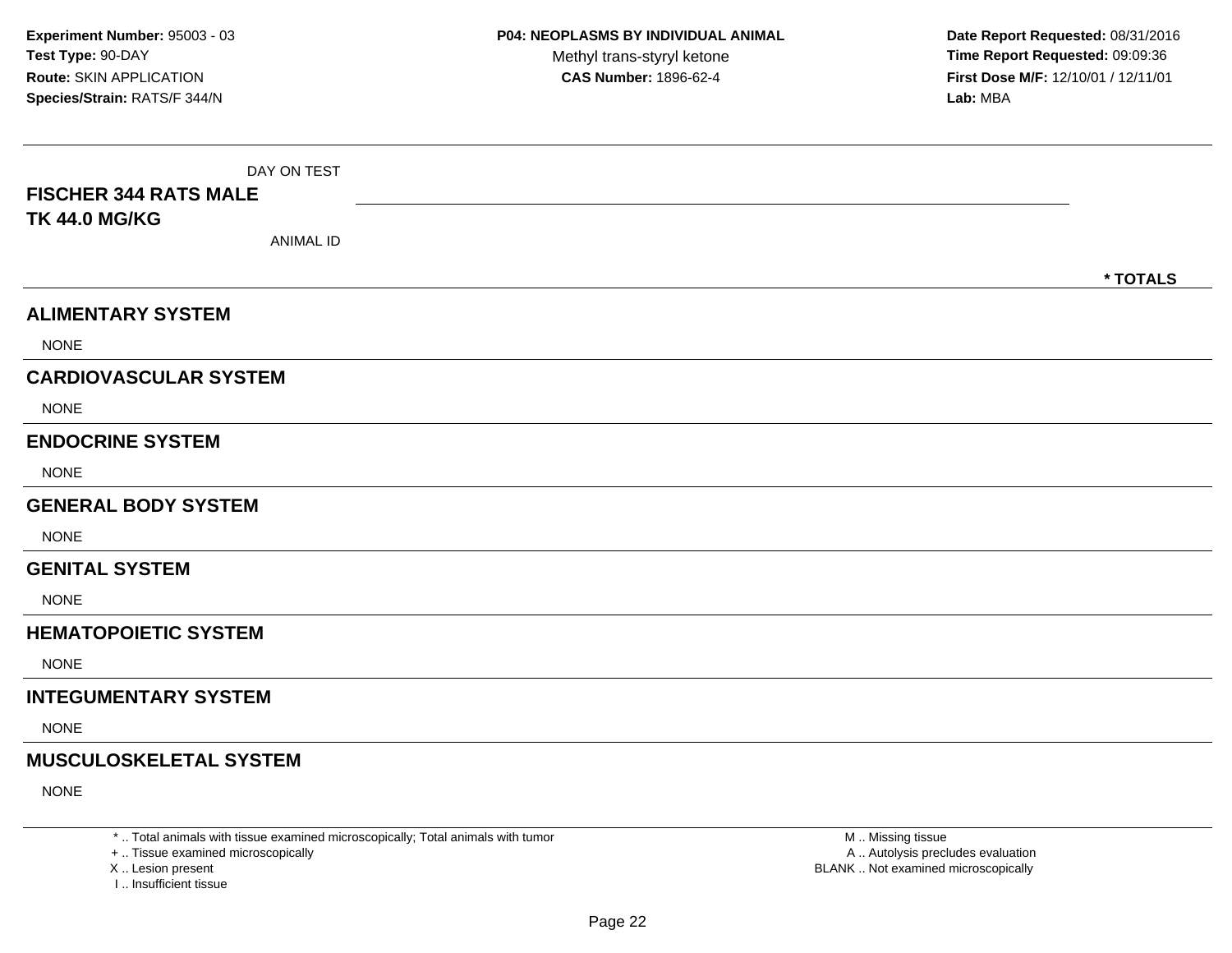| <b>FISCHER 344 RATS MALE</b> | DAY ON TEST      |  |          |
|------------------------------|------------------|--|----------|
| <b>TK 44.0 MG/KG</b>         | <b>ANIMAL ID</b> |  |          |
|                              |                  |  | * TOTALS |
| <b>NERVOUS SYSTEM</b>        |                  |  |          |
| <b>NONE</b>                  |                  |  |          |
| <b>RESPIRATORY SYSTEM</b>    |                  |  |          |
| <b>NONE</b>                  |                  |  |          |
| <b>SPECIAL SENSES SYSTEM</b> |                  |  |          |
| <b>NONE</b>                  |                  |  |          |
| <b>URINARY SYSTEM</b>        |                  |  |          |
| <b>NONE</b>                  |                  |  |          |
| <b>SYSTEMIC LESIONS</b>      |                  |  |          |

Multiple Organ**<sup>0</sup>**

\* .. Total animals with tissue examined microscopically; Total animals with tumor

+ .. Tissue examined microscopically

X .. Lesion present

I .. Insufficient tissue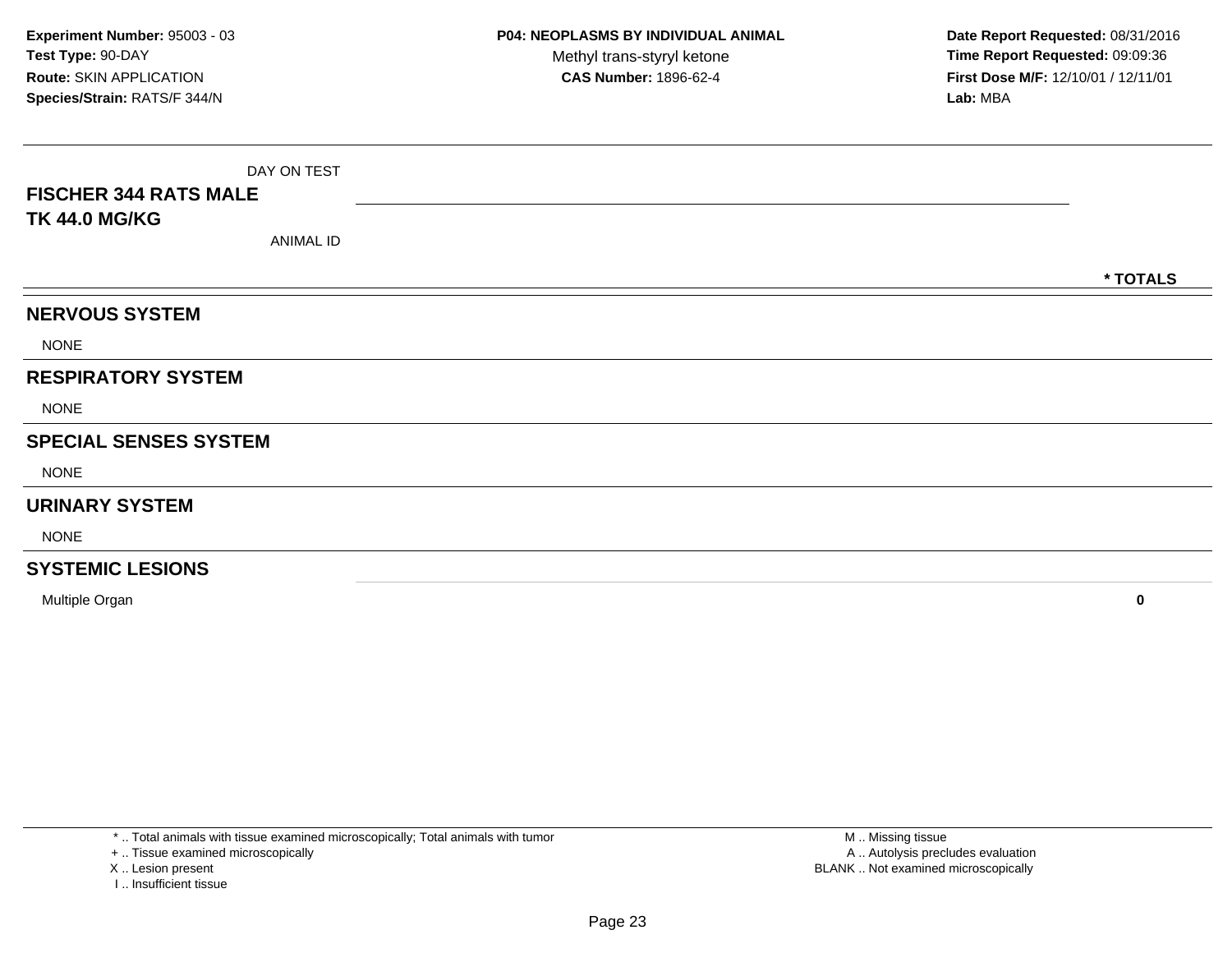| DAY ON TEST<br><b>FISCHER 344 RATS MALE</b> |          |
|---------------------------------------------|----------|
| <b>TK 87.5 MG/KG</b>                        |          |
| <b>ANIMAL ID</b>                            |          |
|                                             | * TOTALS |
| <b>ALIMENTARY SYSTEM</b>                    |          |
| <b>NONE</b>                                 |          |
| <b>CARDIOVASCULAR SYSTEM</b>                |          |
| <b>NONE</b>                                 |          |
| <b>ENDOCRINE SYSTEM</b>                     |          |
| <b>NONE</b>                                 |          |
| <b>GENERAL BODY SYSTEM</b>                  |          |
| <b>NONE</b>                                 |          |
| <b>GENITAL SYSTEM</b>                       |          |
| <b>NONE</b>                                 |          |
| <b>HEMATOPOIETIC SYSTEM</b>                 |          |
| <b>NONE</b>                                 |          |
| <b>INTEGUMENTARY SYSTEM</b>                 |          |
| <b>NONE</b>                                 |          |
| <b>MUSCULOSKELETAL SYSTEM</b>               |          |
| <b>NONE</b>                                 |          |

\* .. Total animals with tissue examined microscopically; Total animals with tumor

+ .. Tissue examined microscopically

X .. Lesion present

I .. Insufficient tissue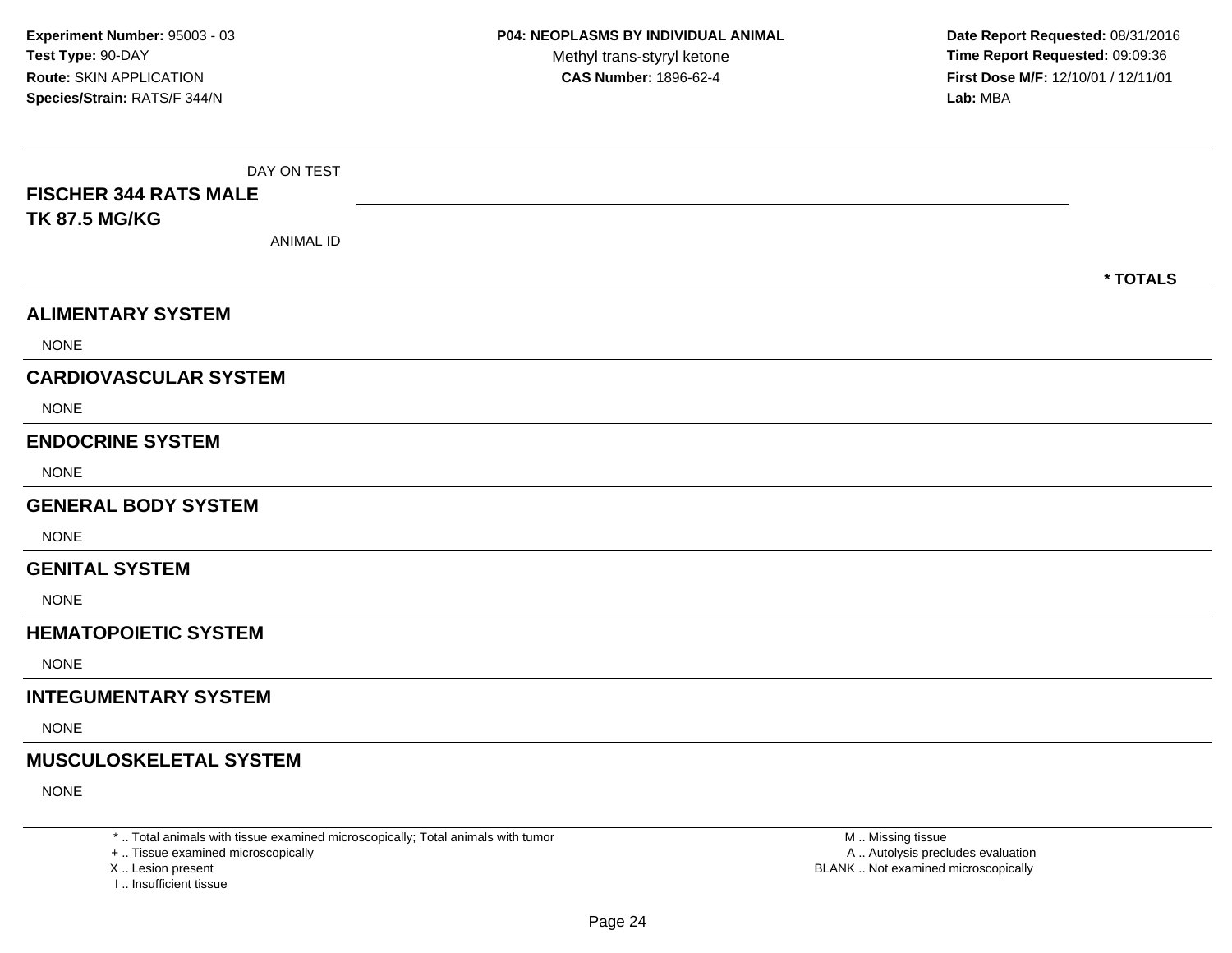| <b>FISCHER 344 RATS MALE</b> | DAY ON TEST      |  |  |          |
|------------------------------|------------------|--|--|----------|
| <b>TK 87.5 MG/KG</b>         | <b>ANIMAL ID</b> |  |  |          |
|                              |                  |  |  | * TOTALS |
| <b>NERVOUS SYSTEM</b>        |                  |  |  |          |
| <b>NONE</b>                  |                  |  |  |          |
| <b>RESPIRATORY SYSTEM</b>    |                  |  |  |          |
| <b>NONE</b>                  |                  |  |  |          |
| <b>SPECIAL SENSES SYSTEM</b> |                  |  |  |          |
| <b>NONE</b>                  |                  |  |  |          |
| <b>URINARY SYSTEM</b>        |                  |  |  |          |
| <b>NONE</b>                  |                  |  |  |          |
| <b>SYSTEMIC LESIONS</b>      |                  |  |  |          |

Multiple Organ**<sup>0</sup>**

\* .. Total animals with tissue examined microscopically; Total animals with tumor

+ .. Tissue examined microscopically

X .. Lesion present

I .. Insufficient tissue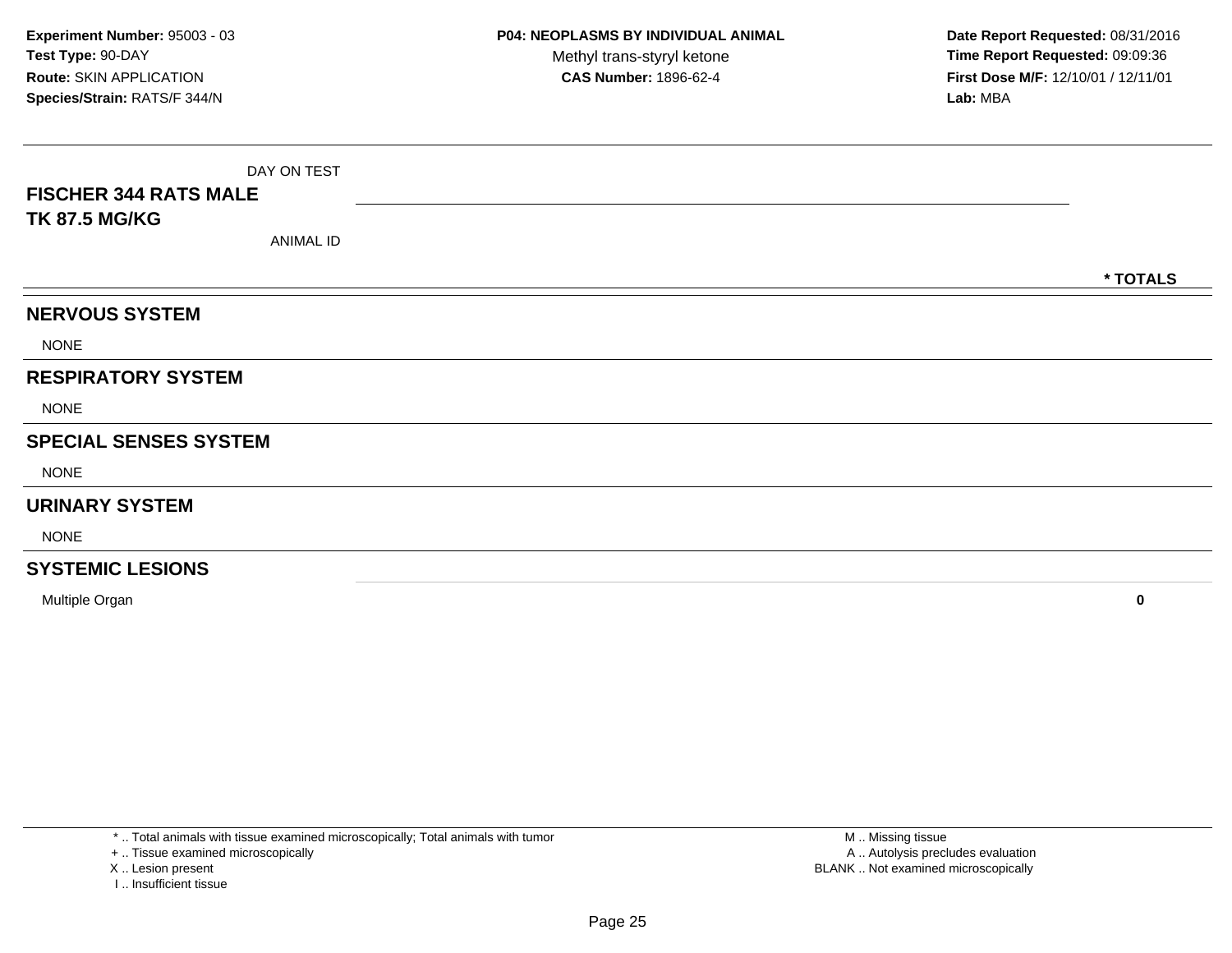| DAY ON TEST<br><b>FISCHER 344 RATS MALE</b><br><b>TK 175 MG/KG</b><br><b>ANIMAL ID</b> |          |
|----------------------------------------------------------------------------------------|----------|
|                                                                                        |          |
|                                                                                        | * TOTALS |
| <b>ALIMENTARY SYSTEM</b>                                                               |          |
| <b>NONE</b>                                                                            |          |
| <b>CARDIOVASCULAR SYSTEM</b>                                                           |          |
| <b>NONE</b>                                                                            |          |
| <b>ENDOCRINE SYSTEM</b>                                                                |          |
| <b>NONE</b>                                                                            |          |
| <b>GENERAL BODY SYSTEM</b>                                                             |          |
| <b>NONE</b>                                                                            |          |
| <b>GENITAL SYSTEM</b>                                                                  |          |
| <b>NONE</b>                                                                            |          |
| <b>HEMATOPOIETIC SYSTEM</b>                                                            |          |
| <b>NONE</b>                                                                            |          |
| <b>INTEGUMENTARY SYSTEM</b>                                                            |          |
| <b>NONE</b>                                                                            |          |
| <b>MUSCULOSKELETAL SYSTEM</b>                                                          |          |
| <b>NONE</b>                                                                            |          |

\* .. Total animals with tissue examined microscopically; Total animals with tumor

+ .. Tissue examined microscopically

X .. Lesion present

I .. Insufficient tissue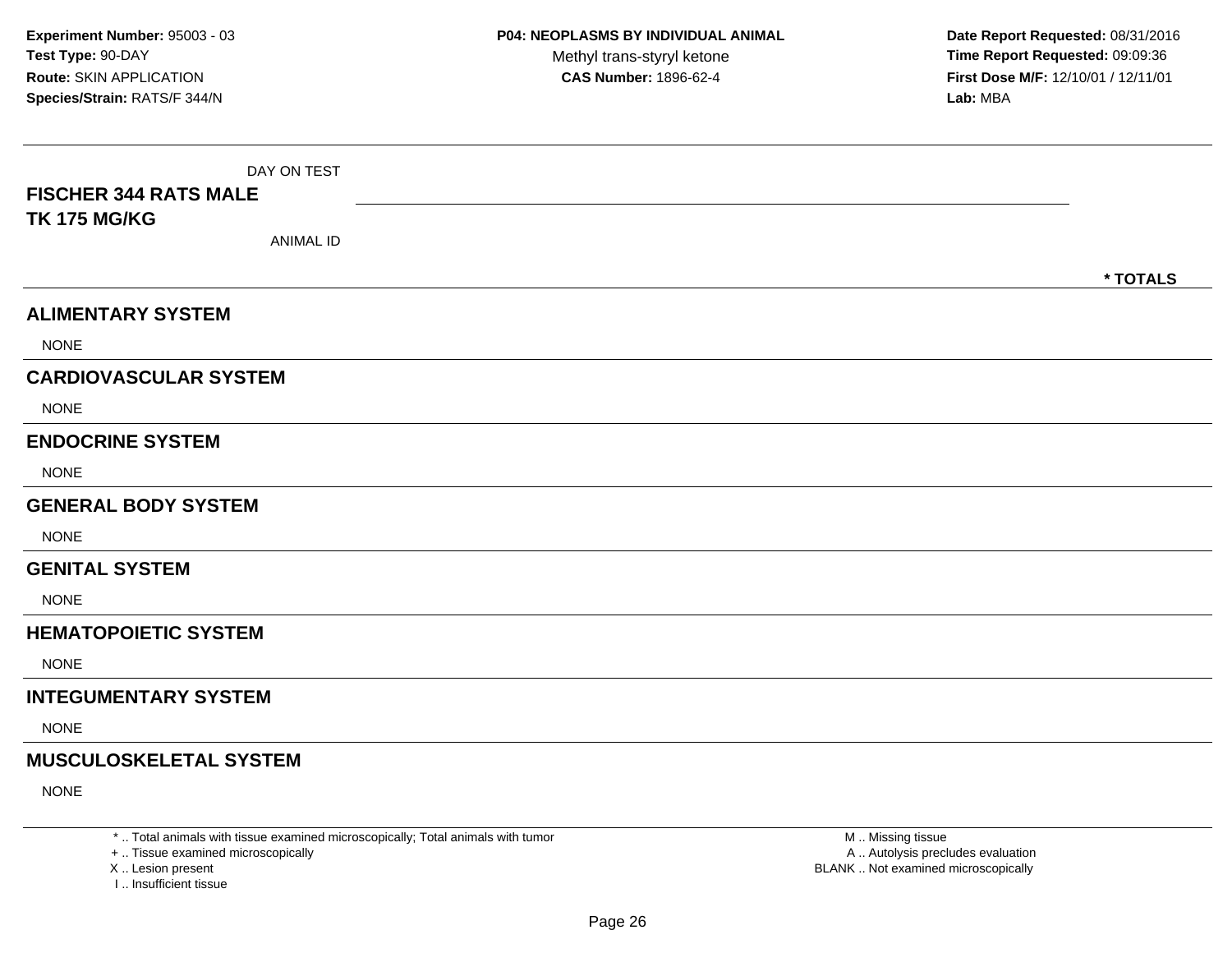| <b>FISCHER 344 RATS MALE</b> | DAY ON TEST      |  |          |
|------------------------------|------------------|--|----------|
| <b>TK 175 MG/KG</b>          | <b>ANIMAL ID</b> |  |          |
|                              |                  |  | * TOTALS |
| <b>NERVOUS SYSTEM</b>        |                  |  |          |
| <b>NONE</b>                  |                  |  |          |
| <b>RESPIRATORY SYSTEM</b>    |                  |  |          |
| <b>NONE</b>                  |                  |  |          |
| <b>SPECIAL SENSES SYSTEM</b> |                  |  |          |
| <b>NONE</b>                  |                  |  |          |
| <b>URINARY SYSTEM</b>        |                  |  |          |
| <b>NONE</b>                  |                  |  |          |
| <b>SYSTEMIC LESIONS</b>      |                  |  |          |

Multiple Organ**<sup>0</sup>**

\* .. Total animals with tissue examined microscopically; Total animals with tumor

+ .. Tissue examined microscopically

X .. Lesion present

I .. Insufficient tissue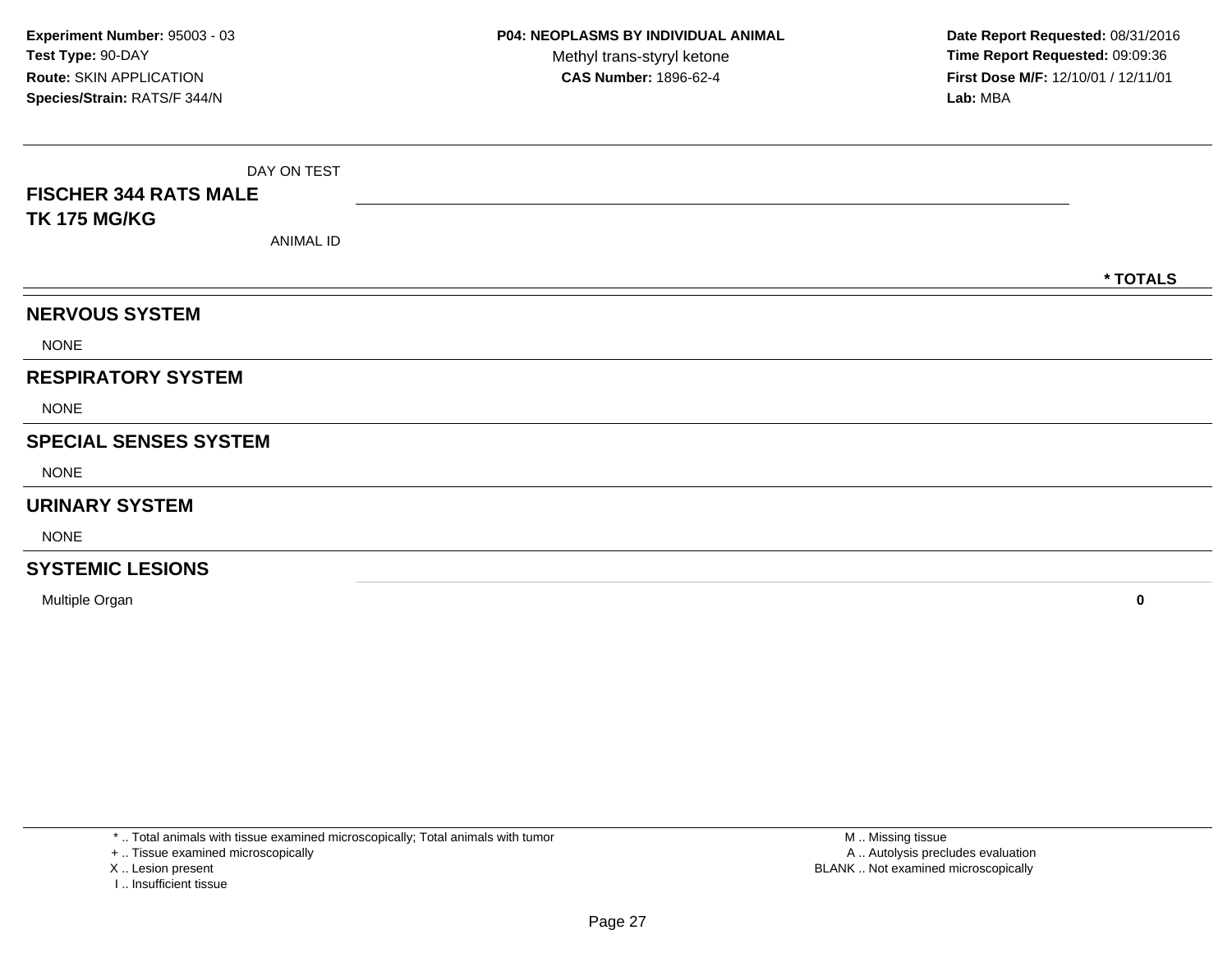| DAY ON TEST<br><b>FISCHER 344 RATS MALE</b><br><b>TK 350 MG/KG</b> |          |
|--------------------------------------------------------------------|----------|
| <b>ANIMAL ID</b>                                                   |          |
|                                                                    | * TOTALS |
| <b>ALIMENTARY SYSTEM</b>                                           |          |
| <b>NONE</b>                                                        |          |
| <b>CARDIOVASCULAR SYSTEM</b>                                       |          |
| <b>NONE</b>                                                        |          |
| <b>ENDOCRINE SYSTEM</b>                                            |          |
| <b>NONE</b>                                                        |          |
| <b>GENERAL BODY SYSTEM</b>                                         |          |
| <b>NONE</b>                                                        |          |
| <b>GENITAL SYSTEM</b>                                              |          |
| <b>NONE</b>                                                        |          |
| <b>HEMATOPOIETIC SYSTEM</b>                                        |          |
| <b>NONE</b>                                                        |          |
| <b>INTEGUMENTARY SYSTEM</b>                                        |          |
| <b>NONE</b>                                                        |          |
| <b>MUSCULOSKELETAL SYSTEM</b>                                      |          |
| <b>NONE</b>                                                        |          |

\* .. Total animals with tissue examined microscopically; Total animals with tumor

+ .. Tissue examined microscopically

X .. Lesion present

I .. Insufficient tissue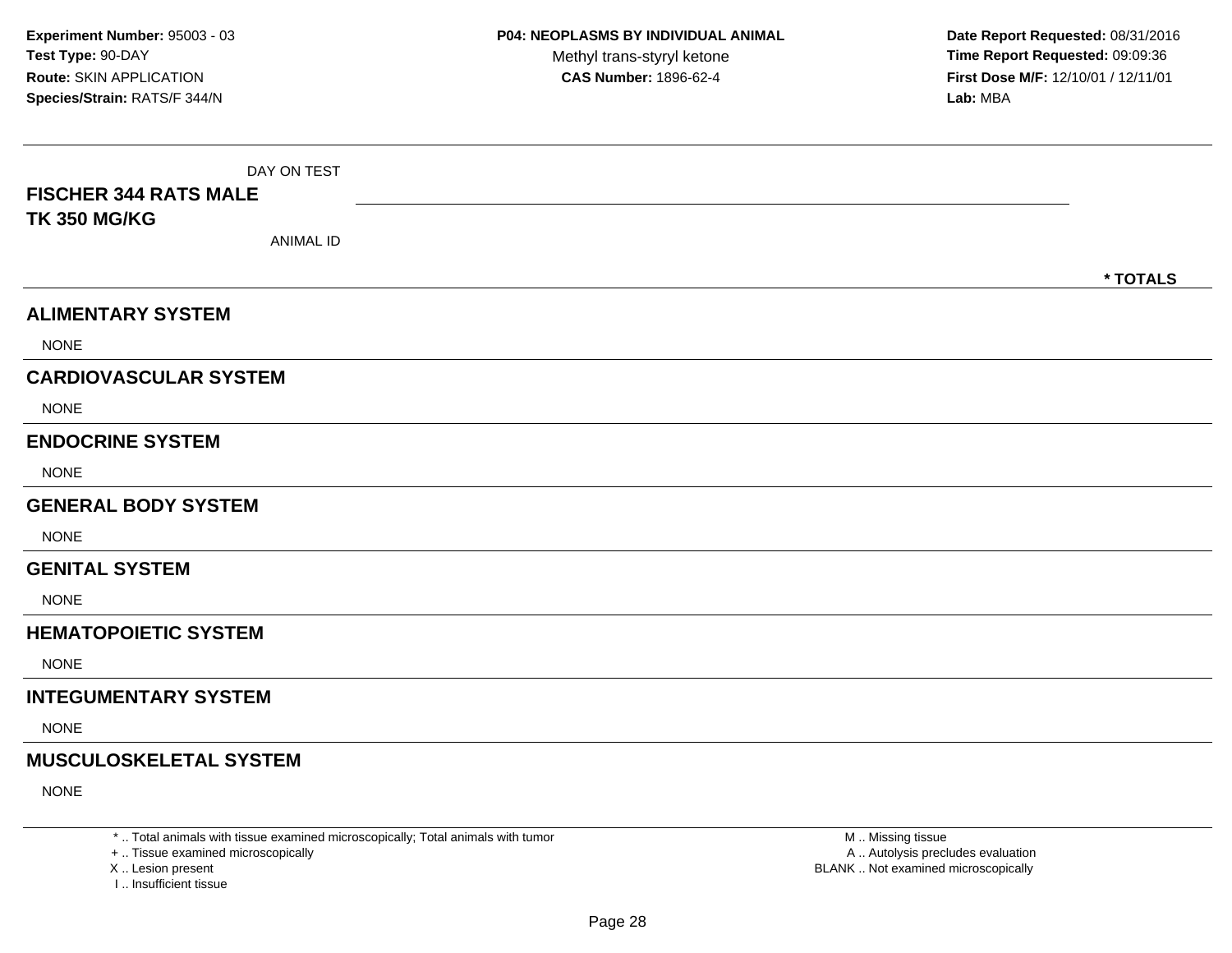| <b>FISCHER 344 RATS MALE</b><br><b>TK 350 MG/KG</b> | DAY ON TEST |          |
|-----------------------------------------------------|-------------|----------|
|                                                     | ANIMAL ID   |          |
|                                                     |             | * TOTALS |
| <b>NERVOUS SYSTEM</b>                               |             |          |
| <b>NONE</b>                                         |             |          |
| <b>RESPIRATORY SYSTEM</b>                           |             |          |
| <b>NONE</b>                                         |             |          |
| <b>SPECIAL SENSES SYSTEM</b>                        |             |          |
| <b>NONE</b>                                         |             |          |
| <b>URINARY SYSTEM</b>                               |             |          |
| <b>NONE</b>                                         |             |          |
| <b>SYSTEMIC LESIONS</b>                             |             |          |
| Multiple Organ                                      |             | 0        |

\*\*\* END OF MALE DATA \*\*\*

\* .. Total animals with tissue examined microscopically; Total animals with tumor

+ .. Tissue examined microscopically

X .. Lesion present

I .. Insufficient tissue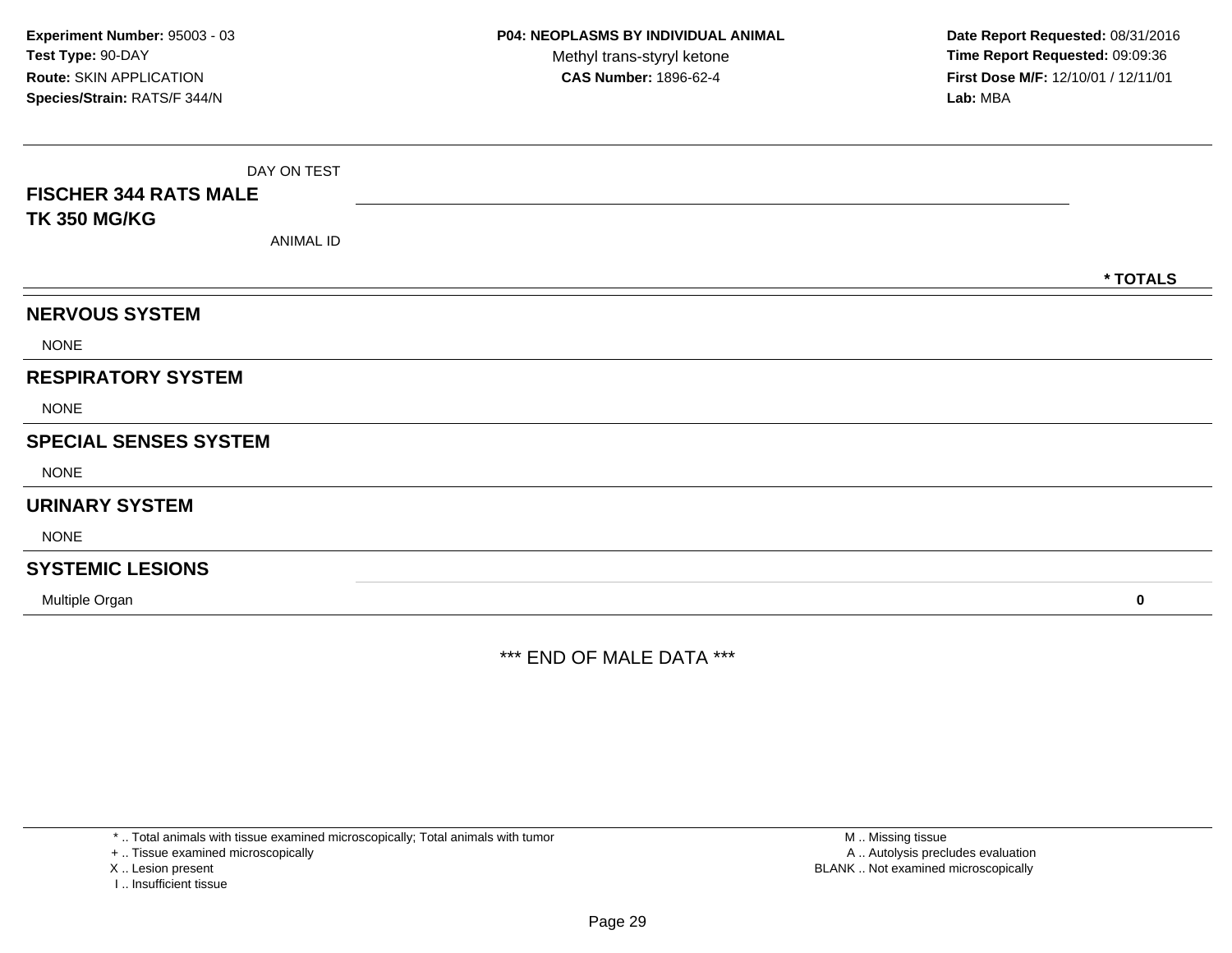| DAY ON TEST<br><b>FISCHER 344 RATS FEMALE</b>                                                                                                                       | $\pmb{0}$<br>$\mathbf 0$<br>$\frac{9}{3}$      | 0<br>$\overline{0}$<br>$\frac{9}{3}$                                   | $\pmb{0}$<br>$\overline{0}$<br>9<br>$\mathbf{3}$          | 0<br>$\mathbf 0$<br>9<br>3                             | $_{\rm 0}^{\rm 0}$<br>$\frac{9}{3}$                                    | 0<br>$\pmb{0}$<br>$\boldsymbol{9}$<br>3     | $\pmb{0}$<br>$\ddot{\mathbf{0}}$<br>$\boldsymbol{9}$<br>$\mathbf{3}$ | 0<br>$\mathsf{O}\xspace$<br>9<br>$\mathbf{3}$             | $_{\rm 0}^{\rm 0}$<br>$\frac{9}{3}$                               | $\pmb{0}$<br>$\Omega$<br>9<br>$\mathbf{3}$                       |                                                                                               |  |
|---------------------------------------------------------------------------------------------------------------------------------------------------------------------|------------------------------------------------|------------------------------------------------------------------------|-----------------------------------------------------------|--------------------------------------------------------|------------------------------------------------------------------------|---------------------------------------------|----------------------------------------------------------------------|-----------------------------------------------------------|-------------------------------------------------------------------|------------------------------------------------------------------|-----------------------------------------------------------------------------------------------|--|
| <b>VEHICLE CONTROL</b><br><b>ANIMAL ID</b>                                                                                                                          | 0<br>0<br>$\pmb{0}$<br>$\,6$<br>$\overline{1}$ | $\mathbf 0$<br>$\overline{0}$<br>0<br>$6\phantom{a}$<br>$\overline{2}$ | $\mathbf 0$<br>$\mathbf 0$<br>$\mathbf 0$<br>$\,6\,$<br>3 | $\mathbf 0$<br>$\mathbf 0$<br>0<br>6<br>$\overline{4}$ | $\pmb{0}$<br>$\mathsf{O}\xspace$<br>$\mathbf 0$<br>$6\phantom{a}$<br>5 | 0<br>$\mathbf 0$<br>0<br>$\,6\,$<br>$\,6\,$ | $\pmb{0}$<br>$\mathbf 0$<br>$\mathbf 0$<br>6<br>$\overline{7}$       | $\mathbf 0$<br>$\mathbf 0$<br>$\mathbf 0$<br>$\,6\,$<br>8 | $\mathbf 0$<br>$\mathbf 0$<br>$\mathbf 0$<br>$6\overline{6}$<br>9 | $\mathbf 0$<br>0<br>$\mathbf 0$<br>$\overline{7}$<br>$\mathbf 0$ | * TOTALS                                                                                      |  |
| <b>ALIMENTARY SYSTEM</b>                                                                                                                                            |                                                |                                                                        |                                                           |                                                        |                                                                        |                                             |                                                                      |                                                           |                                                                   |                                                                  |                                                                                               |  |
| Esophagus                                                                                                                                                           | $\div$                                         | $\ddot{}$                                                              | $\div$                                                    | +                                                      |                                                                        | $\div$                                      |                                                                      |                                                           |                                                                   | $^{+}$                                                           | 10                                                                                            |  |
| Intestine Large, Cecum                                                                                                                                              |                                                |                                                                        |                                                           |                                                        |                                                                        |                                             |                                                                      |                                                           |                                                                   | $\overline{1}$                                                   | 10                                                                                            |  |
| Intestine Large, Colon                                                                                                                                              |                                                |                                                                        |                                                           |                                                        |                                                                        |                                             |                                                                      |                                                           |                                                                   | $\overline{1}$                                                   | 10                                                                                            |  |
| Intestine Large, Rectum                                                                                                                                             | $\ddot{}$                                      | $\div$                                                                 | $\div$                                                    |                                                        |                                                                        |                                             |                                                                      |                                                           |                                                                   | $+$                                                              | 10                                                                                            |  |
| Intestine Small, Duodenum                                                                                                                                           | $\ddot{}$                                      |                                                                        |                                                           |                                                        |                                                                        |                                             |                                                                      |                                                           |                                                                   | $\ddot{}$                                                        | 10                                                                                            |  |
| Intestine Small, Ileum                                                                                                                                              |                                                |                                                                        |                                                           |                                                        |                                                                        |                                             |                                                                      |                                                           |                                                                   | $\overline{ }$                                                   | 10                                                                                            |  |
| Intestine Small, Jejunum                                                                                                                                            |                                                |                                                                        |                                                           |                                                        |                                                                        |                                             |                                                                      |                                                           |                                                                   | $\overline{1}$                                                   | 10                                                                                            |  |
| Liver                                                                                                                                                               |                                                |                                                                        |                                                           |                                                        |                                                                        |                                             |                                                                      |                                                           |                                                                   | $+$                                                              | 10                                                                                            |  |
| Pancreas                                                                                                                                                            |                                                |                                                                        |                                                           |                                                        |                                                                        |                                             |                                                                      |                                                           |                                                                   | $\overline{1}$                                                   | 10                                                                                            |  |
| Salivary Glands                                                                                                                                                     |                                                |                                                                        |                                                           |                                                        |                                                                        |                                             |                                                                      |                                                           |                                                                   | $\overline{1}$                                                   | 10                                                                                            |  |
| Stomach, Forestomach                                                                                                                                                | ÷                                              |                                                                        |                                                           |                                                        |                                                                        |                                             |                                                                      |                                                           |                                                                   | $+$                                                              | 10                                                                                            |  |
| Stomach, Glandular                                                                                                                                                  |                                                |                                                                        |                                                           |                                                        |                                                                        |                                             |                                                                      |                                                           |                                                                   | $\ddot{}$                                                        | 10                                                                                            |  |
| Tongue                                                                                                                                                              |                                                |                                                                        |                                                           |                                                        |                                                                        |                                             |                                                                      |                                                           |                                                                   | $\overline{1}$                                                   | 10                                                                                            |  |
| <b>CARDIOVASCULAR SYSTEM</b>                                                                                                                                        |                                                |                                                                        |                                                           |                                                        |                                                                        |                                             |                                                                      |                                                           |                                                                   |                                                                  |                                                                                               |  |
| <b>Blood Vessel</b>                                                                                                                                                 | $\div$                                         |                                                                        |                                                           |                                                        |                                                                        |                                             |                                                                      |                                                           |                                                                   | $^{+}$                                                           | 10                                                                                            |  |
| *  Total animals with tissue examined microscopically; Total animals with tumor<br>+  Tissue examined microscopically<br>X  Lesion present<br>I Insufficient tissue |                                                |                                                                        |                                                           |                                                        |                                                                        |                                             |                                                                      |                                                           |                                                                   |                                                                  | M  Missing tissue<br>A  Autolysis precludes evaluation<br>BLANK  Not examined microscopically |  |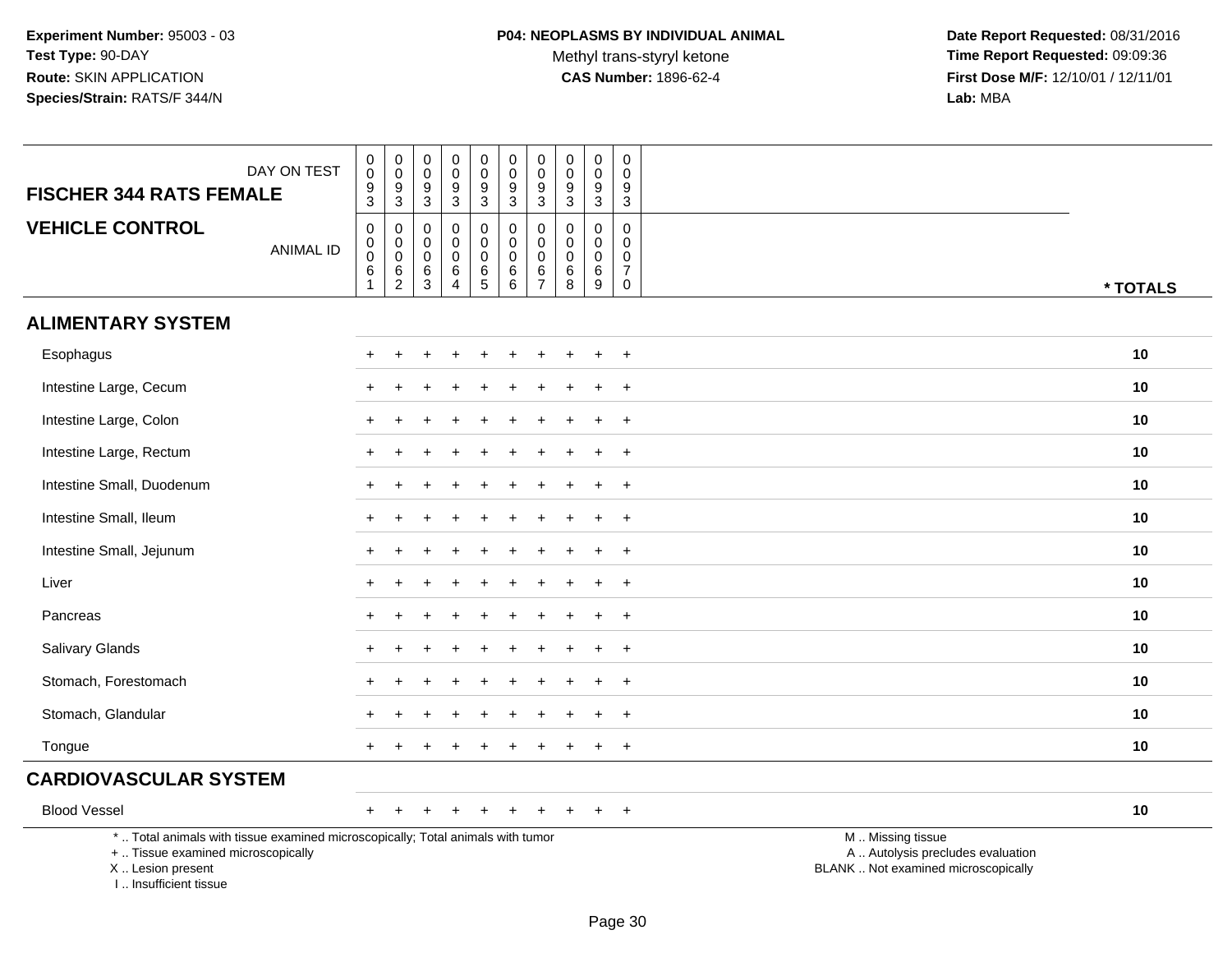| DAY ON TEST<br><b>FISCHER 344 RATS FEMALE</b>                                                                                                                         | $\mathbf 0$<br>$\pmb{0}$<br>$\boldsymbol{9}$<br>3                  | $\mathbf 0$<br>$\overline{0}$<br>9<br>3              | $_{\rm 0}^{\rm 0}$<br>$\boldsymbol{9}$<br>$\sqrt{3}$               | $\pmb{0}$<br>$\overline{0}$<br>$\frac{9}{3}$         | $\mathbf 0$<br>$\mathbf 0$<br>$\boldsymbol{9}$<br>$\mathsf 3$      | $\mathbf 0$<br>$\mathsf 0$<br>9<br>3                    | 0<br>0<br>9<br>3                             | $\mathbf 0$<br>$\overline{0}$<br>$\boldsymbol{9}$<br>$\mathfrak{Z}$ | $\pmb{0}$<br>$\overline{0}$<br>9<br>3                  | $\mathbf 0$<br>$\mathbf 0$<br>9<br>$\mathbf{3}$                      |                                                                                               |
|-----------------------------------------------------------------------------------------------------------------------------------------------------------------------|--------------------------------------------------------------------|------------------------------------------------------|--------------------------------------------------------------------|------------------------------------------------------|--------------------------------------------------------------------|---------------------------------------------------------|----------------------------------------------|---------------------------------------------------------------------|--------------------------------------------------------|----------------------------------------------------------------------|-----------------------------------------------------------------------------------------------|
| <b>VEHICLE CONTROL</b><br><b>ANIMAL ID</b>                                                                                                                            | $\mathbf 0$<br>$\mathbf 0$<br>$\mathsf 0$<br>$\,6$<br>$\mathbf{1}$ | 0<br>$\mathbf 0$<br>$\pmb{0}$<br>6<br>$\overline{c}$ | $\mathbf 0$<br>$\mathbf 0$<br>$\pmb{0}$<br>$\,6\,$<br>$\mathbf{3}$ | $\mathbf 0$<br>0<br>$\pmb{0}$<br>6<br>$\overline{4}$ | $\mathbf 0$<br>$\mathbf 0$<br>$\mathbf 0$<br>$\,6\,$<br>$\sqrt{5}$ | $\pmb{0}$<br>$\mathsf 0$<br>$\mathbf 0$<br>$\,6\,$<br>6 | 0<br>0<br>$\mathbf 0$<br>6<br>$\overline{7}$ | $\mathbf 0$<br>$\mathbf 0$<br>$\mathsf{O}\xspace$<br>$\,6\,$<br>8   | $\mathbf 0$<br>0<br>$\mathbf 0$<br>$\overline{6}$<br>9 | $\Omega$<br>$\mathbf 0$<br>$\Omega$<br>$\overline{7}$<br>$\mathbf 0$ | * TOTALS                                                                                      |
| Heart                                                                                                                                                                 | $\ddot{}$                                                          | $\ddot{}$                                            |                                                                    | $\ddot{}$                                            | $\ddot{}$                                                          | $\ddot{}$                                               | $\ddot{}$                                    | $\ddot{}$                                                           | $+$                                                    | $+$                                                                  | 10                                                                                            |
| <b>ENDOCRINE SYSTEM</b>                                                                                                                                               |                                                                    |                                                      |                                                                    |                                                      |                                                                    |                                                         |                                              |                                                                     |                                                        |                                                                      |                                                                                               |
| <b>Adrenal Cortex</b>                                                                                                                                                 |                                                                    |                                                      |                                                                    |                                                      |                                                                    |                                                         |                                              |                                                                     |                                                        | $\ddot{}$                                                            | 10                                                                                            |
| Adrenal Medulla                                                                                                                                                       |                                                                    |                                                      |                                                                    |                                                      |                                                                    |                                                         |                                              |                                                                     |                                                        | $\overline{1}$                                                       | 10                                                                                            |
| Islets, Pancreatic                                                                                                                                                    | $\ddot{}$                                                          | $\div$                                               |                                                                    |                                                      |                                                                    |                                                         |                                              |                                                                     | $\overline{+}$                                         | $+$                                                                  | 10                                                                                            |
| Parathyroid Gland                                                                                                                                                     | м                                                                  | $+$                                                  |                                                                    | M                                                    | M                                                                  | M                                                       | $+$                                          | M                                                                   | M M                                                    |                                                                      | 3                                                                                             |
| <b>Pituitary Gland</b>                                                                                                                                                |                                                                    |                                                      |                                                                    |                                                      |                                                                    |                                                         |                                              |                                                                     |                                                        | $\ddot{}$                                                            | 10                                                                                            |
| <b>Thyroid Gland</b>                                                                                                                                                  | $+$                                                                |                                                      |                                                                    |                                                      |                                                                    |                                                         |                                              |                                                                     | $+$                                                    | $+$                                                                  | 10                                                                                            |
| <b>GENERAL BODY SYSTEM</b>                                                                                                                                            |                                                                    |                                                      |                                                                    |                                                      |                                                                    |                                                         |                                              |                                                                     |                                                        |                                                                      |                                                                                               |
| <b>Tissue NOS</b>                                                                                                                                                     |                                                                    |                                                      |                                                                    |                                                      |                                                                    |                                                         | $\ddot{}$                                    |                                                                     |                                                        |                                                                      | 1                                                                                             |
| <b>GENITAL SYSTEM</b>                                                                                                                                                 |                                                                    |                                                      |                                                                    |                                                      |                                                                    |                                                         |                                              |                                                                     |                                                        |                                                                      |                                                                                               |
| <b>Clitoral Gland</b>                                                                                                                                                 |                                                                    |                                                      |                                                                    |                                                      |                                                                    |                                                         |                                              |                                                                     |                                                        | $\overline{1}$                                                       | 10                                                                                            |
| Ovary                                                                                                                                                                 |                                                                    |                                                      |                                                                    |                                                      |                                                                    |                                                         |                                              |                                                                     | $\ddot{}$                                              | $+$                                                                  | 10                                                                                            |
| Uterus                                                                                                                                                                |                                                                    |                                                      |                                                                    |                                                      |                                                                    |                                                         |                                              |                                                                     | $\ddot{}$                                              | $+$                                                                  | 10                                                                                            |
| <b>HEMATOPOIETIC SYSTEM</b>                                                                                                                                           |                                                                    |                                                      |                                                                    |                                                      |                                                                    |                                                         |                                              |                                                                     |                                                        |                                                                      |                                                                                               |
| <b>Bone Marrow</b>                                                                                                                                                    |                                                                    |                                                      |                                                                    |                                                      |                                                                    |                                                         |                                              |                                                                     |                                                        | $+$                                                                  | 10                                                                                            |
| *  Total animals with tissue examined microscopically; Total animals with tumor<br>+  Tissue examined microscopically<br>X  Lesion present<br>I., Insufficient tissue |                                                                    |                                                      |                                                                    |                                                      |                                                                    |                                                         |                                              |                                                                     |                                                        |                                                                      | M  Missing tissue<br>A  Autolysis precludes evaluation<br>BLANK  Not examined microscopically |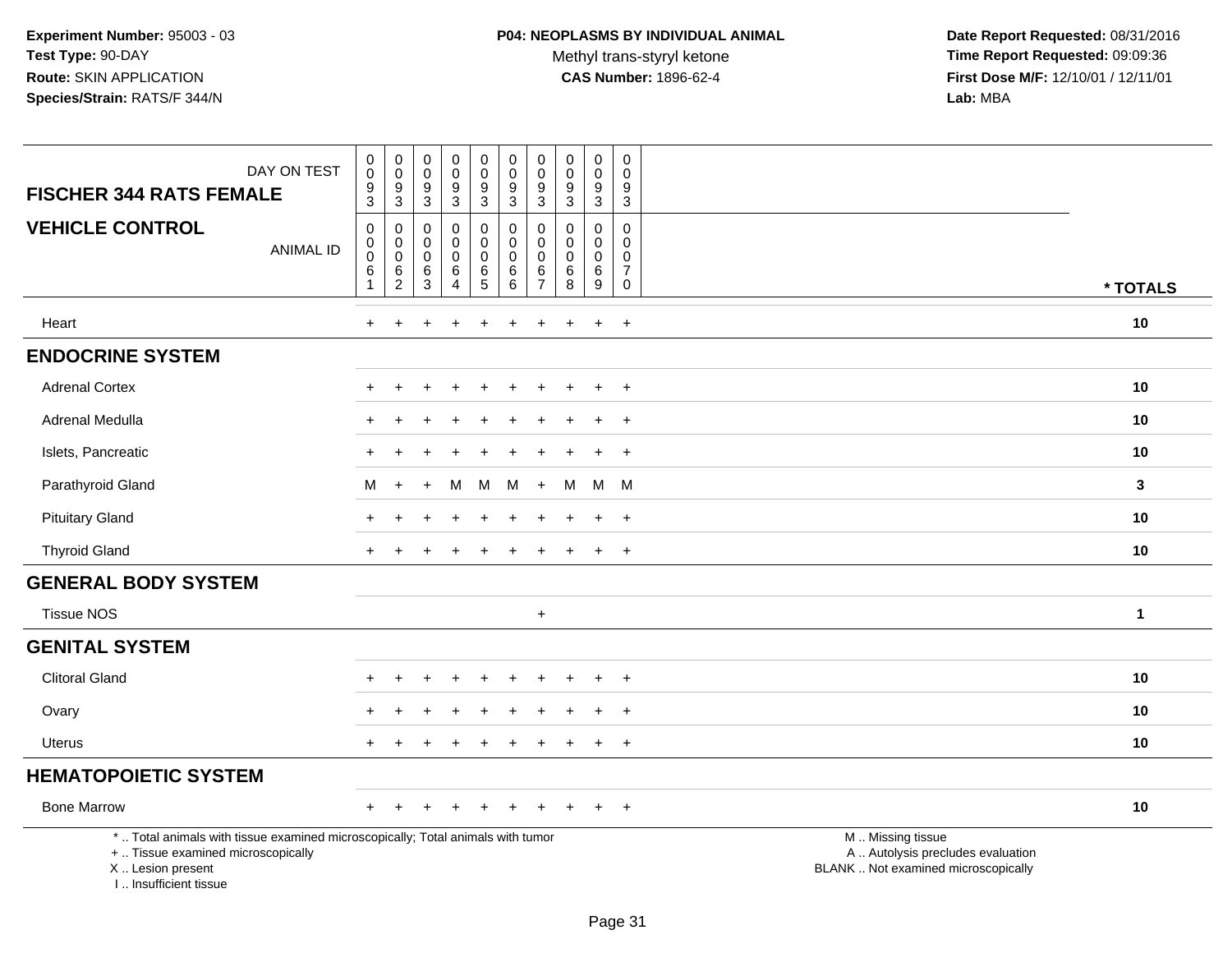Methyl trans-styryl ketone<br>CAS Number: 1896-62-4

 **Date Report Requested:** 08/31/2016 **Time Report Requested:** 09:09:36 **First Dose M/F:** 12/10/01 / 12/11/01<br>**Lab:** MBA **Lab:** MBA

| DAY ON TEST<br><b>FISCHER 344 RATS FEMALE</b> | $_{\rm 0}^{\rm 0}$<br>$\frac{9}{3}$                                | $\begin{smallmatrix} 0\\0 \end{smallmatrix}$<br>$\frac{9}{3}$ | $_{\rm 0}^{\rm 0}$<br>$\boldsymbol{9}$<br>$\mathbf{3}$    | $\pmb{0}$<br>$\mathsf{O}\xspace$<br>$\boldsymbol{9}$<br>$\mathfrak{S}$ | $\pmb{0}$<br>$\mathsf{O}\xspace$<br>9<br>$\mathbf{3}$           | $\pmb{0}$<br>$\pmb{0}$<br>$\boldsymbol{9}$<br>$\mathbf{3}$ | $\pmb{0}$<br>$\pmb{0}$<br>9<br>$\mathfrak{Z}$ | $\pmb{0}$<br>$\pmb{0}$<br>$\boldsymbol{9}$<br>$\mathbf{3}$ | $\pmb{0}$<br>$\pmb{0}$<br>$\boldsymbol{9}$<br>$\mathbf{3}$     | $\pmb{0}$<br>$\mathbf 0$<br>9<br>$\sqrt{3}$                      |             |
|-----------------------------------------------|--------------------------------------------------------------------|---------------------------------------------------------------|-----------------------------------------------------------|------------------------------------------------------------------------|-----------------------------------------------------------------|------------------------------------------------------------|-----------------------------------------------|------------------------------------------------------------|----------------------------------------------------------------|------------------------------------------------------------------|-------------|
| <b>VEHICLE CONTROL</b><br><b>ANIMAL ID</b>    | $\mathbf 0$<br>$\mathbf 0$<br>$\mathsf 0$<br>$\,6$<br>$\mathbf{1}$ | 0<br>$\mathbf 0$<br>$\mathbf 0$<br>$\frac{6}{2}$              | $\pmb{0}$<br>$\mathbf 0$<br>$\mathsf{O}\xspace$<br>6<br>3 | $\pmb{0}$<br>$\mathbf 0$<br>$\mathbf 0$<br>$\,6$<br>$\overline{4}$     | $\pmb{0}$<br>$\mathbf 0$<br>$\mathbf 0$<br>6<br>$5\phantom{.0}$ | 0<br>$\mathbf 0$<br>$\mathbf 0$<br>6<br>$6\phantom{a}$     | 0<br>0<br>0<br>6<br>$\overline{7}$            | $\mathbf 0$<br>$\mathbf 0$<br>$\pmb{0}$<br>$\,6\,$<br>8    | 0<br>$\mathbf 0$<br>$\mathbf 0$<br>$\,6\,$<br>$\boldsymbol{9}$ | $\mathbf 0$<br>$\mathbf 0$<br>$\mathbf 0$<br>$\overline{7}$<br>0 | * TOTALS    |
| Lymph Node, Mandibular                        | M                                                                  | M                                                             | M                                                         | M                                                                      | M                                                               | M                                                          | M                                             | M                                                          | M M                                                            |                                                                  | $\mathbf 0$ |
| Lymph Node, Mesenteric                        | $\ddot{}$                                                          |                                                               |                                                           |                                                                        |                                                                 | ٠                                                          | ÷                                             |                                                            | $+$                                                            | $+$                                                              | 10          |
| Spleen                                        | $+$                                                                | ÷                                                             |                                                           | $\ddot{}$                                                              | ÷                                                               | $\ddot{}$                                                  | $\pm$                                         | $\ddot{}$                                                  | $\ddot{}$                                                      | $+$                                                              | 10          |
| Thymus                                        | $+$                                                                |                                                               |                                                           |                                                                        |                                                                 | ÷.                                                         |                                               |                                                            | $\ddot{}$                                                      | $+$                                                              | 10          |
| <b>INTEGUMENTARY SYSTEM</b>                   |                                                                    |                                                               |                                                           |                                                                        |                                                                 |                                                            |                                               |                                                            |                                                                |                                                                  |             |
| <b>Mammary Gland</b>                          | $+$                                                                |                                                               |                                                           |                                                                        |                                                                 |                                                            |                                               |                                                            | $\ddot{}$                                                      | $+$                                                              | 10          |
| Skin                                          | $+$                                                                |                                                               |                                                           |                                                                        |                                                                 |                                                            |                                               |                                                            | $\ddot{}$                                                      | $\overline{+}$                                                   | 10          |
| <b>MUSCULOSKELETAL SYSTEM</b>                 |                                                                    |                                                               |                                                           |                                                                        |                                                                 |                                                            |                                               |                                                            |                                                                |                                                                  |             |
| Bone                                          | $+$                                                                | $+$                                                           | $\pm$                                                     | $+$                                                                    | $\ddot{}$                                                       | $+$                                                        | $+$                                           | $+$                                                        | $+$                                                            | $+$                                                              | 10          |
| <b>NERVOUS SYSTEM</b>                         |                                                                    |                                                               |                                                           |                                                                        |                                                                 |                                                            |                                               |                                                            |                                                                |                                                                  |             |
| <b>Brain</b>                                  | $+$                                                                |                                                               |                                                           | $\ddot{}$                                                              |                                                                 | $\ddot{}$                                                  | $\pm$                                         | $\div$                                                     | $\ddot{}$                                                      | $+$                                                              | 10          |
| <b>RESPIRATORY SYSTEM</b>                     |                                                                    |                                                               |                                                           |                                                                        |                                                                 |                                                            |                                               |                                                            |                                                                |                                                                  |             |
| Lung                                          | $+$                                                                | ÷                                                             |                                                           |                                                                        |                                                                 |                                                            |                                               |                                                            | $\ddot{}$                                                      | $+$                                                              | 10          |
| Nose                                          | $\pm$                                                              |                                                               |                                                           |                                                                        |                                                                 |                                                            |                                               |                                                            | $\ddot{}$                                                      | $\overline{+}$                                                   | 10          |
| Trachea                                       | $\pm$                                                              |                                                               |                                                           |                                                                        |                                                                 |                                                            |                                               |                                                            | $\ddot{}$                                                      | $\overline{+}$                                                   | 10          |

### **SPECIAL SENSES SYSTEM**

\* .. Total animals with tissue examined microscopically; Total animals with tumor

+ .. Tissue examined microscopically

X .. Lesion present

I .. Insufficient tissue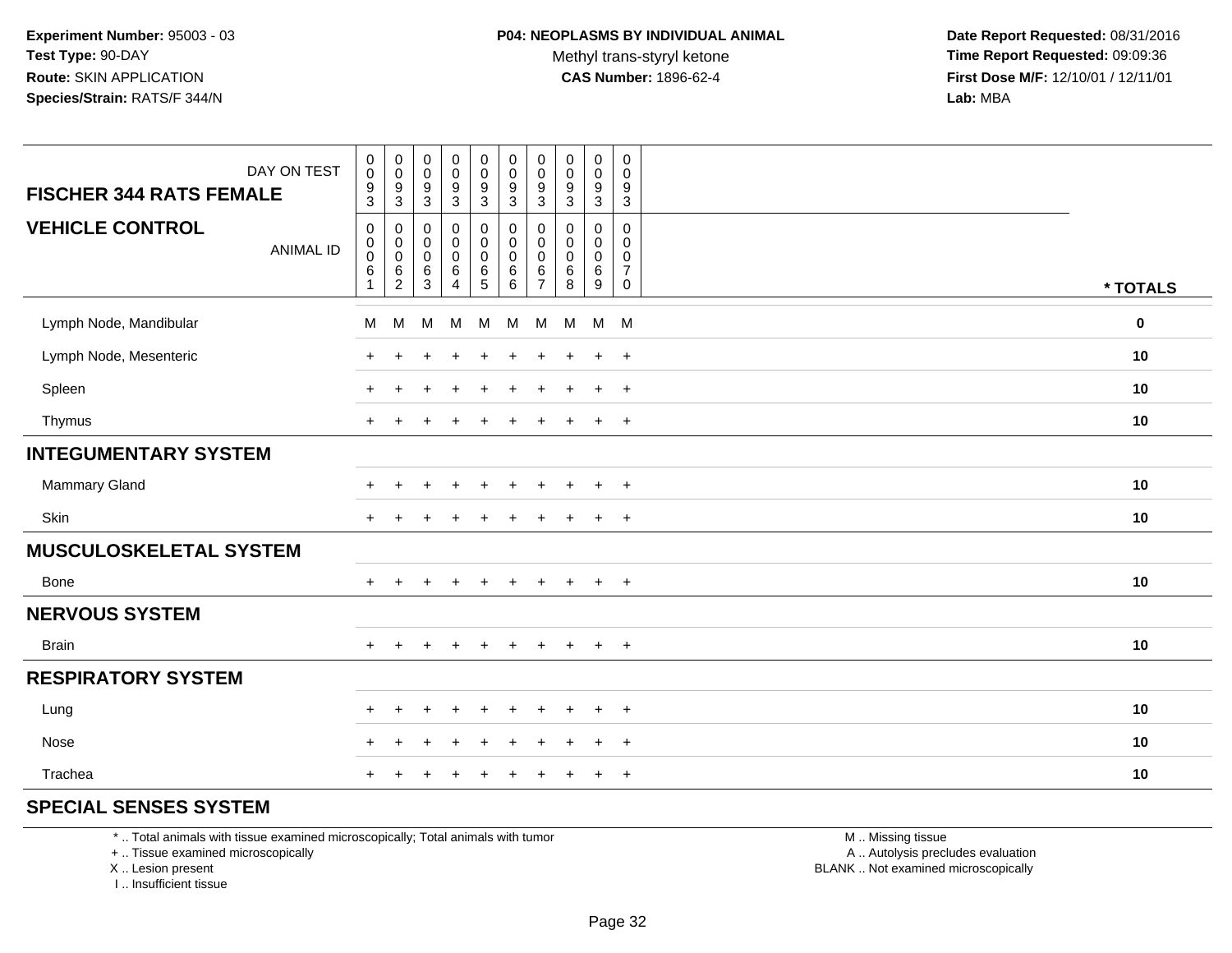Methyl trans-styryl ketone<br>CAS Number: 1896-62-4

 **Date Report Requested:** 08/31/2016 **Time Report Requested:** 09:09:36 **First Dose M/F:** 12/10/01 / 12/11/01<br>**Lab:** MBA **Lab:** MBA

| <b>FISCHER 344 RATS FEMALE</b> | DAY ON TEST      | 0<br>$\bar{0}$<br>9<br>3       | $\pmb{0}$<br>$\pmb{0}$<br>9<br>3                       | $\begin{smallmatrix}0\\0\end{smallmatrix}$<br>9<br>3                | $_{\rm 0}^{\rm 0}$<br>$\overline{9}$<br>$\mathbf{3}$                   | 0<br>$_{9}^{\rm 0}$<br>3           | $\begin{smallmatrix}0\\0\\9\end{smallmatrix}$<br>$\mathbf{3}$ | $_{\rm 0}^{\rm 0}$<br>9<br>3           | $\begin{smallmatrix}0\\0\end{smallmatrix}$<br>$\boldsymbol{9}$<br>3 | $\begin{smallmatrix}0\0\0\end{smallmatrix}$<br>$\boldsymbol{9}$<br>3 | 0<br>0<br>9<br>3                   |          |
|--------------------------------|------------------|--------------------------------|--------------------------------------------------------|---------------------------------------------------------------------|------------------------------------------------------------------------|------------------------------------|---------------------------------------------------------------|----------------------------------------|---------------------------------------------------------------------|----------------------------------------------------------------------|------------------------------------|----------|
| <b>VEHICLE CONTROL</b>         | <b>ANIMAL ID</b> | 0<br>$\pmb{0}$<br>0<br>$\,6\,$ | 0<br>$\mathsf 0$<br>$\mathbf 0$<br>6<br>$\overline{2}$ | $\begin{smallmatrix}0\\0\end{smallmatrix}$<br>$\mathbf 0$<br>6<br>3 | $\begin{smallmatrix}0\0\0\end{smallmatrix}$<br>$\pmb{0}$<br>$\,6$<br>4 | 0<br>0<br>0<br>$6\phantom{.}$<br>5 | $\begin{matrix} 0 \\ 0 \\ 0 \\ 6 \end{matrix}$<br>6           | $_{\rm 0}^{\rm 0}$<br>$\mathsf 0$<br>6 | $\mathbf 0$<br>$\mathbf 0$<br>6<br>8                                | 0<br>$\mathbf 0$<br>0<br>6<br>9                                      | 0<br>0<br>0<br>$\overline{ }$<br>0 | * TOTALS |
| Eye                            |                  |                                |                                                        |                                                                     | $\ddot{}$                                                              | $\pm$                              | $+$                                                           | $\pm$                                  | $+$                                                                 | $+$                                                                  | $+$                                | 10       |
| Harderian Gland                |                  |                                |                                                        |                                                                     |                                                                        | $\pm$                              | $\pm$                                                         | $+$                                    | $+$                                                                 | $+$ $+$                                                              |                                    | 10       |
| <b>URINARY SYSTEM</b>          |                  |                                |                                                        |                                                                     |                                                                        |                                    |                                                               |                                        |                                                                     |                                                                      |                                    |          |
| Kidney                         |                  |                                |                                                        |                                                                     |                                                                        | $+$                                | $\div$                                                        |                                        |                                                                     | $+$                                                                  | $+$                                | 10       |
| <b>Urinary Bladder</b>         |                  | $+$                            |                                                        | $\pm$                                                               | $\pm$                                                                  | $+$                                | $+$                                                           | $\pm$                                  | $+$                                                                 | $+$ $+$                                                              |                                    | 10       |
| <b>SYSTEMIC LESIONS</b>        |                  |                                |                                                        |                                                                     |                                                                        |                                    |                                                               |                                        |                                                                     |                                                                      |                                    |          |
| Multiple Organ                 |                  |                                |                                                        |                                                                     | $\div$                                                                 | $\pm$                              | $\div$                                                        |                                        |                                                                     | $+$                                                                  | $+$                                | 10       |

\* .. Total animals with tissue examined microscopically; Total animals with tumor

+ .. Tissue examined microscopically

- X .. Lesion present
- I .. Insufficient tissue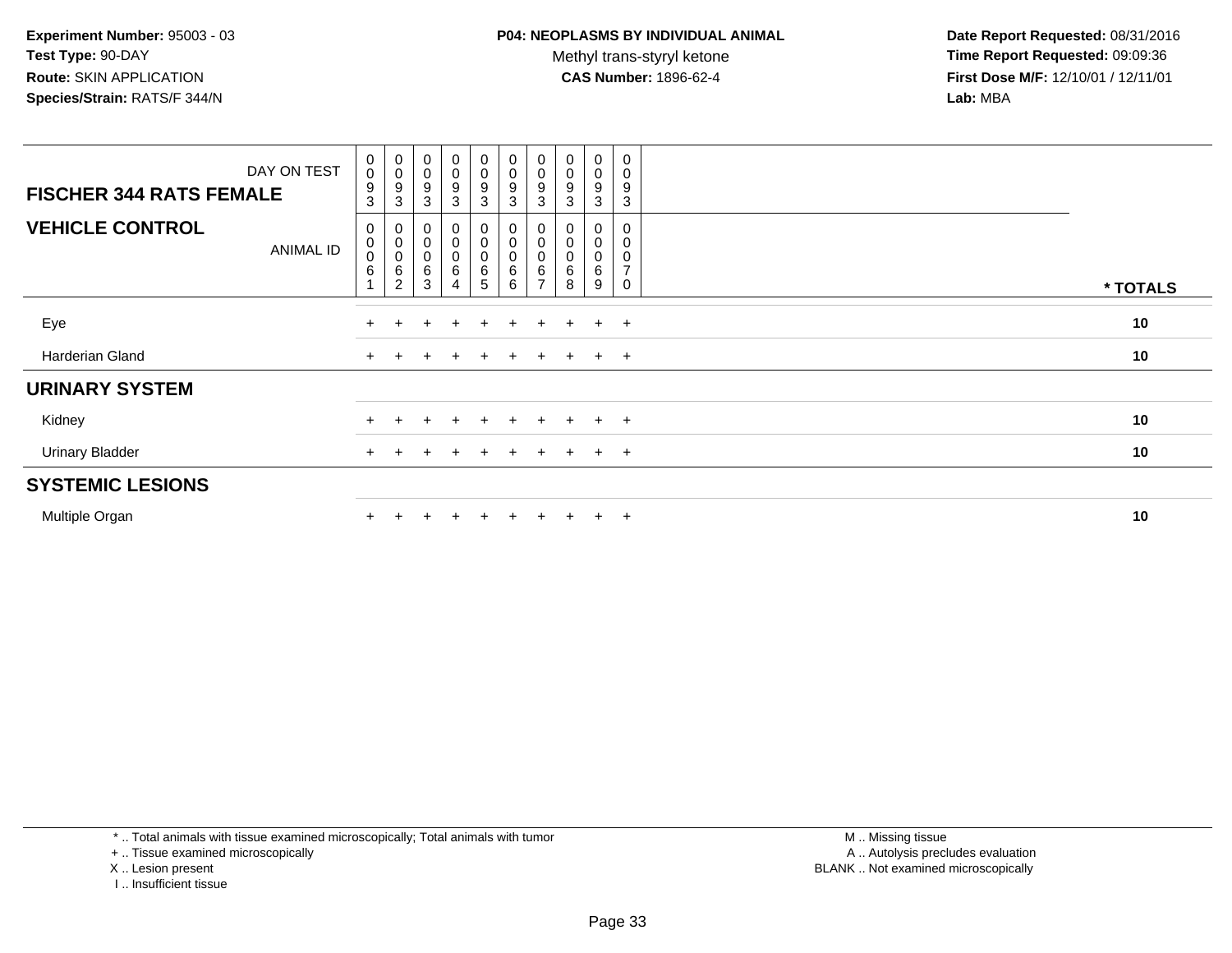| DAY ON TEST<br><b>FISCHER 344 RATS FEMALE</b>                                                                                                                         | $\mathbf 0$<br>$\pmb{0}$<br>$\boldsymbol{9}$                                                 | $\mathsf 0$<br>$\mathbf 0$<br>9                                                                | $\pmb{0}$<br>$\mathbf 0$<br>$\boldsymbol{9}$                                     | $\mathsf{O}\xspace$<br>$\mathsf{O}\xspace$<br>$9\,$          | $\mathbf 0$<br>$\mathbf 0$<br>$\boldsymbol{9}$                      | $\pmb{0}$<br>$\mathbf 0$<br>$\boldsymbol{9}$                      | $\mathbf 0$<br>$\mathbf 0$<br>$9\,$                                                 | $\mathbf 0$<br>$\ddot{\mathbf{0}}$<br>$\boldsymbol{9}$<br>3      | $\pmb{0}$<br>$\mathbf 0$<br>$\boldsymbol{9}$                | $\mathsf 0$<br>$\Omega$<br>9<br>3                             |                                                                                               |                      |
|-----------------------------------------------------------------------------------------------------------------------------------------------------------------------|----------------------------------------------------------------------------------------------|------------------------------------------------------------------------------------------------|----------------------------------------------------------------------------------|--------------------------------------------------------------|---------------------------------------------------------------------|-------------------------------------------------------------------|-------------------------------------------------------------------------------------|------------------------------------------------------------------|-------------------------------------------------------------|---------------------------------------------------------------|-----------------------------------------------------------------------------------------------|----------------------|
| <b>22.0 MG/KG</b><br><b>ANIMAL ID</b>                                                                                                                                 | $\sqrt{3}$<br>$\pmb{0}$<br>$\boldsymbol{0}$<br>$\mathbf 0$<br>$\overline{7}$<br>$\mathbf{1}$ | $\ensuremath{\mathsf{3}}$<br>0<br>$\mathbf 0$<br>$\pmb{0}$<br>$\overline{7}$<br>$\overline{2}$ | $\mathbf{3}$<br>$\mathbf 0$<br>$\mathbf 0$<br>$\mathbf 0$<br>$\overline{7}$<br>3 | 3<br>$\mathsf{O}$<br>0<br>$\mathbf 0$<br>$\overline{7}$<br>4 | 3<br>0<br>$\mathbf 0$<br>$\mathsf{O}\xspace$<br>$\overline{7}$<br>5 | 3<br>$\mathbf 0$<br>$\pmb{0}$<br>$\pmb{0}$<br>$\overline{7}$<br>6 | 3<br>$\mathbf 0$<br>$\mathbf{0}$<br>$\mathbf 0$<br>$\overline{7}$<br>$\overline{7}$ | $\mathbf 0$<br>$\mathbf 0$<br>$\mathbf 0$<br>$\overline{7}$<br>8 | 3<br>0<br>$\mathbf 0$<br>$\mathbf 0$<br>$\overline{7}$<br>9 | $\mathbf 0$<br>$\mathbf 0$<br>$\mathbf 0$<br>8<br>$\mathbf 0$ |                                                                                               | * TOTALS             |
| <b>ALIMENTARY SYSTEM</b>                                                                                                                                              |                                                                                              |                                                                                                |                                                                                  |                                                              |                                                                     |                                                                   |                                                                                     |                                                                  |                                                             |                                                               |                                                                                               |                      |
| Liver                                                                                                                                                                 |                                                                                              |                                                                                                |                                                                                  |                                                              |                                                                     |                                                                   |                                                                                     |                                                                  |                                                             | $\ddot{}$                                                     |                                                                                               | $\mathbf{1}$         |
| Stomach, Glandular                                                                                                                                                    |                                                                                              |                                                                                                |                                                                                  |                                                              |                                                                     | $\div$                                                            | $\pm$                                                                               |                                                                  | $+$                                                         | $+$                                                           |                                                                                               | 10                   |
| <b>CARDIOVASCULAR SYSTEM</b>                                                                                                                                          |                                                                                              |                                                                                                |                                                                                  |                                                              |                                                                     |                                                                   |                                                                                     |                                                                  |                                                             |                                                               |                                                                                               |                      |
| <b>NONE</b>                                                                                                                                                           |                                                                                              |                                                                                                |                                                                                  |                                                              |                                                                     |                                                                   |                                                                                     |                                                                  |                                                             |                                                               |                                                                                               |                      |
| <b>ENDOCRINE SYSTEM</b>                                                                                                                                               |                                                                                              |                                                                                                |                                                                                  |                                                              |                                                                     |                                                                   |                                                                                     |                                                                  |                                                             |                                                               |                                                                                               |                      |
| <b>Adrenal Cortex</b>                                                                                                                                                 |                                                                                              |                                                                                                |                                                                                  | $\ddot{}$                                                    |                                                                     |                                                                   |                                                                                     |                                                                  |                                                             |                                                               |                                                                                               | $\blacktriangleleft$ |
| <b>GENERAL BODY SYSTEM</b>                                                                                                                                            |                                                                                              |                                                                                                |                                                                                  |                                                              |                                                                     |                                                                   |                                                                                     |                                                                  |                                                             |                                                               |                                                                                               |                      |
| <b>Tissue NOS</b>                                                                                                                                                     |                                                                                              | $\ddot{}$                                                                                      |                                                                                  |                                                              |                                                                     |                                                                   |                                                                                     |                                                                  |                                                             |                                                               |                                                                                               | $\mathbf{1}$         |
| <b>GENITAL SYSTEM</b>                                                                                                                                                 |                                                                                              |                                                                                                |                                                                                  |                                                              |                                                                     |                                                                   |                                                                                     |                                                                  |                                                             |                                                               |                                                                                               |                      |
| Uterus                                                                                                                                                                |                                                                                              |                                                                                                |                                                                                  |                                                              |                                                                     |                                                                   |                                                                                     |                                                                  | $\pm$                                                       | $+$                                                           |                                                                                               | 10                   |
| <b>HEMATOPOIETIC SYSTEM</b>                                                                                                                                           |                                                                                              |                                                                                                |                                                                                  |                                                              |                                                                     |                                                                   |                                                                                     |                                                                  |                                                             |                                                               |                                                                                               |                      |
| Lymph Node                                                                                                                                                            |                                                                                              |                                                                                                |                                                                                  |                                                              |                                                                     | $+$                                                               |                                                                                     |                                                                  |                                                             |                                                               |                                                                                               | $\mathbf{1}$         |
| <b>INTEGUMENTARY SYSTEM</b>                                                                                                                                           |                                                                                              |                                                                                                |                                                                                  |                                                              |                                                                     |                                                                   |                                                                                     |                                                                  |                                                             |                                                               |                                                                                               |                      |
| Skin                                                                                                                                                                  | $+$                                                                                          | $\overline{+}$                                                                                 |                                                                                  | $\overline{+}$                                               | $\ddot{}$                                                           | $\ddot{}$                                                         | $\ddot{}$                                                                           | $+$                                                              | $+$                                                         | $+$                                                           |                                                                                               | 10                   |
| <b>MUSCULOSKELETAL SYSTEM</b>                                                                                                                                         |                                                                                              |                                                                                                |                                                                                  |                                                              |                                                                     |                                                                   |                                                                                     |                                                                  |                                                             |                                                               |                                                                                               |                      |
| *  Total animals with tissue examined microscopically; Total animals with tumor<br>+  Tissue examined microscopically<br>X  Lesion present<br>L., Insufficient tissue |                                                                                              |                                                                                                |                                                                                  |                                                              |                                                                     |                                                                   |                                                                                     |                                                                  |                                                             |                                                               | M  Missing tissue<br>A  Autolysis precludes evaluation<br>BLANK  Not examined microscopically |                      |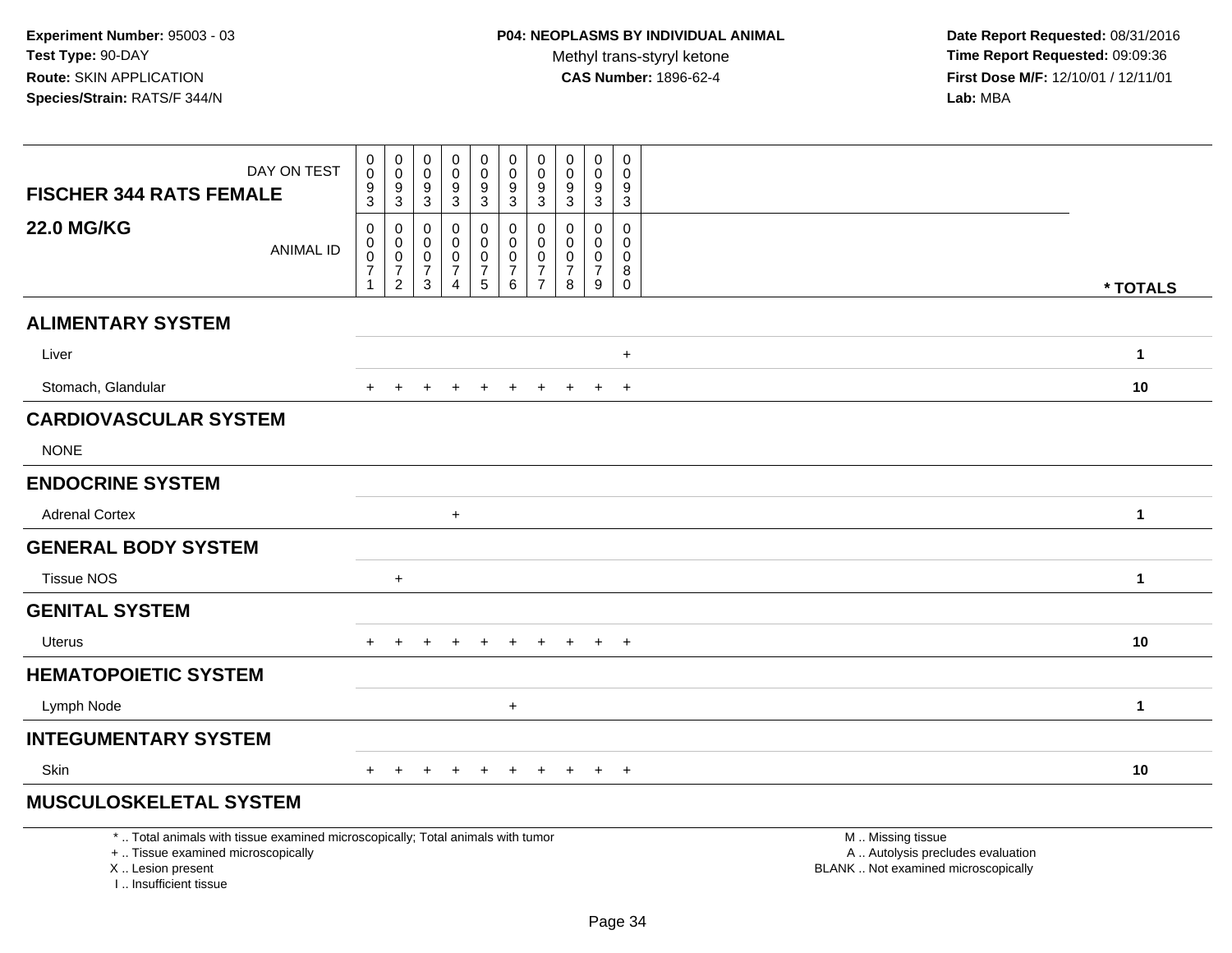| DAY ON TEST<br><b>FISCHER 344 RATS FEMALE</b> | $_{\rm 0}^{\rm 0}$<br>$\frac{9}{3}$       | $_{\rm 0}^{\rm 0}$<br>$\boldsymbol{9}$<br>$\mathbf{3}$       | $\pmb{0}$<br>0<br>9<br>3                                        | $\begin{smallmatrix} 0\\0 \end{smallmatrix}$<br>9<br>$\mathbf{3}$ | $\mathbf 0$<br>$\boldsymbol{0}$<br>9<br>3 | $\begin{smallmatrix} 0\\0 \end{smallmatrix}$<br>$\boldsymbol{9}$<br>$\mathbf{3}$ | 0<br>0<br>9<br>3                                                | $\mathbf 0$<br>0<br>9<br>3    | $\begin{smallmatrix} 0\\0 \end{smallmatrix}$<br>$\boldsymbol{9}$<br>$\sqrt{3}$ | 0<br>$\pmb{0}$<br>9<br>$\mathbf{3}$     |          |  |
|-----------------------------------------------|-------------------------------------------|--------------------------------------------------------------|-----------------------------------------------------------------|-------------------------------------------------------------------|-------------------------------------------|----------------------------------------------------------------------------------|-----------------------------------------------------------------|-------------------------------|--------------------------------------------------------------------------------|-----------------------------------------|----------|--|
| <b>22.0 MG/KG</b><br>ANIMAL ID                | 0<br>0<br>$\frac{0}{7}$<br>$\overline{A}$ | $\boldsymbol{0}$<br>$\pmb{0}$<br>$\frac{0}{7}$<br>$\sqrt{2}$ | 0<br>$\pmb{0}$<br>$\pmb{0}$<br>$\boldsymbol{7}$<br>$\mathbf{3}$ | 0<br>$\pmb{0}$<br>$\pmb{0}$<br>$\overline{7}$<br>4                | 0<br>0<br>0<br>$\boldsymbol{7}$<br>5      | 0<br>$\pmb{0}$<br>$\frac{0}{7}$<br>6                                             | 0<br>$\pmb{0}$<br>$\pmb{0}$<br>$\overline{7}$<br>$\overline{ }$ | 0<br>0<br>$\overline{7}$<br>8 | 0<br>$\pmb{0}$<br>$\pmb{0}$<br>$\overline{7}$<br>$\boldsymbol{9}$              | 0<br>0<br>$\pmb{0}$<br>8<br>$\mathbf 0$ | * TOTALS |  |
| <b>NONE</b>                                   |                                           |                                                              |                                                                 |                                                                   |                                           |                                                                                  |                                                                 |                               |                                                                                |                                         |          |  |
| <b>NERVOUS SYSTEM</b>                         |                                           |                                                              |                                                                 |                                                                   |                                           |                                                                                  |                                                                 |                               |                                                                                |                                         |          |  |
| <b>NONE</b>                                   |                                           |                                                              |                                                                 |                                                                   |                                           |                                                                                  |                                                                 |                               |                                                                                |                                         |          |  |
| <b>RESPIRATORY SYSTEM</b>                     |                                           |                                                              |                                                                 |                                                                   |                                           |                                                                                  |                                                                 |                               |                                                                                |                                         |          |  |
| Nose                                          | $+$                                       |                                                              |                                                                 | $\pm$                                                             | $+$                                       | $+$                                                                              | $+$                                                             | $+$                           |                                                                                | $+$ $+$                                 | 10       |  |
| <b>SPECIAL SENSES SYSTEM</b>                  |                                           |                                                              |                                                                 |                                                                   |                                           |                                                                                  |                                                                 |                               |                                                                                |                                         |          |  |
| <b>NONE</b>                                   |                                           |                                                              |                                                                 |                                                                   |                                           |                                                                                  |                                                                 |                               |                                                                                |                                         |          |  |
| <b>URINARY SYSTEM</b>                         |                                           |                                                              |                                                                 |                                                                   |                                           |                                                                                  |                                                                 |                               |                                                                                |                                         |          |  |
| Kidney                                        | $+$                                       | $\pm$                                                        | $\pm$                                                           | $\pm$                                                             | $+$                                       | $+$                                                                              | $+$                                                             | $+$                           |                                                                                | $+$ $+$                                 | 10       |  |
| <b>SYSTEMIC LESIONS</b>                       |                                           |                                                              |                                                                 |                                                                   |                                           |                                                                                  |                                                                 |                               |                                                                                |                                         |          |  |
| Multiple Organ                                |                                           |                                                              |                                                                 |                                                                   |                                           |                                                                                  |                                                                 | $+$                           | $+$                                                                            | $+$                                     | 10       |  |

\* .. Total animals with tissue examined microscopically; Total animals with tumor

+ .. Tissue examined microscopically

X .. Lesion present

I .. Insufficient tissue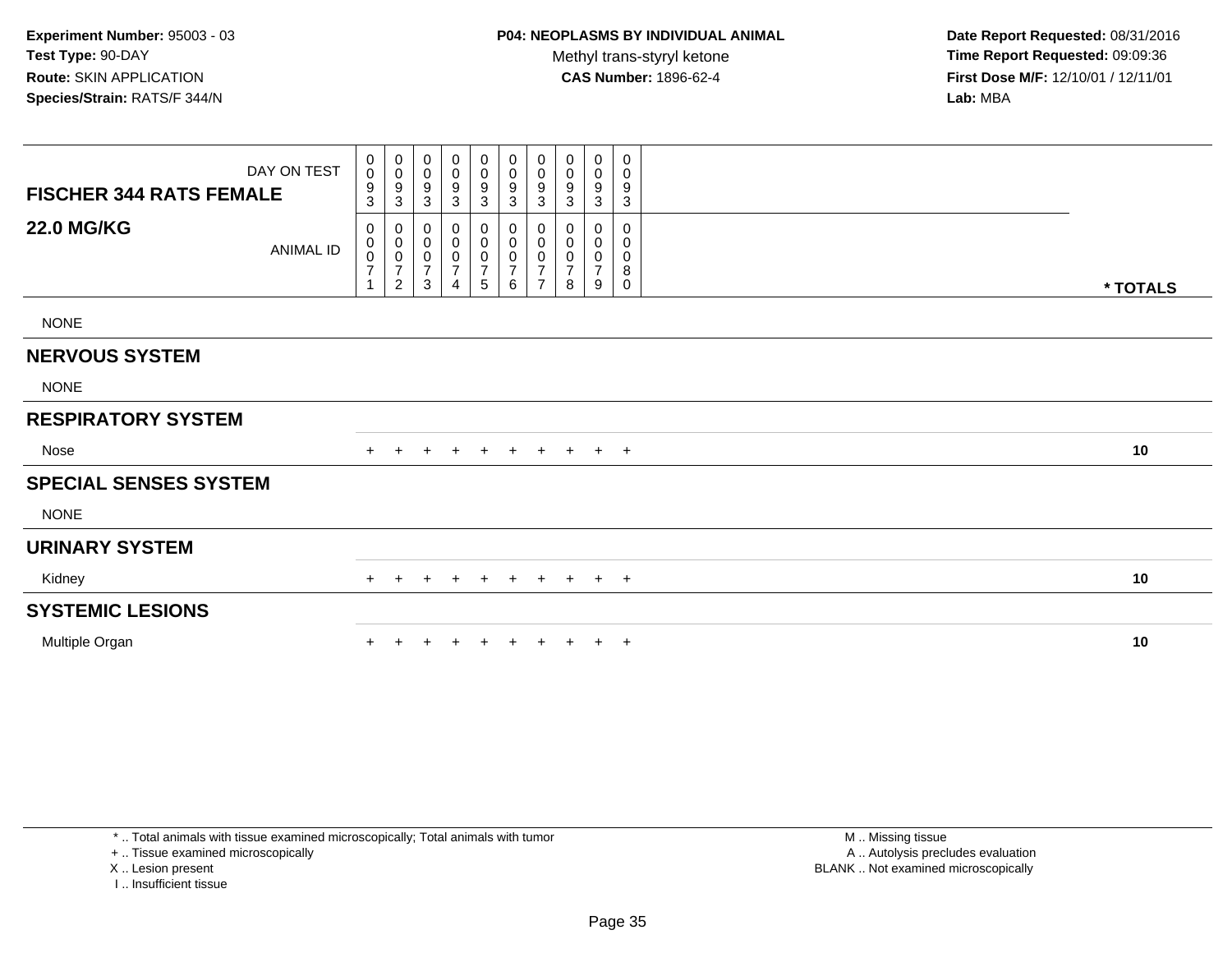| DAY ON TEST<br><b>FISCHER 344 RATS FEMALE</b>                                                                                                                       | $\mathbf 0$<br>$\pmb{0}$<br>$\frac{9}{3}$ | $\mathbf 0$<br>$\mathsf{O}\xspace$<br>$^9_3$                   | $\boldsymbol{0}$<br>$\mathbf 0$<br>$\frac{9}{3}$ | $\pmb{0}$<br>$\mathbf 0$<br>$\frac{9}{3}$            | $\mathsf 0$<br>$\tilde{0}$<br>$\boldsymbol{9}$<br>$\mathbf{3}$ | $\boldsymbol{0}$<br>$\mathbf 0$<br>$\frac{9}{3}$ | $\pmb{0}$<br>$\mathbf 0$<br>$\boldsymbol{9}$<br>$\mathbf{3}$     | $\mathsf{O}\xspace$<br>0<br>$9\,$<br>3 | $\mathsf{O}\xspace$<br>$\mathbf 0$<br>$\boldsymbol{9}$<br>$\mathbf 3$ | 0<br>$\Omega$<br>9<br>$\sqrt{3}$                    |                                                                                               |
|---------------------------------------------------------------------------------------------------------------------------------------------------------------------|-------------------------------------------|----------------------------------------------------------------|--------------------------------------------------|------------------------------------------------------|----------------------------------------------------------------|--------------------------------------------------|------------------------------------------------------------------|----------------------------------------|-----------------------------------------------------------------------|-----------------------------------------------------|-----------------------------------------------------------------------------------------------|
| <b>44.0 MG/KG</b><br><b>ANIMAL ID</b>                                                                                                                               | 0<br>0<br>$\pmb{0}$<br>$\bf 8$<br>1       | 0<br>$\mathbf 0$<br>$\mathsf{O}\xspace$<br>8<br>$\overline{2}$ | 0<br>0<br>$\boldsymbol{0}$<br>8<br>3             | $\mathbf 0$<br>0<br>$\pmb{0}$<br>8<br>$\overline{4}$ | 0<br>0<br>$\mathsf{O}\xspace$<br>$^8$ 5                        | 0<br>0<br>$\mathbf 0$<br>8<br>$6\phantom{1}$     | $\mathbf 0$<br>$\mathbf 0$<br>$\mathbf 0$<br>8<br>$\overline{7}$ | 0<br>$\Omega$<br>$\mathbf 0$<br>8<br>8 | $\mathbf 0$<br>$\Omega$<br>$\mathbf 0$<br>8<br>9                      | $\mathbf 0$<br>0<br>$\mathbf 0$<br>9<br>$\mathsf 0$ | * TOTALS                                                                                      |
| <b>ALIMENTARY SYSTEM</b>                                                                                                                                            |                                           |                                                                |                                                  |                                                      |                                                                |                                                  |                                                                  |                                        |                                                                       |                                                     |                                                                                               |
| Liver                                                                                                                                                               |                                           |                                                                |                                                  |                                                      | $+$                                                            | $+$                                              |                                                                  |                                        |                                                                       |                                                     | $\boldsymbol{2}$                                                                              |
| Stomach, Glandular                                                                                                                                                  | $+$                                       | $\ddot{}$                                                      | $\ddot{}$                                        | $\div$                                               | $+$                                                            | $+$                                              | $+$                                                              | $+$                                    |                                                                       | $+$ $+$                                             | 10                                                                                            |
| <b>CARDIOVASCULAR SYSTEM</b>                                                                                                                                        |                                           |                                                                |                                                  |                                                      |                                                                |                                                  |                                                                  |                                        |                                                                       |                                                     |                                                                                               |
| <b>NONE</b>                                                                                                                                                         |                                           |                                                                |                                                  |                                                      |                                                                |                                                  |                                                                  |                                        |                                                                       |                                                     |                                                                                               |
| <b>ENDOCRINE SYSTEM</b>                                                                                                                                             |                                           |                                                                |                                                  |                                                      |                                                                |                                                  |                                                                  |                                        |                                                                       |                                                     |                                                                                               |
| <b>NONE</b>                                                                                                                                                         |                                           |                                                                |                                                  |                                                      |                                                                |                                                  |                                                                  |                                        |                                                                       |                                                     |                                                                                               |
| <b>GENERAL BODY SYSTEM</b>                                                                                                                                          |                                           |                                                                |                                                  |                                                      |                                                                |                                                  |                                                                  |                                        |                                                                       |                                                     |                                                                                               |
| <b>NONE</b>                                                                                                                                                         |                                           |                                                                |                                                  |                                                      |                                                                |                                                  |                                                                  |                                        |                                                                       |                                                     |                                                                                               |
| <b>GENITAL SYSTEM</b>                                                                                                                                               |                                           |                                                                |                                                  |                                                      |                                                                |                                                  |                                                                  |                                        |                                                                       |                                                     |                                                                                               |
| <b>Uterus</b>                                                                                                                                                       |                                           | $\ddot{}$                                                      | $\ddot{}$                                        | $\pm$                                                | $\overline{+}$                                                 | $+$                                              | $+$                                                              | $+$                                    |                                                                       | $+$ $+$                                             | 10                                                                                            |
| <b>HEMATOPOIETIC SYSTEM</b>                                                                                                                                         |                                           |                                                                |                                                  |                                                      |                                                                |                                                  |                                                                  |                                        |                                                                       |                                                     |                                                                                               |
| Lymph Node                                                                                                                                                          |                                           |                                                                | $\ddot{}$                                        |                                                      |                                                                |                                                  | $\ddot{}$                                                        |                                        |                                                                       |                                                     | $\mathbf{2}$                                                                                  |
| <b>INTEGUMENTARY SYSTEM</b>                                                                                                                                         |                                           |                                                                |                                                  |                                                      |                                                                |                                                  |                                                                  |                                        |                                                                       |                                                     |                                                                                               |
| Skin                                                                                                                                                                | $+$                                       | $+$                                                            | $+$                                              | $\pm$                                                | $+$                                                            | $+$                                              | $+$                                                              | $+$                                    |                                                                       | $+$ $+$                                             | 10                                                                                            |
| <b>MUSCULOSKELETAL SYSTEM</b>                                                                                                                                       |                                           |                                                                |                                                  |                                                      |                                                                |                                                  |                                                                  |                                        |                                                                       |                                                     |                                                                                               |
| *  Total animals with tissue examined microscopically; Total animals with tumor<br>+  Tissue examined microscopically<br>X  Lesion present<br>I Insufficient tissue |                                           |                                                                |                                                  |                                                      |                                                                |                                                  |                                                                  |                                        |                                                                       |                                                     | M  Missing tissue<br>A  Autolysis precludes evaluation<br>BLANK  Not examined microscopically |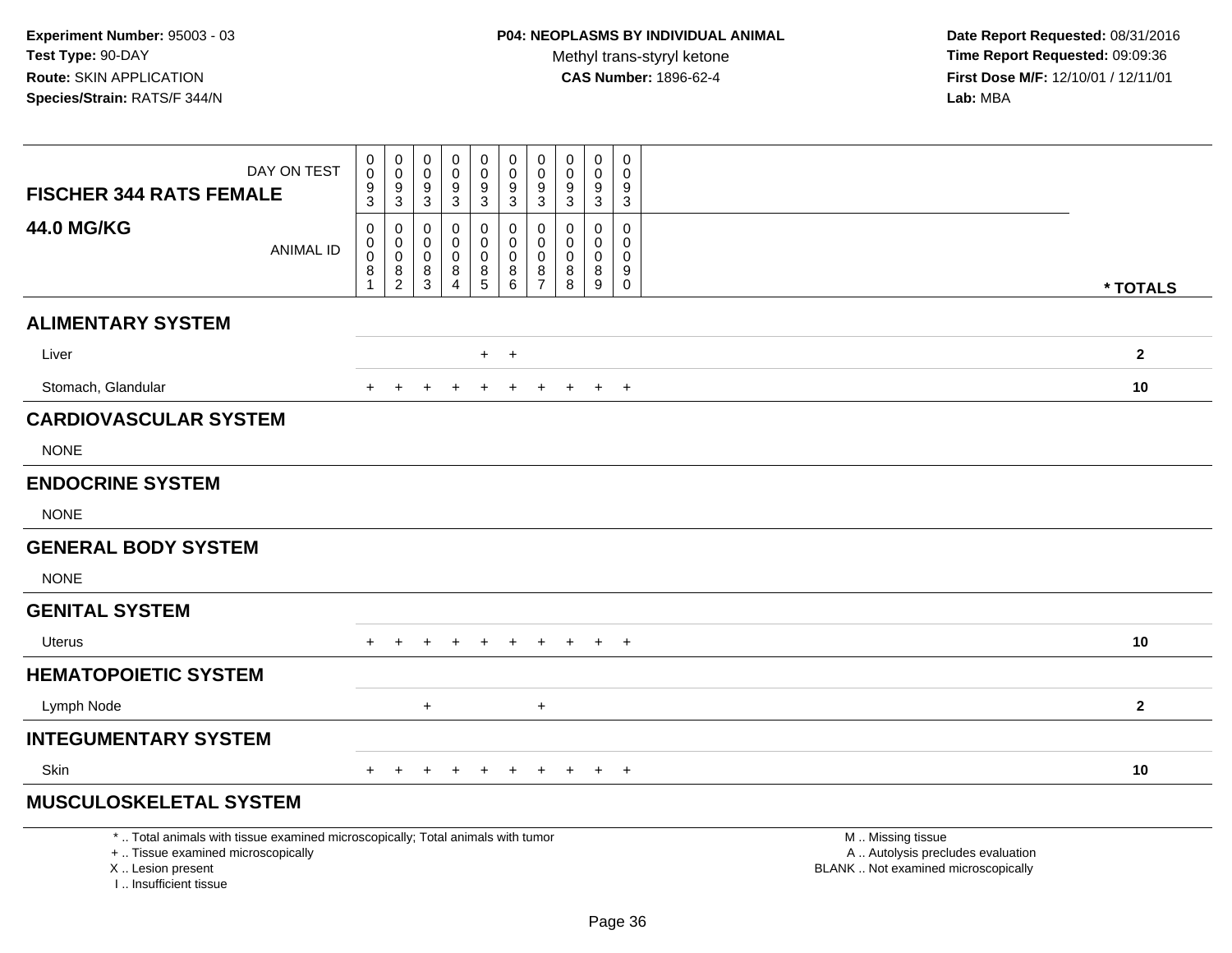**Date Report Requested:** 08/31/2016 **Time Report Requested:** 09:09:36 **First Dose M/F:** 12/10/01 / 12/11/01<br>**Lab:** MBA **Lab:** MBA

| <b>FISCHER 344 RATS FEMALE</b> | DAY ON TEST      | 0<br>$\pmb{0}$<br>9<br>3                    | $\pmb{0}$<br>$\pmb{0}$<br>$\boldsymbol{9}$<br>$\mathsf 3$        | 0<br>$\pmb{0}$<br>9<br>3                        | 0<br>$\pmb{0}$<br>$\frac{9}{3}$                          | $\begin{array}{c} 0 \\ 0 \\ 9 \\ 3 \end{array}$              | $\begin{array}{c} 0 \\ 0 \\ 9 \\ 3 \end{array}$ | $\begin{smallmatrix} 0\\0 \end{smallmatrix}$<br>$\boldsymbol{9}$<br>$\sqrt{3}$ | 0<br>$\pmb{0}$<br>9<br>$\mathbf{3}$ | $\pmb{0}$<br>0<br>$\boldsymbol{9}$<br>$\mathfrak{Z}$ | 0<br>0<br>9<br>$\mathfrak{Z}$ |          |
|--------------------------------|------------------|---------------------------------------------|------------------------------------------------------------------|-------------------------------------------------|----------------------------------------------------------|--------------------------------------------------------------|-------------------------------------------------|--------------------------------------------------------------------------------|-------------------------------------|------------------------------------------------------|-------------------------------|----------|
| <b>44.0 MG/KG</b>              | <b>ANIMAL ID</b> | 0<br>$\,0\,$<br>$\mathbf 0$<br>$\bf 8$<br>1 | $\pmb{0}$<br>$\,0\,$<br>$\mathbf 0$<br>$\bf 8$<br>$\overline{c}$ | 0<br>$\mathbf 0$<br>$\mathbf 0$<br>$\bf 8$<br>3 | 0<br>$\pmb{0}$<br>$\pmb{0}$<br>$\bf 8$<br>$\overline{4}$ | $\pmb{0}$<br>$\begin{array}{c} 0 \\ 0 \\ 8 \\ 5 \end{array}$ | 0<br>0<br>$\mathsf{O}\xspace$<br>$\frac{8}{6}$  | $\pmb{0}$<br>$\pmb{0}$<br>$\pmb{0}$<br>8<br>$\overline{7}$                     | 0<br>$\pmb{0}$<br>0<br>8<br>8       | 0<br>0<br>$\mathsf 0$<br>8<br>9                      | 0<br>0<br>0<br>9<br>0         | * TOTALS |
| <b>NONE</b>                    |                  |                                             |                                                                  |                                                 |                                                          |                                                              |                                                 |                                                                                |                                     |                                                      |                               |          |
| <b>NERVOUS SYSTEM</b>          |                  |                                             |                                                                  |                                                 |                                                          |                                                              |                                                 |                                                                                |                                     |                                                      |                               |          |
| <b>NONE</b>                    |                  |                                             |                                                                  |                                                 |                                                          |                                                              |                                                 |                                                                                |                                     |                                                      |                               |          |
| <b>RESPIRATORY SYSTEM</b>      |                  |                                             |                                                                  |                                                 |                                                          |                                                              |                                                 |                                                                                |                                     |                                                      |                               |          |
| Nose                           |                  | $+$                                         | $\pm$                                                            | $+$                                             | $+$                                                      | $+$                                                          |                                                 | $+$ $+$                                                                        | $+$ $+$ $+$                         |                                                      |                               | 10       |
| <b>SPECIAL SENSES SYSTEM</b>   |                  |                                             |                                                                  |                                                 |                                                          |                                                              |                                                 |                                                                                |                                     |                                                      |                               |          |
| <b>NONE</b>                    |                  |                                             |                                                                  |                                                 |                                                          |                                                              |                                                 |                                                                                |                                     |                                                      |                               |          |
| <b>URINARY SYSTEM</b>          |                  |                                             |                                                                  |                                                 |                                                          |                                                              |                                                 |                                                                                |                                     |                                                      |                               |          |
| Kidney                         |                  |                                             |                                                                  |                                                 | ÷                                                        | $\div$                                                       | $+$                                             | $\pm$                                                                          | $\pm$                               |                                                      | $+$ $+$                       | 10       |
| <b>SYSTEMIC LESIONS</b>        |                  |                                             |                                                                  |                                                 |                                                          |                                                              |                                                 |                                                                                |                                     |                                                      |                               |          |
| Multiple Organ                 |                  |                                             |                                                                  |                                                 |                                                          |                                                              |                                                 | $+$                                                                            | $\pm$                               |                                                      | $+$ $+$                       | 10       |

\* .. Total animals with tissue examined microscopically; Total animals with tumor

+ .. Tissue examined microscopically

X .. Lesion present

I .. Insufficient tissue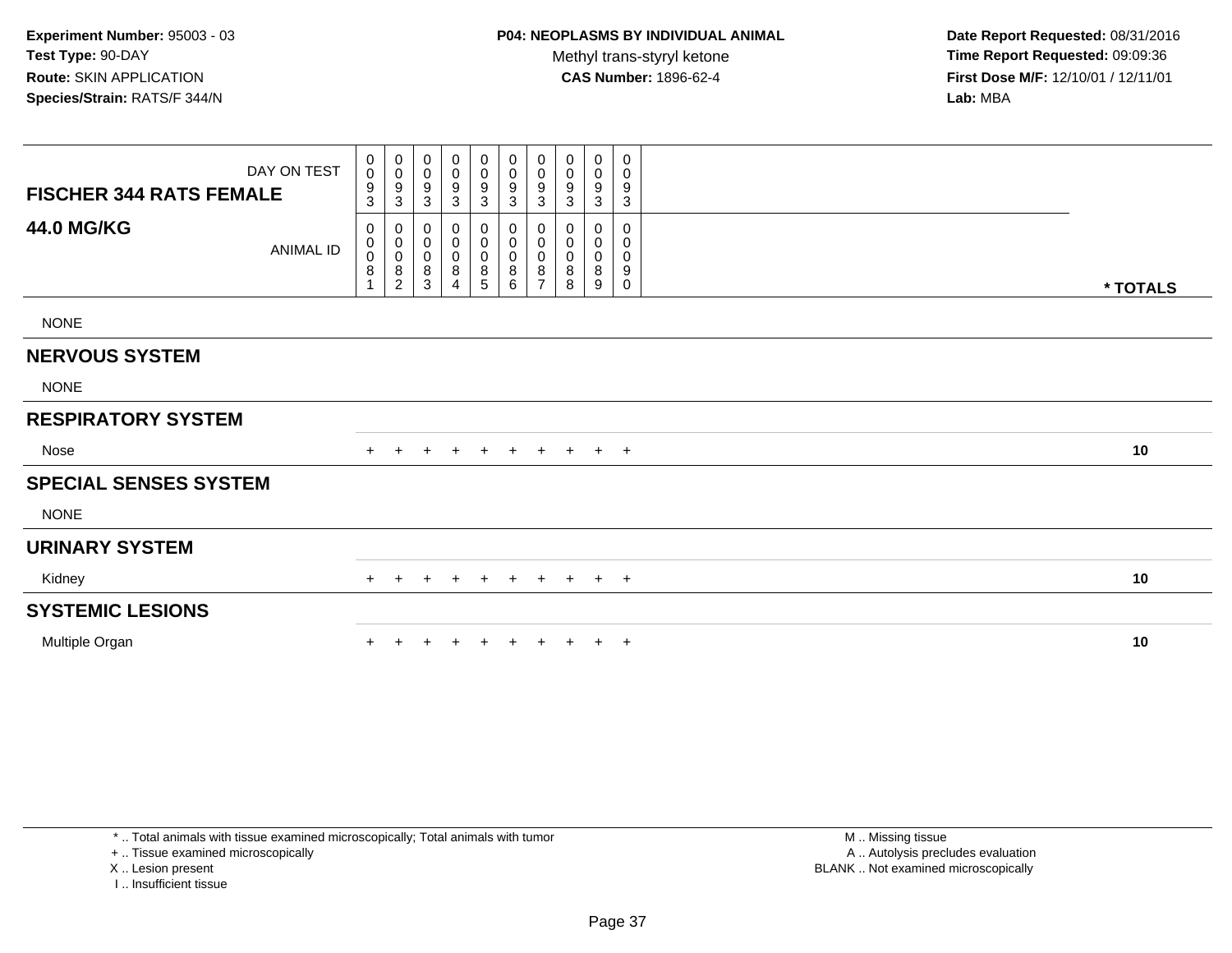| <b>FISCHER 344 RATS FEMALE</b>                                                                                                                                      | DAY ON TEST      | $\begin{smallmatrix} 0\\0 \end{smallmatrix}$<br>$\frac{9}{3}$ | 0<br>$\mathbf 0$<br>9<br>3                              | 0<br>$\mathbf 0$<br>9<br>3                           | $\mathbf 0$<br>$\mathbf 0$<br>9<br>$\mathbf{3}$ | 0<br>$\pmb{0}$<br>9<br>$\mathbf{3}$ | $\pmb{0}$<br>$\pmb{0}$<br>$\boldsymbol{9}$<br>3                        | $\mathbf 0$<br>$\mathbf 0$<br>9<br>3                       | $\mathbf 0$<br>$\pmb{0}$<br>9<br>3       | $\pmb{0}$<br>$\pmb{0}$<br>$\boldsymbol{9}$<br>$\mathfrak{Z}$ | 0<br>$\mathbf 0$<br>9<br>3                                                |                                                                                               |              |
|---------------------------------------------------------------------------------------------------------------------------------------------------------------------|------------------|---------------------------------------------------------------|---------------------------------------------------------|------------------------------------------------------|-------------------------------------------------|-------------------------------------|------------------------------------------------------------------------|------------------------------------------------------------|------------------------------------------|--------------------------------------------------------------|---------------------------------------------------------------------------|-----------------------------------------------------------------------------------------------|--------------|
| <b>87.5 MG/KG</b>                                                                                                                                                   | <b>ANIMAL ID</b> | 0<br>$\mathbf 0$<br>$\pmb{0}$<br>$\boldsymbol{9}$             | 0<br>$\mathbf 0$<br>0<br>$\boldsymbol{9}$<br>$\sqrt{2}$ | $\mathbf 0$<br>$\mathbf{0}$<br>$\mathbf 0$<br>9<br>3 | $\Omega$<br>$\Omega$<br>$\Omega$<br>9<br>4      | 0<br>$\mathbf 0$<br>0<br>9<br>5     | 0<br>$\mathbf 0$<br>$\pmb{0}$<br>$\begin{array}{c} 9 \\ 6 \end{array}$ | $\mathbf 0$<br>$\Omega$<br>$\Omega$<br>9<br>$\overline{7}$ | $\mathbf{0}$<br>0<br>0<br>$_{8}^{\rm 9}$ | $\mathbf 0$<br>0<br>$\pmb{0}$<br>$\boldsymbol{9}$<br>9       | $\mathbf 0$<br>$\mathbf{0}$<br>$\mathbf{1}$<br>$\mathbf 0$<br>$\mathbf 0$ |                                                                                               | * TOTALS     |
| <b>ALIMENTARY SYSTEM</b>                                                                                                                                            |                  |                                                               |                                                         |                                                      |                                                 |                                     |                                                                        |                                                            |                                          |                                                              |                                                                           |                                                                                               |              |
| Liver                                                                                                                                                               |                  | $\ddot{}$                                                     |                                                         |                                                      |                                                 |                                     |                                                                        |                                                            |                                          |                                                              |                                                                           |                                                                                               | $\mathbf{1}$ |
| Stomach, Glandular                                                                                                                                                  |                  | $+$                                                           | $\ddot{}$                                               | $\pm$                                                | $\ddot{}$                                       | $+$                                 | $+$                                                                    | $+$                                                        | $+$                                      | $+$                                                          | $+$                                                                       |                                                                                               | 10           |
| <b>CARDIOVASCULAR SYSTEM</b>                                                                                                                                        |                  |                                                               |                                                         |                                                      |                                                 |                                     |                                                                        |                                                            |                                          |                                                              |                                                                           |                                                                                               |              |
| <b>NONE</b>                                                                                                                                                         |                  |                                                               |                                                         |                                                      |                                                 |                                     |                                                                        |                                                            |                                          |                                                              |                                                                           |                                                                                               |              |
| <b>ENDOCRINE SYSTEM</b>                                                                                                                                             |                  |                                                               |                                                         |                                                      |                                                 |                                     |                                                                        |                                                            |                                          |                                                              |                                                                           |                                                                                               |              |
| <b>NONE</b>                                                                                                                                                         |                  |                                                               |                                                         |                                                      |                                                 |                                     |                                                                        |                                                            |                                          |                                                              |                                                                           |                                                                                               |              |
| <b>GENERAL BODY SYSTEM</b>                                                                                                                                          |                  |                                                               |                                                         |                                                      |                                                 |                                     |                                                                        |                                                            |                                          |                                                              |                                                                           |                                                                                               |              |
| <b>NONE</b>                                                                                                                                                         |                  |                                                               |                                                         |                                                      |                                                 |                                     |                                                                        |                                                            |                                          |                                                              |                                                                           |                                                                                               |              |
| <b>GENITAL SYSTEM</b>                                                                                                                                               |                  |                                                               |                                                         |                                                      |                                                 |                                     |                                                                        |                                                            |                                          |                                                              |                                                                           |                                                                                               |              |
| Ovary                                                                                                                                                               |                  |                                                               |                                                         |                                                      |                                                 |                                     |                                                                        |                                                            |                                          | $\ddot{}$                                                    |                                                                           |                                                                                               | $\mathbf{1}$ |
| <b>Uterus</b>                                                                                                                                                       |                  | $\pm$                                                         |                                                         |                                                      |                                                 |                                     |                                                                        |                                                            |                                          | $\ddot{}$                                                    | $+$                                                                       |                                                                                               | 10           |
| <b>HEMATOPOIETIC SYSTEM</b>                                                                                                                                         |                  |                                                               |                                                         |                                                      |                                                 |                                     |                                                                        |                                                            |                                          |                                                              |                                                                           |                                                                                               |              |
| Lymph Node                                                                                                                                                          |                  |                                                               |                                                         |                                                      |                                                 | $\ddot{}$                           |                                                                        |                                                            |                                          |                                                              |                                                                           |                                                                                               | $\mathbf{1}$ |
| <b>INTEGUMENTARY SYSTEM</b>                                                                                                                                         |                  |                                                               |                                                         |                                                      |                                                 |                                     |                                                                        |                                                            |                                          |                                                              |                                                                           |                                                                                               |              |
| Skin                                                                                                                                                                |                  |                                                               |                                                         |                                                      |                                                 |                                     |                                                                        |                                                            |                                          |                                                              | $\ddot{}$                                                                 |                                                                                               | 10           |
| *  Total animals with tissue examined microscopically; Total animals with tumor<br>+  Tissue examined microscopically<br>X  Lesion present<br>I Insufficient tissue |                  |                                                               |                                                         |                                                      |                                                 |                                     |                                                                        |                                                            |                                          |                                                              |                                                                           | M  Missing tissue<br>A  Autolysis precludes evaluation<br>BLANK  Not examined microscopically |              |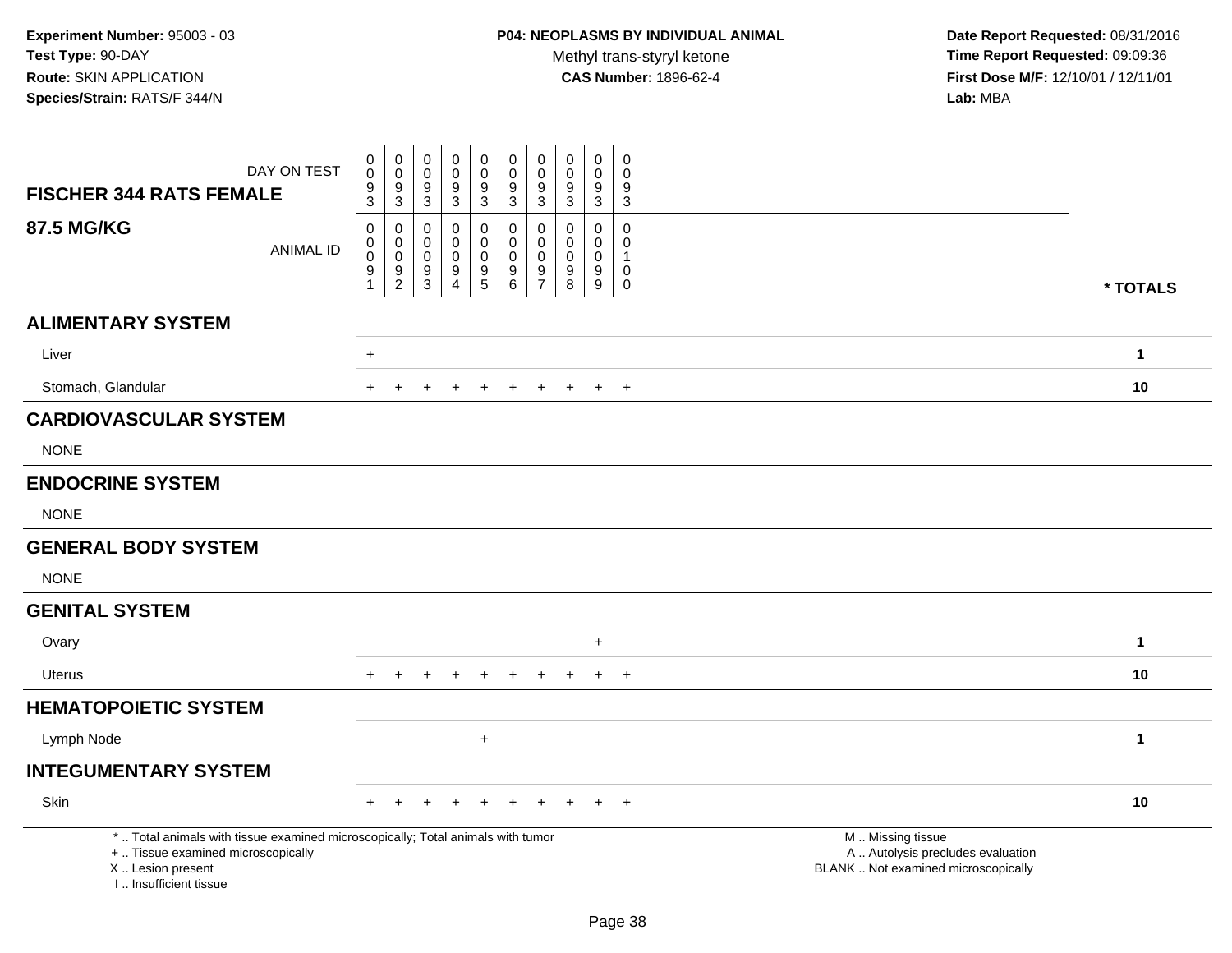| <b>FISCHER 344 RATS FEMALE</b> | DAY ON TEST      | 0<br>$\mathbf 0$<br>9<br>3              | $\begin{smallmatrix}0\\0\\9\end{smallmatrix}$<br>$\mathbf{3}$        | 0<br>$\mathbf 0$<br>9<br>3    | 0<br>0<br>9<br>3      | $\mathbf 0$<br>$\pmb{0}$<br>9<br>3    | $\pmb{0}$<br>$\pmb{0}$<br>$\boldsymbol{9}$<br>$\sqrt{3}$ | 0<br>$\pmb{0}$<br>9<br>3                     | 0<br>0<br>9<br>3      | 0<br>$\pmb{0}$<br>$9\,$<br>$\mathbf{3}$           | 0<br>$\pmb{0}$<br>9<br>$\mathsf 3$      |          |
|--------------------------------|------------------|-----------------------------------------|----------------------------------------------------------------------|-------------------------------|-----------------------|---------------------------------------|----------------------------------------------------------|----------------------------------------------|-----------------------|---------------------------------------------------|-----------------------------------------|----------|
| <b>87.5 MG/KG</b>              | <b>ANIMAL ID</b> | 0<br>0<br>$\bar{0}$<br>$\boldsymbol{9}$ | 0<br>$\begin{smallmatrix}0\\0\\9\end{smallmatrix}$<br>$\overline{2}$ | 0<br>0<br>$\pmb{0}$<br>9<br>3 | 0<br>0<br>0<br>9<br>4 | 0<br>$\pmb{0}$<br>$\pmb{0}$<br>9<br>5 | 0<br>0<br>$\pmb{0}$<br>$\boldsymbol{9}$<br>6             | 0<br>0<br>$\mathbf 0$<br>9<br>$\overline{ }$ | 0<br>0<br>0<br>9<br>8 | 0<br>0<br>$\overline{0}$<br>$\boldsymbol{9}$<br>9 | 0<br>0<br>$\pmb{0}$<br>$\boldsymbol{0}$ | * TOTALS |
| <b>MUSCULOSKELETAL SYSTEM</b>  |                  |                                         |                                                                      |                               |                       |                                       |                                                          |                                              |                       |                                                   |                                         |          |
| <b>NONE</b>                    |                  |                                         |                                                                      |                               |                       |                                       |                                                          |                                              |                       |                                                   |                                         |          |
| <b>NERVOUS SYSTEM</b>          |                  |                                         |                                                                      |                               |                       |                                       |                                                          |                                              |                       |                                                   |                                         |          |
| <b>NONE</b>                    |                  |                                         |                                                                      |                               |                       |                                       |                                                          |                                              |                       |                                                   |                                         |          |
| <b>RESPIRATORY SYSTEM</b>      |                  |                                         |                                                                      |                               |                       |                                       |                                                          |                                              |                       |                                                   |                                         |          |
| Nose                           |                  |                                         |                                                                      | $+$                           | $\pm$                 | $+$                                   | $+$                                                      | $+$                                          | $+$                   | $+$ $+$                                           |                                         | 10       |
| <b>SPECIAL SENSES SYSTEM</b>   |                  |                                         |                                                                      |                               |                       |                                       |                                                          |                                              |                       |                                                   |                                         |          |
| <b>NONE</b>                    |                  |                                         |                                                                      |                               |                       |                                       |                                                          |                                              |                       |                                                   |                                         |          |
| <b>URINARY SYSTEM</b>          |                  |                                         |                                                                      |                               |                       |                                       |                                                          |                                              |                       |                                                   |                                         |          |
| Kidney                         |                  | $+$                                     | $\pm$                                                                | $\ddot{}$                     | $\pm$                 | $+$                                   | $+$                                                      | $+$                                          |                       | $+$ $+$ $+$                                       |                                         | 10       |
| <b>SYSTEMIC LESIONS</b>        |                  |                                         |                                                                      |                               |                       |                                       |                                                          |                                              |                       |                                                   |                                         |          |
| Multiple Organ                 |                  |                                         |                                                                      |                               |                       |                                       |                                                          |                                              |                       | $+$                                               | $+$                                     | 10       |

\* .. Total animals with tissue examined microscopically; Total animals with tumor

+ .. Tissue examined microscopically

X .. Lesion present

I .. Insufficient tissue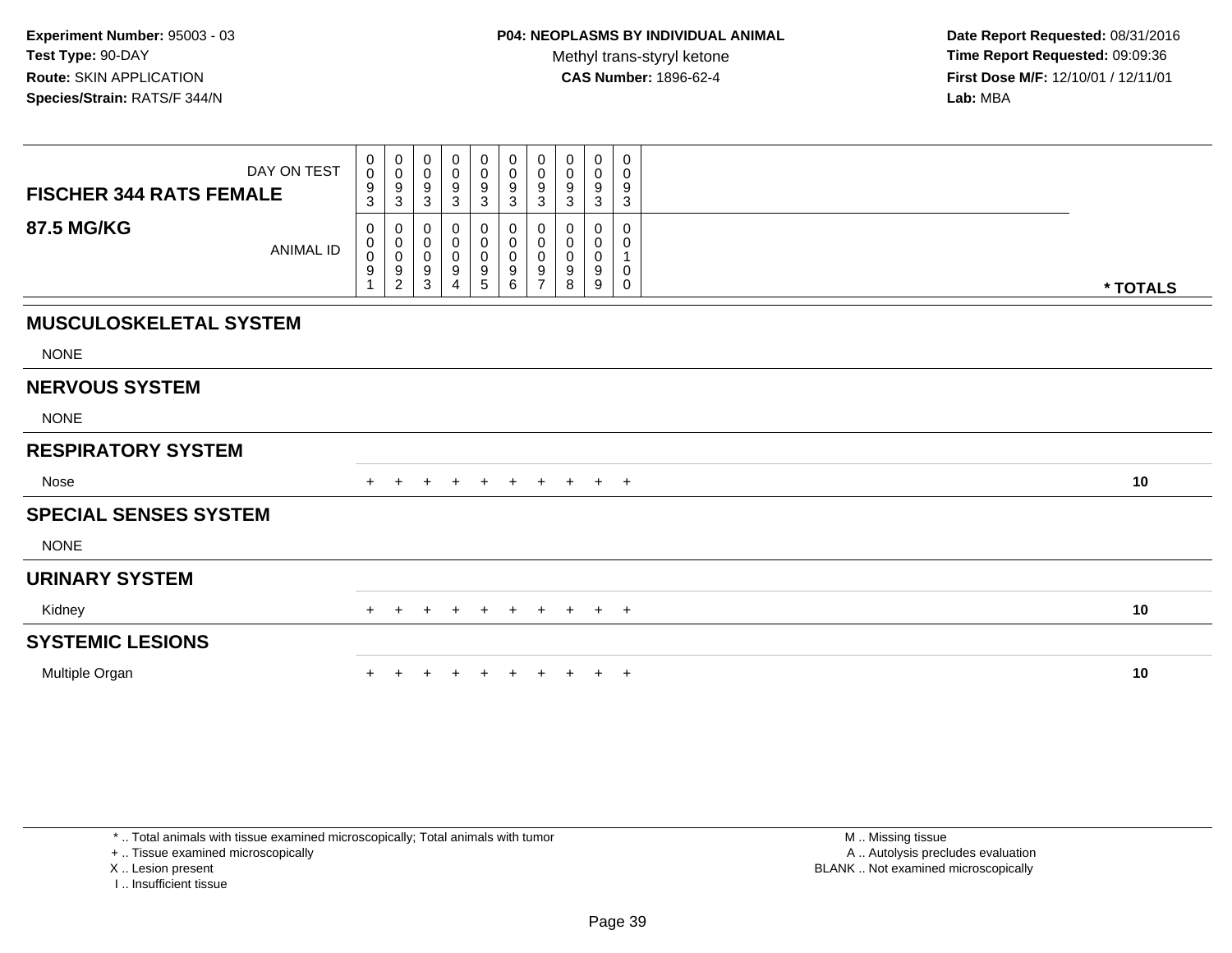| <b>FISCHER 344 RATS FEMALE</b>                                                                                                                                      | DAY ON TEST      | 0<br>$\mathbf 0$<br>$\frac{9}{3}$                             | $\boldsymbol{0}$<br>$\pmb{0}$<br>9<br>$\overline{3}$                   | $\mathbf 0$<br>$\mathbf 0$<br>9<br>$\overline{3}$ | $\pmb{0}$<br>0<br>$\frac{9}{3}$                         | $\mathsf{O}\xspace$<br>$\ddot{\mathbf{0}}$<br>$\frac{9}{3}$ | $\pmb{0}$<br>$\mathsf{O}\xspace$<br>$\frac{9}{3}$    | $\mathbf 0$<br>$\mathbf 0$<br>9<br>$\overline{3}$                           | $\pmb{0}$<br>0<br>9<br>3 | $\pmb{0}$<br>$\pmb{0}$<br>$\frac{9}{3}$              | 0<br>$\Omega$<br>9<br>3                                                |                                                                                               |                  |
|---------------------------------------------------------------------------------------------------------------------------------------------------------------------|------------------|---------------------------------------------------------------|------------------------------------------------------------------------|---------------------------------------------------|---------------------------------------------------------|-------------------------------------------------------------|------------------------------------------------------|-----------------------------------------------------------------------------|--------------------------|------------------------------------------------------|------------------------------------------------------------------------|-----------------------------------------------------------------------------------------------|------------------|
| <b>175 MG/KG</b>                                                                                                                                                    | <b>ANIMAL ID</b> | $\mathbf 0$<br>$\pmb{0}$<br>$\mathbf{1}$<br>0<br>$\mathbf{1}$ | 0<br>$\boldsymbol{0}$<br>$\mathbf{1}$<br>$\mathbf 0$<br>$\overline{2}$ | 0<br>0<br>$\mathbf{1}$<br>$\mathbf 0$<br>3        | 0<br>0<br>$\mathbf{1}$<br>$\mathbf 0$<br>$\overline{4}$ | 0<br>0<br>$\mathbf{1}$<br>$\pmb{0}$<br>5                    | 0<br>$\mathbf 0$<br>$\mathbf{1}$<br>$\mathbf 0$<br>6 | $\mathbf 0$<br>$\mathbf 0$<br>$\mathbf{1}$<br>$\mathbf 0$<br>$\overline{7}$ | 0<br>0<br>1<br>0<br>8    | $\mathbf 0$<br>0<br>$\mathbf{1}$<br>$\mathbf 0$<br>9 | $\mathbf 0$<br>$\Omega$<br>$\mathbf{1}$<br>$\mathbf{1}$<br>$\mathbf 0$ |                                                                                               | * TOTALS         |
| <b>ALIMENTARY SYSTEM</b>                                                                                                                                            |                  |                                                               |                                                                        |                                                   |                                                         |                                                             |                                                      |                                                                             |                          |                                                      |                                                                        |                                                                                               |                  |
| Liver                                                                                                                                                               |                  |                                                               |                                                                        |                                                   |                                                         | $\ddot{}$                                                   |                                                      |                                                                             |                          |                                                      |                                                                        |                                                                                               | $\mathbf{1}$     |
| Stomach, Glandular                                                                                                                                                  |                  | $\pm$                                                         |                                                                        |                                                   |                                                         | $\overline{1}$                                              | $\ddot{}$                                            | $+$                                                                         | $+$                      | $+$                                                  | $+$                                                                    |                                                                                               | 10               |
| <b>CARDIOVASCULAR SYSTEM</b>                                                                                                                                        |                  |                                                               |                                                                        |                                                   |                                                         |                                                             |                                                      |                                                                             |                          |                                                      |                                                                        |                                                                                               |                  |
| <b>NONE</b>                                                                                                                                                         |                  |                                                               |                                                                        |                                                   |                                                         |                                                             |                                                      |                                                                             |                          |                                                      |                                                                        |                                                                                               |                  |
| <b>ENDOCRINE SYSTEM</b>                                                                                                                                             |                  |                                                               |                                                                        |                                                   |                                                         |                                                             |                                                      |                                                                             |                          |                                                      |                                                                        |                                                                                               |                  |
| <b>NONE</b>                                                                                                                                                         |                  |                                                               |                                                                        |                                                   |                                                         |                                                             |                                                      |                                                                             |                          |                                                      |                                                                        |                                                                                               |                  |
| <b>GENERAL BODY SYSTEM</b>                                                                                                                                          |                  |                                                               |                                                                        |                                                   |                                                         |                                                             |                                                      |                                                                             |                          |                                                      |                                                                        |                                                                                               |                  |
| <b>NONE</b>                                                                                                                                                         |                  |                                                               |                                                                        |                                                   |                                                         |                                                             |                                                      |                                                                             |                          |                                                      |                                                                        |                                                                                               |                  |
| <b>GENITAL SYSTEM</b>                                                                                                                                               |                  |                                                               |                                                                        |                                                   |                                                         |                                                             |                                                      |                                                                             |                          |                                                      |                                                                        |                                                                                               |                  |
| <b>Clitoral Gland</b>                                                                                                                                               |                  |                                                               |                                                                        |                                                   |                                                         |                                                             |                                                      | $+$                                                                         |                          |                                                      |                                                                        |                                                                                               | $\mathbf{1}$     |
| <b>Uterus</b>                                                                                                                                                       |                  | $\pm$                                                         |                                                                        |                                                   |                                                         |                                                             |                                                      |                                                                             |                          |                                                      | $+$                                                                    |                                                                                               | 10               |
| <b>HEMATOPOIETIC SYSTEM</b>                                                                                                                                         |                  |                                                               |                                                                        |                                                   |                                                         |                                                             |                                                      |                                                                             |                          |                                                      |                                                                        |                                                                                               |                  |
| Lymph Node                                                                                                                                                          |                  |                                                               |                                                                        |                                                   |                                                         | $\ddot{}$                                                   |                                                      |                                                                             |                          |                                                      | $+$                                                                    |                                                                                               | $\boldsymbol{2}$ |
| Thymus                                                                                                                                                              |                  | $\ddot{}$                                                     |                                                                        |                                                   |                                                         |                                                             |                                                      |                                                                             |                          |                                                      |                                                                        |                                                                                               | $\mathbf{1}$     |
| <b>INTEGUMENTARY SYSTEM</b>                                                                                                                                         |                  |                                                               |                                                                        |                                                   |                                                         |                                                             |                                                      |                                                                             |                          |                                                      |                                                                        |                                                                                               |                  |
| *  Total animals with tissue examined microscopically; Total animals with tumor<br>+  Tissue examined microscopically<br>X  Lesion present<br>I Insufficient tissue |                  |                                                               |                                                                        |                                                   |                                                         |                                                             |                                                      |                                                                             |                          |                                                      |                                                                        | M  Missing tissue<br>A  Autolysis precludes evaluation<br>BLANK  Not examined microscopically |                  |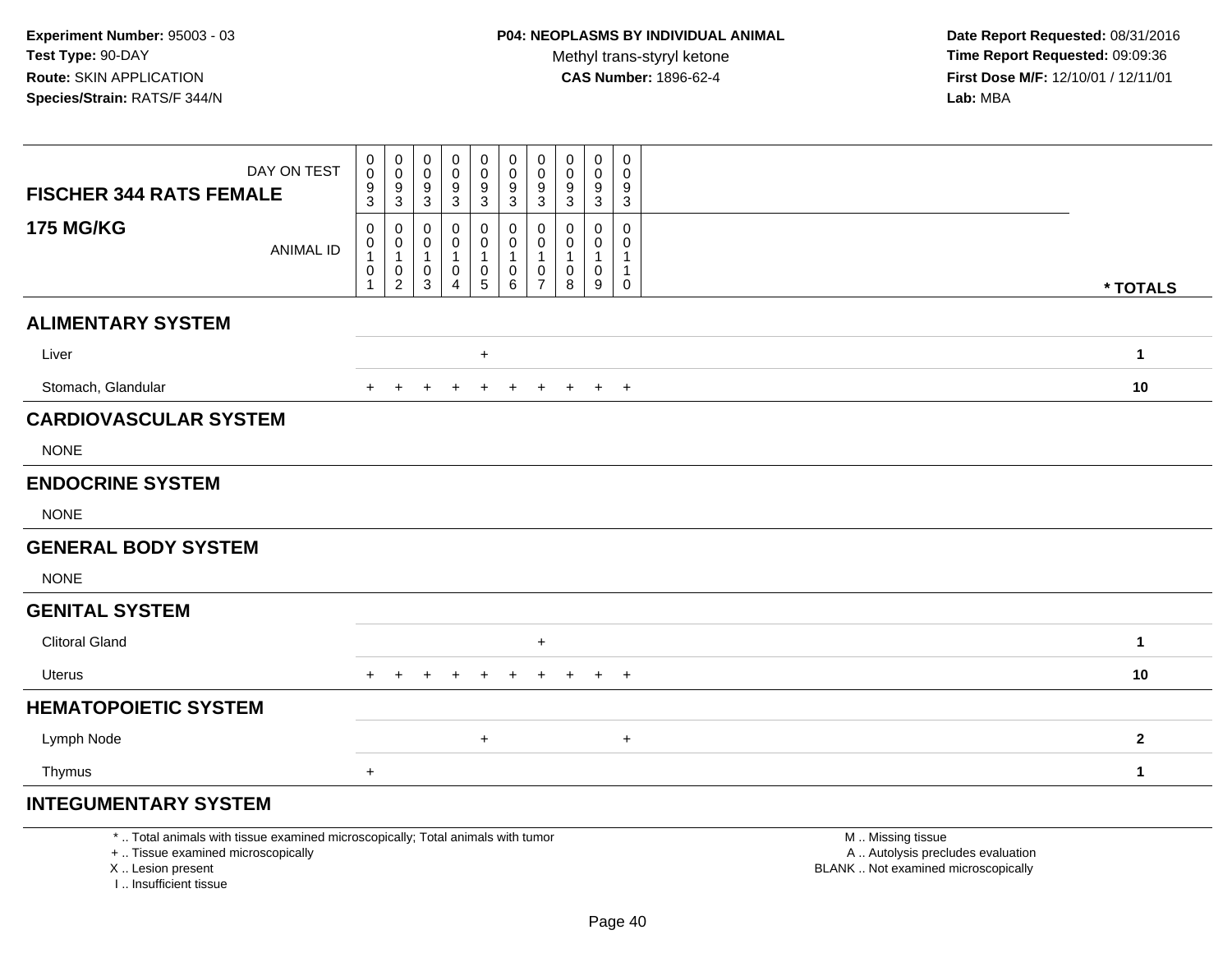**Date Report Requested:** 08/31/2016 **Time Report Requested:** 09:09:36 **First Dose M/F:** 12/10/01 / 12/11/01<br>**Lab:** MBA **Lab:** MBA

| DAY ON TEST<br><b>FISCHER 344 RATS FEMALE</b> | $\mathbf 0$<br>$\boldsymbol{0}$<br>$\boldsymbol{9}$<br>3 | 0<br>$\pmb{0}$<br>$\boldsymbol{9}$<br>$\sqrt{3}$              | $\pmb{0}$<br>0<br>$\boldsymbol{9}$<br>$\mathbf{3}$ | $\boldsymbol{0}$<br>$\pmb{0}$<br>$\boldsymbol{9}$<br>$\mathbf{3}$ | $\mathbf 0$<br>$\mathsf 0$<br>$\frac{9}{3}$                  | 0<br>$\mathbf 0$<br>$\boldsymbol{9}$<br>$\mathbf{3}$ | $\pmb{0}$<br>$\mathbf 0$<br>9<br>3 | 0<br>0<br>9<br>3             | 0<br>$\mathbf 0$<br>9<br>$\mathbf{3}$ | 0<br>0<br>9<br>$\mathbf{3}$ |          |
|-----------------------------------------------|----------------------------------------------------------|---------------------------------------------------------------|----------------------------------------------------|-------------------------------------------------------------------|--------------------------------------------------------------|------------------------------------------------------|------------------------------------|------------------------------|---------------------------------------|-----------------------------|----------|
| <b>175 MG/KG</b><br><b>ANIMAL ID</b>          | 0<br>0<br>$\mathbf{1}$<br>0                              | 0<br>$\pmb{0}$<br>$\mathbf{1}$<br>$\pmb{0}$<br>$\overline{c}$ | 0<br>0<br>$\mathbf 1$<br>0<br>3                    | 0<br>$\pmb{0}$<br>$\pmb{0}$<br>4                                  | 0<br>$\mathsf 0$<br>$\mathbf 1$<br>$\mathbf 0$<br>$\sqrt{5}$ | 0<br>$\pmb{0}$<br>$\mathbf{1}$<br>$\pmb{0}$<br>6     | 0<br>0<br>1<br>0<br>$\overline{7}$ | $\Omega$<br>0<br>1<br>0<br>8 | 0<br>0<br>0<br>9                      | 0<br>0<br>1<br>1<br>0       | * TOTALS |
| Skin                                          | $+$                                                      | $\div$                                                        | $\div$                                             | $\div$                                                            | $\overline{+}$                                               | $+$                                                  | $\ddot{}$                          | $\pm$                        | $\ddot{}$                             | $+$                         | 10       |
| <b>MUSCULOSKELETAL SYSTEM</b>                 |                                                          |                                                               |                                                    |                                                                   |                                                              |                                                      |                                    |                              |                                       |                             |          |
| <b>NONE</b>                                   |                                                          |                                                               |                                                    |                                                                   |                                                              |                                                      |                                    |                              |                                       |                             |          |
| <b>NERVOUS SYSTEM</b>                         |                                                          |                                                               |                                                    |                                                                   |                                                              |                                                      |                                    |                              |                                       |                             |          |
| <b>NONE</b>                                   |                                                          |                                                               |                                                    |                                                                   |                                                              |                                                      |                                    |                              |                                       |                             |          |
| <b>RESPIRATORY SYSTEM</b>                     |                                                          |                                                               |                                                    |                                                                   |                                                              |                                                      |                                    |                              |                                       |                             |          |
| Nose                                          | $+$                                                      | $\pm$                                                         | $+$                                                | $+$                                                               | $+$                                                          | $+$                                                  | $+$                                | $+$                          | $+$                                   | $+$                         | 10       |
| <b>SPECIAL SENSES SYSTEM</b>                  |                                                          |                                                               |                                                    |                                                                   |                                                              |                                                      |                                    |                              |                                       |                             |          |
| <b>NONE</b>                                   |                                                          |                                                               |                                                    |                                                                   |                                                              |                                                      |                                    |                              |                                       |                             |          |
| <b>URINARY SYSTEM</b>                         |                                                          |                                                               |                                                    |                                                                   |                                                              |                                                      |                                    |                              |                                       |                             |          |
| Kidney                                        | $+$                                                      | $\pm$                                                         | $\div$                                             | $\pm$                                                             | $\pm$                                                        | $+$                                                  | $+$                                | $\pm$                        | $+$                                   | $+$                         | 10       |
| <b>SYSTEMIC LESIONS</b>                       |                                                          |                                                               |                                                    |                                                                   |                                                              |                                                      |                                    |                              |                                       |                             |          |
| Multiple Organ                                |                                                          |                                                               |                                                    |                                                                   |                                                              |                                                      |                                    |                              | $\pm$                                 | $+$                         | 10       |

\* .. Total animals with tissue examined microscopically; Total animals with tumor

+ .. Tissue examined microscopically

X .. Lesion present

I .. Insufficient tissue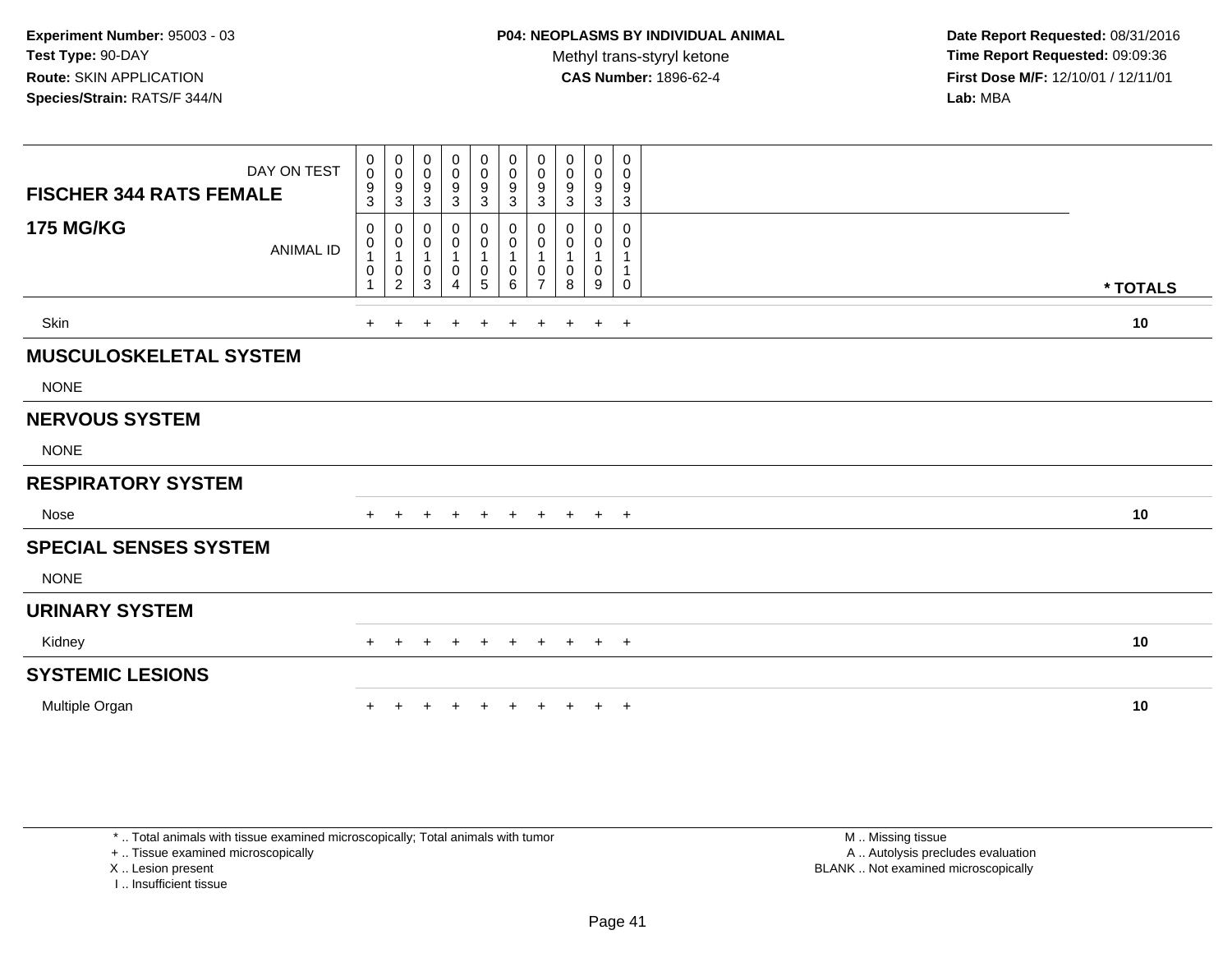Methyl trans-styryl ketone<br>CAS Number: 1896-62-4

| DAY ON TEST<br><b>FISCHER 344 RATS FEMALE</b>                                                                                                                       | 0<br>$\ddot{\mathbf{0}}$<br>$^9_3$                    | $\begin{smallmatrix} 0\\0 \end{smallmatrix}$<br>$9\,$<br>$\overline{3}$      | 0<br>$\pmb{0}$<br>9<br>$\overline{3}$    | $\mathbf 0$<br>$\pmb{0}$<br>$\boldsymbol{9}$<br>$\overline{3}$         | $\pmb{0}$<br>$\ddot{\mathbf{0}}$<br>$\frac{9}{3}$           | $\mathbf 0$<br>$\mathsf{O}\xspace$<br>9<br>$\overline{3}$           | $\boldsymbol{0}$<br>$\ddot{\mathbf{0}}$<br>$9$<br>$\overline{3}$                 | $\pmb{0}$<br>$\mathbf 0$<br>9<br>$\sqrt{3}$          | $\pmb{0}$<br>$\mathbf 0$<br>9<br>$\overline{3}$           | $\pmb{0}$<br>$\mathsf{O}\xspace$<br>9<br>$\overline{3}$ |                                                                                               |
|---------------------------------------------------------------------------------------------------------------------------------------------------------------------|-------------------------------------------------------|------------------------------------------------------------------------------|------------------------------------------|------------------------------------------------------------------------|-------------------------------------------------------------|---------------------------------------------------------------------|----------------------------------------------------------------------------------|------------------------------------------------------|-----------------------------------------------------------|---------------------------------------------------------|-----------------------------------------------------------------------------------------------|
| <b>350 MG/KG</b><br><b>ANIMAL ID</b>                                                                                                                                | 0<br>$\pmb{0}$<br>$\overline{1}$<br>$\mathbf 1$<br>-1 | $\mathbf 0$<br>$\pmb{0}$<br>$\overline{1}$<br>$\mathbf{1}$<br>$\overline{2}$ | 0<br>$\pmb{0}$<br>1<br>1<br>$\mathbf{3}$ | $\mathbf 0$<br>$\Omega$<br>1<br>$\mathbf{1}$<br>$\boldsymbol{\Lambda}$ | $\pmb{0}$<br>$\pmb{0}$<br>$\mathbf{1}$<br>$\mathbf{1}$<br>5 | 0<br>$\mathbf 0$<br>$\overline{1}$<br>$\mathbf 1$<br>$6\phantom{1}$ | $\mathbf 0$<br>$\mathbf 0$<br>$\overline{1}$<br>$\overline{1}$<br>$\overline{7}$ | $\mathbf 0$<br>$\mathbf 0$<br>$\mathbf{1}$<br>1<br>8 | 0<br>$\mathbf 0$<br>$\mathbf{1}$<br>$\mathbf{1}$<br>$9\,$ | 0<br>$\Omega$<br>$\mathbf{1}$<br>$^2_{0}$               | * TOTALS                                                                                      |
| <b>ALIMENTARY SYSTEM</b>                                                                                                                                            |                                                       |                                                                              |                                          |                                                                        |                                                             |                                                                     |                                                                                  |                                                      |                                                           |                                                         |                                                                                               |
| Esophagus                                                                                                                                                           |                                                       |                                                                              |                                          |                                                                        |                                                             |                                                                     |                                                                                  |                                                      |                                                           | $\ddot{}$                                               | 10                                                                                            |
| Intestine Large, Cecum                                                                                                                                              |                                                       |                                                                              |                                          |                                                                        |                                                             |                                                                     |                                                                                  |                                                      |                                                           | +                                                       | 10                                                                                            |
| Intestine Large, Colon                                                                                                                                              |                                                       |                                                                              |                                          |                                                                        |                                                             |                                                                     |                                                                                  |                                                      |                                                           | $\ddot{}$                                               | 10                                                                                            |
| Intestine Large, Rectum                                                                                                                                             |                                                       |                                                                              |                                          |                                                                        |                                                             |                                                                     |                                                                                  |                                                      |                                                           | $\div$                                                  | 10                                                                                            |
| Intestine Small, Duodenum                                                                                                                                           |                                                       |                                                                              |                                          |                                                                        |                                                             |                                                                     |                                                                                  |                                                      |                                                           | $\ddot{}$                                               | 10                                                                                            |
| Intestine Small, Ileum                                                                                                                                              |                                                       |                                                                              |                                          |                                                                        |                                                             |                                                                     |                                                                                  |                                                      |                                                           | $\ddot{}$                                               | 10                                                                                            |
| Intestine Small, Jejunum                                                                                                                                            | $\pm$                                                 |                                                                              |                                          |                                                                        |                                                             |                                                                     |                                                                                  |                                                      |                                                           | $\ddot{}$                                               | 10                                                                                            |
| Liver                                                                                                                                                               |                                                       |                                                                              |                                          |                                                                        |                                                             |                                                                     |                                                                                  |                                                      |                                                           | $\div$                                                  | 10                                                                                            |
| Pancreas                                                                                                                                                            | +                                                     |                                                                              |                                          |                                                                        |                                                             |                                                                     |                                                                                  |                                                      |                                                           | $\ddot{}$                                               | 10                                                                                            |
| Salivary Glands                                                                                                                                                     | $\pm$                                                 |                                                                              |                                          |                                                                        |                                                             |                                                                     |                                                                                  |                                                      |                                                           | $\overline{+}$                                          | 10                                                                                            |
| Stomach, Forestomach                                                                                                                                                |                                                       |                                                                              |                                          |                                                                        |                                                             |                                                                     |                                                                                  |                                                      |                                                           | $\ddot{}$                                               | 10                                                                                            |
| Stomach, Glandular                                                                                                                                                  |                                                       |                                                                              |                                          |                                                                        |                                                             |                                                                     |                                                                                  |                                                      |                                                           |                                                         | 10                                                                                            |
| Tongue                                                                                                                                                              |                                                       |                                                                              |                                          |                                                                        |                                                             |                                                                     |                                                                                  |                                                      |                                                           | $\ddot{}$                                               | 10                                                                                            |
| <b>CARDIOVASCULAR SYSTEM</b>                                                                                                                                        |                                                       |                                                                              |                                          |                                                                        |                                                             |                                                                     |                                                                                  |                                                      |                                                           |                                                         |                                                                                               |
| <b>Blood Vessel</b>                                                                                                                                                 | +                                                     |                                                                              |                                          |                                                                        |                                                             |                                                                     |                                                                                  |                                                      |                                                           | $\overline{+}$                                          | 10                                                                                            |
| *  Total animals with tissue examined microscopically; Total animals with tumor<br>+  Tissue examined microscopically<br>X  Lesion present<br>I Insufficient tissue |                                                       |                                                                              |                                          |                                                                        |                                                             |                                                                     |                                                                                  |                                                      |                                                           |                                                         | M  Missing tissue<br>A  Autolysis precludes evaluation<br>BLANK  Not examined microscopically |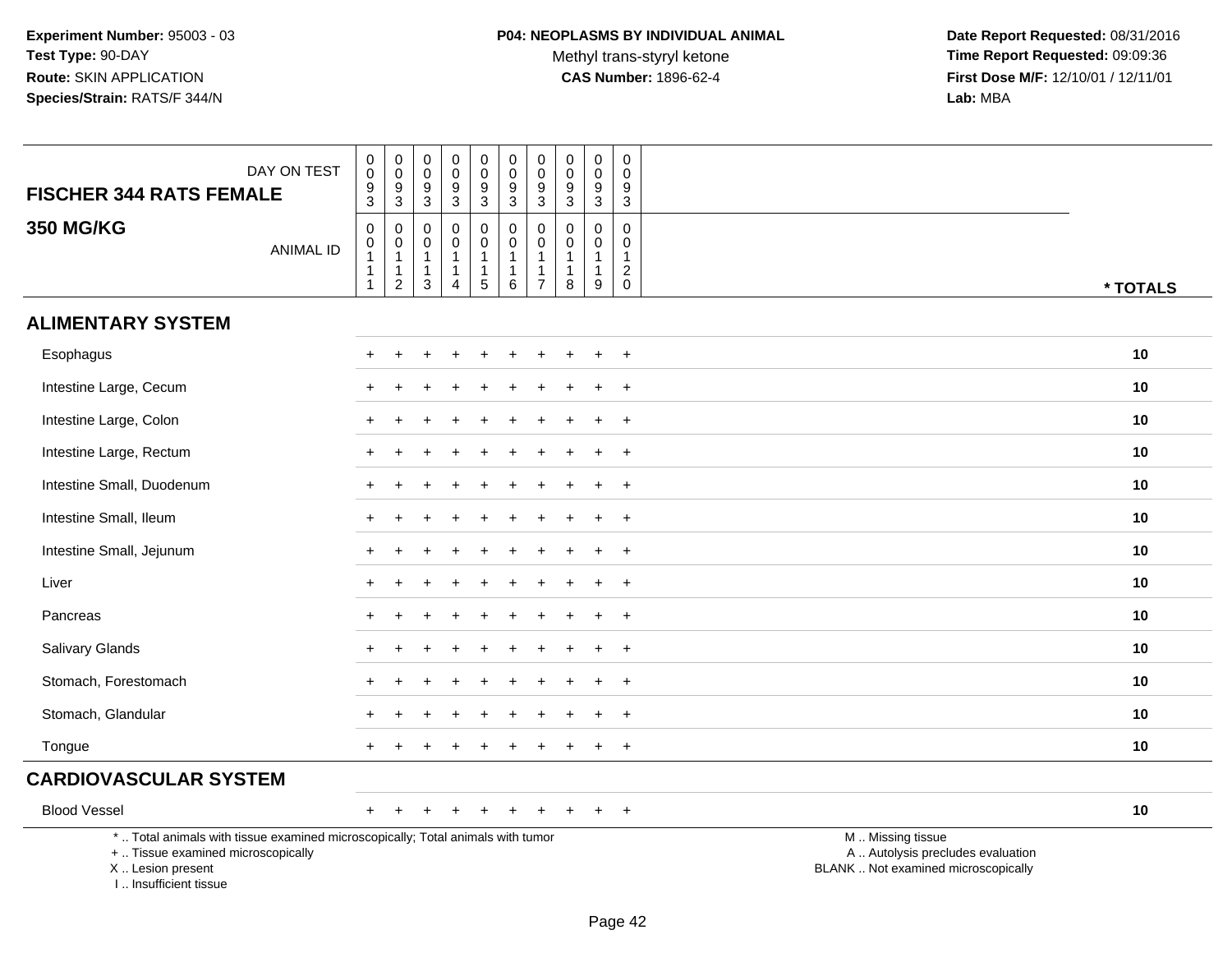| DAY ON TEST<br><b>FISCHER 344 RATS FEMALE</b>                                                                                                                       | 0<br>$\mathbf 0$<br>9<br>$\overline{3}$                                    | 0<br>$\pmb{0}$<br>$\boldsymbol{9}$<br>$\mathbf{3}$ | 0<br>$\mathbf 0$<br>9<br>$\sqrt{3}$         | $\pmb{0}$<br>$\pmb{0}$<br>9<br>$\sqrt{3}$              | $\pmb{0}$<br>$\pmb{0}$<br>9<br>$\overline{3}$                                | $\mathbf 0$<br>$\mathbf 0$<br>9<br>$\overline{3}$                     | 0<br>$\mathbf 0$<br>9<br>3 | $\mathbf 0$<br>$\mathbf 0$<br>9<br>$\sqrt{3}$ | $\pmb{0}$<br>$\pmb{0}$<br>9<br>$\overline{3}$ | $\mathbf 0$<br>$\mathbf 0$<br>9<br>$\mathbf{3}$         |                                                                                               |          |
|---------------------------------------------------------------------------------------------------------------------------------------------------------------------|----------------------------------------------------------------------------|----------------------------------------------------|---------------------------------------------|--------------------------------------------------------|------------------------------------------------------------------------------|-----------------------------------------------------------------------|----------------------------|-----------------------------------------------|-----------------------------------------------|---------------------------------------------------------|-----------------------------------------------------------------------------------------------|----------|
| <b>350 MG/KG</b><br><b>ANIMAL ID</b>                                                                                                                                | $\pmb{0}$<br>$\pmb{0}$<br>$\overline{1}$<br>$\overline{1}$<br>$\mathbf{1}$ | 0<br>$\pmb{0}$<br>$\mathbf{1}$<br>1<br>$\sqrt{2}$  | 0<br>0<br>$\mathbf{1}$<br>$\mathbf{1}$<br>3 | $\mathbf 0$<br>$\mathbf 0$<br>1<br>1<br>$\overline{4}$ | $\mathbf 0$<br>$\boldsymbol{0}$<br>$\mathbf 1$<br>$\mathbf{1}$<br>$\sqrt{5}$ | $\mathbf 0$<br>$\mathbf 0$<br>$\mathbf{1}$<br>$\mathbf{1}$<br>$\,6\,$ | 0<br>0<br>$\overline{7}$   | $\mathbf 0$<br>$\Omega$<br>1<br>1<br>8        | 0<br>0<br>$\mathbf{1}$<br>$\mathbf{1}$<br>9   | 0<br>$\mathbf 0$<br>-1<br>$\overline{a}$<br>$\mathbf 0$ |                                                                                               |          |
|                                                                                                                                                                     |                                                                            |                                                    |                                             |                                                        |                                                                              |                                                                       |                            |                                               |                                               |                                                         |                                                                                               | * TOTALS |
| Heart                                                                                                                                                               | $+$                                                                        | $\ddot{}$                                          |                                             | $\div$                                                 | $\ddot{}$                                                                    | $\ddot{}$                                                             | $\ddot{}$                  |                                               | $\ddot{}$                                     | $+$                                                     |                                                                                               | 10       |
| <b>ENDOCRINE SYSTEM</b>                                                                                                                                             |                                                                            |                                                    |                                             |                                                        |                                                                              |                                                                       |                            |                                               |                                               |                                                         |                                                                                               |          |
| <b>Adrenal Cortex</b>                                                                                                                                               |                                                                            |                                                    |                                             |                                                        |                                                                              |                                                                       |                            |                                               |                                               | $\div$                                                  |                                                                                               | 10       |
| Adrenal Medulla                                                                                                                                                     |                                                                            |                                                    |                                             |                                                        |                                                                              |                                                                       |                            |                                               |                                               | $\pm$                                                   |                                                                                               | 9        |
| Islets, Pancreatic                                                                                                                                                  | $\pm$                                                                      |                                                    |                                             |                                                        |                                                                              |                                                                       |                            |                                               | $\ddot{}$                                     | $+$                                                     |                                                                                               | 10       |
| Parathyroid Gland                                                                                                                                                   | M                                                                          | $+$                                                | М                                           | M                                                      | $+$                                                                          | $\div$                                                                | м                          |                                               | $\ddot{}$                                     | $+$                                                     |                                                                                               | 6        |
| <b>Pituitary Gland</b>                                                                                                                                              |                                                                            |                                                    |                                             |                                                        |                                                                              |                                                                       |                            |                                               |                                               | $\div$                                                  |                                                                                               | 10       |
| <b>Thyroid Gland</b>                                                                                                                                                | $\pm$                                                                      |                                                    |                                             |                                                        |                                                                              |                                                                       |                            |                                               | $\pm$                                         | $+$                                                     |                                                                                               | 10       |
| <b>GENERAL BODY SYSTEM</b>                                                                                                                                          |                                                                            |                                                    |                                             |                                                        |                                                                              |                                                                       |                            |                                               |                                               |                                                         |                                                                                               |          |
| <b>NONE</b>                                                                                                                                                         |                                                                            |                                                    |                                             |                                                        |                                                                              |                                                                       |                            |                                               |                                               |                                                         |                                                                                               |          |
| <b>GENITAL SYSTEM</b>                                                                                                                                               |                                                                            |                                                    |                                             |                                                        |                                                                              |                                                                       |                            |                                               |                                               |                                                         |                                                                                               |          |
| <b>Clitoral Gland</b>                                                                                                                                               |                                                                            |                                                    |                                             |                                                        |                                                                              |                                                                       |                            |                                               |                                               | $\div$                                                  |                                                                                               | 10       |
| Ovary                                                                                                                                                               |                                                                            |                                                    |                                             |                                                        |                                                                              |                                                                       |                            |                                               | $\ddot{}$                                     | $^{+}$                                                  |                                                                                               | 10       |
| <b>Uterus</b>                                                                                                                                                       | $\ddot{}$                                                                  |                                                    |                                             |                                                        |                                                                              |                                                                       |                            |                                               | $\ddot{}$                                     | $+$                                                     |                                                                                               | 10       |
| <b>HEMATOPOIETIC SYSTEM</b>                                                                                                                                         |                                                                            |                                                    |                                             |                                                        |                                                                              |                                                                       |                            |                                               |                                               |                                                         |                                                                                               |          |
| <b>Bone Marrow</b>                                                                                                                                                  |                                                                            |                                                    |                                             |                                                        |                                                                              |                                                                       |                            |                                               |                                               | $^{+}$                                                  |                                                                                               | 10       |
| *  Total animals with tissue examined microscopically; Total animals with tumor<br>+  Tissue examined microscopically<br>X  Lesion present<br>I Insufficient tissue |                                                                            |                                                    |                                             |                                                        |                                                                              |                                                                       |                            |                                               |                                               |                                                         | M  Missing tissue<br>A  Autolysis precludes evaluation<br>BLANK  Not examined microscopically |          |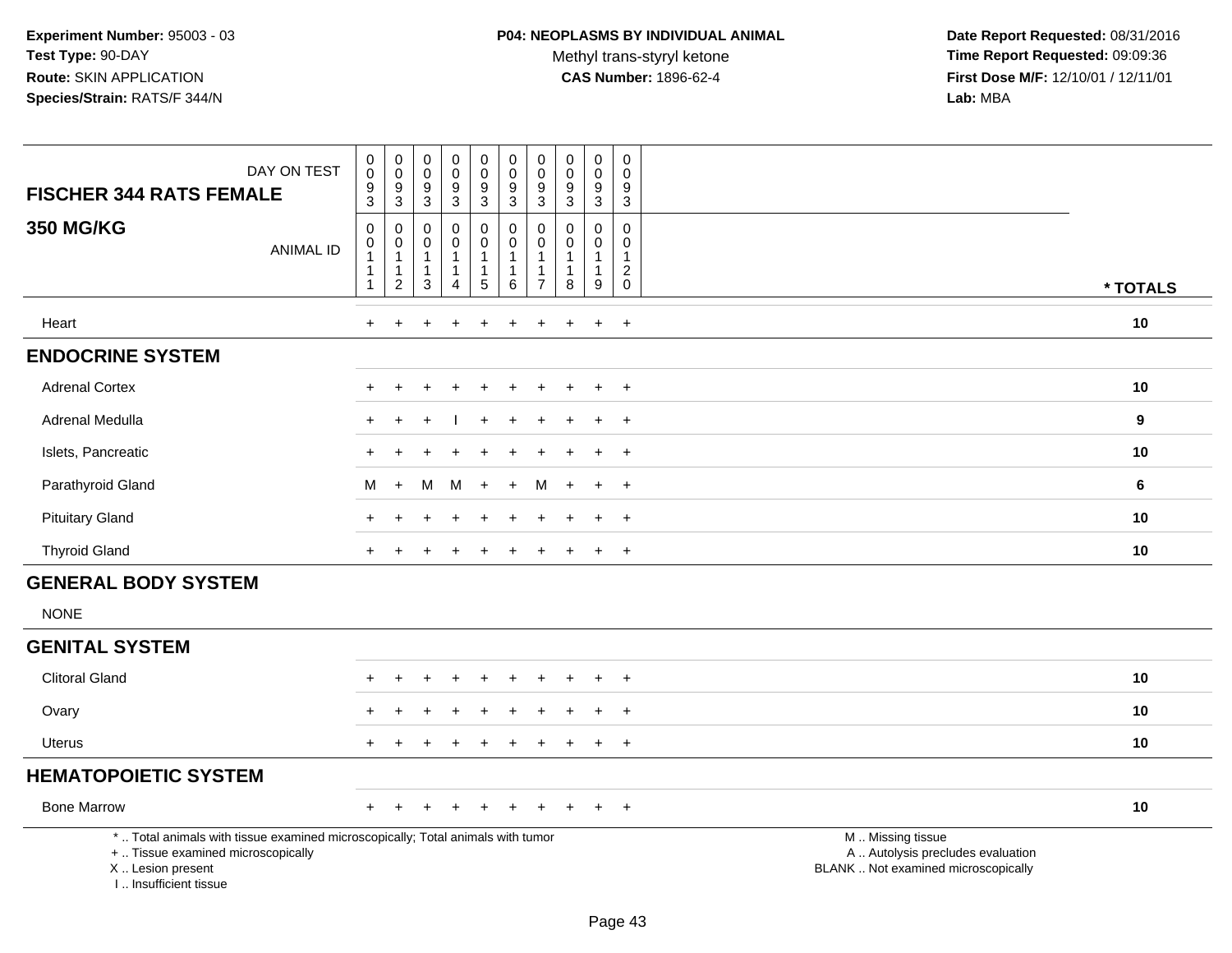**Date Report Requested:** 08/31/2016 **Time Report Requested:** 09:09:36 **First Dose M/F:** 12/10/01 / 12/11/01<br>Lab: MBA **Lab:** MBA

| DAY ON TEST<br><b>FISCHER 344 RATS FEMALE</b>                                                                                              | $\pmb{0}$<br>$\mathbf 0$<br>$\boldsymbol{9}$<br>3 | $\pmb{0}$<br>$\pmb{0}$<br>9<br>$\mathbf{3}$              | $\pmb{0}$<br>$\pmb{0}$<br>$9\,$<br>$\mathbf{3}$                         | $\pmb{0}$<br>$\mathbf 0$<br>$\boldsymbol{9}$<br>$\mathbf{3}$ | $\mathbf 0$<br>$\mathbf 0$<br>$\boldsymbol{9}$<br>3     | $\pmb{0}$<br>$\mathbf 0$<br>$\boldsymbol{9}$<br>$\mathbf{3}$ | $\mathbf 0$<br>$\mathbf 0$<br>9<br>3             | $\pmb{0}$<br>$\mathbf 0$<br>9<br>3                | $\pmb{0}$<br>$\pmb{0}$<br>$\boldsymbol{9}$<br>3            | $\pmb{0}$<br>$\mathbf 0$<br>9<br>$\mathsf 3$             |                                                                                               |              |
|--------------------------------------------------------------------------------------------------------------------------------------------|---------------------------------------------------|----------------------------------------------------------|-------------------------------------------------------------------------|--------------------------------------------------------------|---------------------------------------------------------|--------------------------------------------------------------|--------------------------------------------------|---------------------------------------------------|------------------------------------------------------------|----------------------------------------------------------|-----------------------------------------------------------------------------------------------|--------------|
| <b>350 MG/KG</b><br><b>ANIMAL ID</b>                                                                                                       | 0<br>0<br>$\overline{1}$                          | 0<br>0<br>$\overline{1}$<br>$\overline{1}$<br>$\sqrt{2}$ | $\Omega$<br>$\mathbf 0$<br>$\mathbf{1}$<br>$\mathbf{1}$<br>$\mathbf{3}$ | 0<br>$\mathsf 0$<br>$\mathbf{1}$<br>$\overline{4}$           | 0<br>$\mathbf 0$<br>1<br>$\mathbf{1}$<br>$\overline{5}$ | $\mathbf 0$<br>$\mathbf 0$<br>1<br>6                         | $\mathbf{0}$<br>$\Omega$<br>-1<br>$\overline{7}$ | $\Omega$<br>$\mathbf 0$<br>1<br>$\mathbf{1}$<br>8 | 0<br>0<br>$\mathbf{1}$<br>$\mathbf{1}$<br>$\boldsymbol{9}$ | $\mathbf 0$<br>$\mathbf 0$<br>$\mathbf{1}$<br>$_{0}^{2}$ |                                                                                               | * TOTALS     |
| Lymph Node                                                                                                                                 | $\ddot{}$                                         |                                                          |                                                                         | $\begin{array}{c} + \end{array}$                             |                                                         |                                                              |                                                  | $\ddot{}$                                         |                                                            |                                                          |                                                                                               | $\mathbf{3}$ |
| Lymph Node, Mandibular                                                                                                                     | М                                                 | M                                                        | M                                                                       | M                                                            | M                                                       | M                                                            | M                                                |                                                   | M M M                                                      |                                                          |                                                                                               | $\mathbf 0$  |
| Lymph Node, Mesenteric                                                                                                                     |                                                   |                                                          |                                                                         |                                                              |                                                         |                                                              |                                                  |                                                   | $\ddot{}$                                                  | $+$                                                      |                                                                                               | 10           |
| Spleen                                                                                                                                     | ÷                                                 |                                                          |                                                                         |                                                              |                                                         |                                                              |                                                  |                                                   | $\ddot{}$                                                  | $\ddot{}$                                                |                                                                                               | 10           |
| Thymus                                                                                                                                     | $+$                                               |                                                          |                                                                         |                                                              |                                                         |                                                              |                                                  |                                                   | $\ddot{}$                                                  | $+$                                                      |                                                                                               | 10           |
| <b>INTEGUMENTARY SYSTEM</b>                                                                                                                |                                                   |                                                          |                                                                         |                                                              |                                                         |                                                              |                                                  |                                                   |                                                            |                                                          |                                                                                               |              |
| Mammary Gland                                                                                                                              |                                                   |                                                          |                                                                         |                                                              |                                                         |                                                              |                                                  |                                                   |                                                            | $\overline{+}$                                           |                                                                                               | 10           |
| Skin                                                                                                                                       | $\pm$                                             |                                                          |                                                                         |                                                              |                                                         |                                                              |                                                  |                                                   | $\ddot{}$                                                  | $+$                                                      |                                                                                               | 10           |
| <b>MUSCULOSKELETAL SYSTEM</b>                                                                                                              |                                                   |                                                          |                                                                         |                                                              |                                                         |                                                              |                                                  |                                                   |                                                            |                                                          |                                                                                               |              |
| Bone                                                                                                                                       | $\ddot{}$                                         |                                                          |                                                                         |                                                              |                                                         |                                                              |                                                  |                                                   | $\ddot{}$                                                  | $^{+}$                                                   |                                                                                               | 10           |
| <b>NERVOUS SYSTEM</b>                                                                                                                      |                                                   |                                                          |                                                                         |                                                              |                                                         |                                                              |                                                  |                                                   |                                                            |                                                          |                                                                                               |              |
| <b>Brain</b>                                                                                                                               | $+$                                               | $+$                                                      | $+$                                                                     | $+$                                                          | $+$                                                     | $+$                                                          | $\pm$                                            | $+$                                               | $+$                                                        | $+$                                                      |                                                                                               | 10           |
| <b>RESPIRATORY SYSTEM</b>                                                                                                                  |                                                   |                                                          |                                                                         |                                                              |                                                         |                                                              |                                                  |                                                   |                                                            |                                                          |                                                                                               |              |
| Lung                                                                                                                                       |                                                   |                                                          |                                                                         |                                                              |                                                         |                                                              |                                                  |                                                   |                                                            | $\ddot{}$                                                |                                                                                               | 10           |
| Nose                                                                                                                                       |                                                   |                                                          |                                                                         |                                                              |                                                         |                                                              |                                                  |                                                   | $\ddot{}$                                                  | $+$                                                      |                                                                                               | 10           |
| Trachea                                                                                                                                    |                                                   |                                                          |                                                                         |                                                              |                                                         |                                                              |                                                  |                                                   |                                                            | $+$                                                      |                                                                                               | 10           |
| *  Total animals with tissue examined microscopically; Total animals with tumor<br>+  Tissue examined microscopically<br>X  Lesion present |                                                   |                                                          |                                                                         |                                                              |                                                         |                                                              |                                                  |                                                   |                                                            |                                                          | M  Missing tissue<br>A  Autolysis precludes evaluation<br>BLANK  Not examined microscopically |              |

I .. Insufficient tissue

Page 44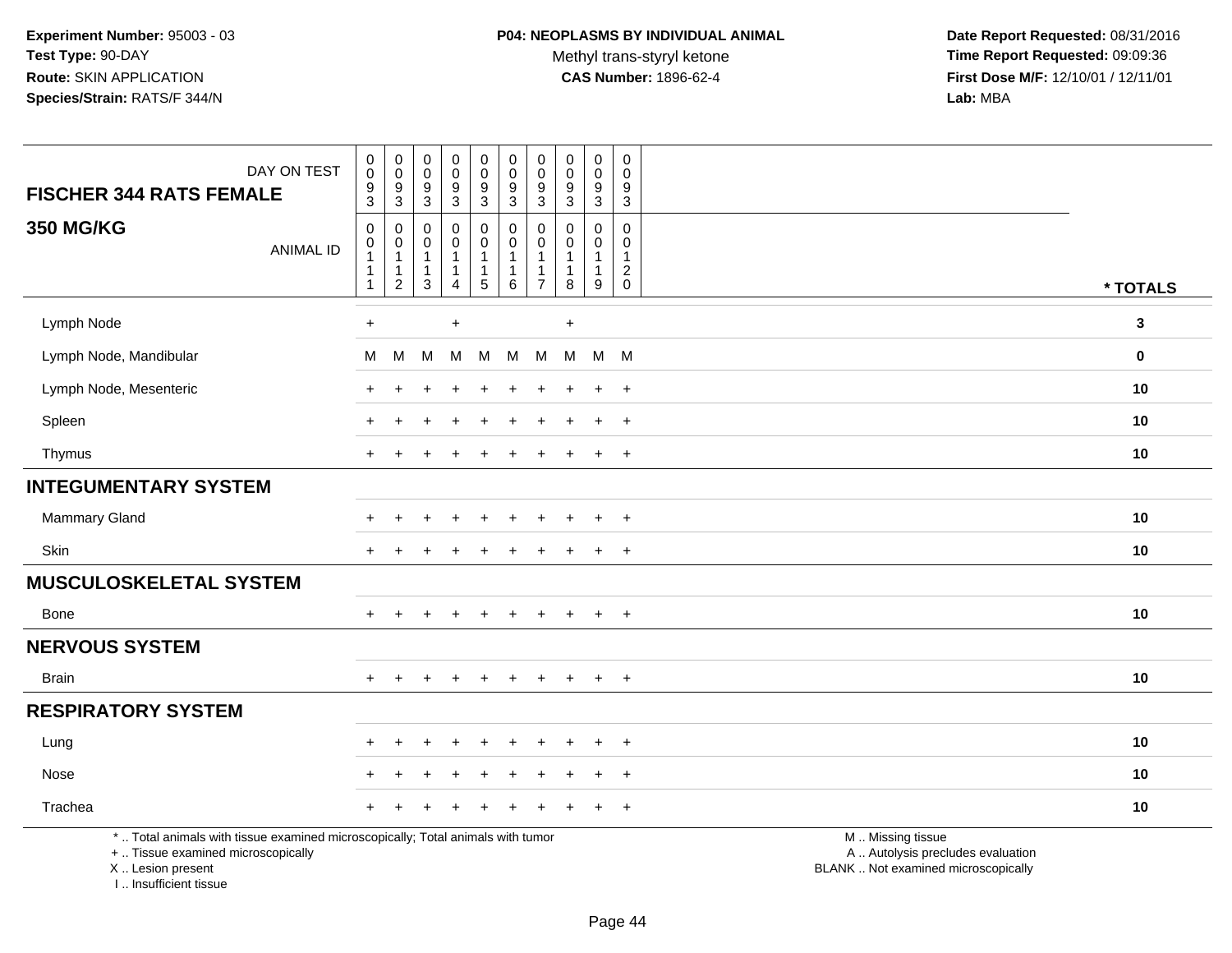| DAY ON TEST                          | $_{\rm 0}^{\rm 0}$                                          | $_{\rm 0}^{\rm 0}$               | $\begin{smallmatrix} 0\\0 \end{smallmatrix}$ | $\begin{smallmatrix}0\0\0\end{smallmatrix}$ | $_{\rm 0}^{\rm 0}$ | $_{\rm 0}^{\rm 0}$             | $\begin{smallmatrix} 0\\0 \end{smallmatrix}$ | $_{\rm 0}^{\rm 0}$ | 0<br>$\mathbf 0$ | 0<br>$\mathbf 0$              |          |
|--------------------------------------|-------------------------------------------------------------|----------------------------------|----------------------------------------------|---------------------------------------------|--------------------|--------------------------------|----------------------------------------------|--------------------|------------------|-------------------------------|----------|
| <b>FISCHER 344 RATS FEMALE</b>       | 9<br>3                                                      | 9<br>3                           | $\boldsymbol{9}$<br>3                        | 9<br>3                                      | 9<br>$\sqrt{3}$    | $\boldsymbol{9}$<br>$\sqrt{3}$ | 9<br>3                                       | 9<br>3             | 9<br>3           | 9<br>$\sqrt{3}$               |          |
| <b>350 MG/KG</b><br><b>ANIMAL ID</b> | $\pmb{0}$<br>$\pmb{0}$<br>$\mathbf{1}$<br>$\mathbf{1}$<br>1 | 0<br>$\pmb{0}$<br>$\overline{c}$ | $\mathbf 0$<br>3                             | 0<br>0                                      | 0<br>0<br>5        | $\pmb{0}$<br>$\pmb{0}$<br>6    | 0<br>0                                       | 8                  | 0<br>0<br>9      | $\overline{c}$<br>$\mathbf 0$ | * TOTALS |
| <b>SPECIAL SENSES SYSTEM</b>         |                                                             |                                  |                                              |                                             |                    |                                |                                              |                    |                  |                               |          |
| Eye                                  | $+$                                                         |                                  |                                              | $\pm$                                       | $+$                | $\pm$                          | $\pm$                                        | $+$                | $\pm$            | $+$                           | 10       |
| Harderian Gland                      | $+$                                                         |                                  |                                              | $\pm$                                       | $\pm$              | $+$                            | $+$                                          | $+$                | $\pm$            | $+$                           | 10       |
| <b>URINARY SYSTEM</b>                |                                                             |                                  |                                              |                                             |                    |                                |                                              |                    |                  |                               |          |
| Kidney                               |                                                             |                                  |                                              |                                             | $+$                |                                |                                              |                    | $\pm$            | $\pm$                         | 10       |
| <b>Urinary Bladder</b>               | $+$                                                         |                                  |                                              | $\ddot{}$                                   | $+$                | $+$                            | $+$                                          | $+$                | $+$              | $+$                           | 10       |
| <b>SYSTEMIC LESIONS</b>              |                                                             |                                  |                                              |                                             |                    |                                |                                              |                    |                  |                               |          |
| Multiple Organ                       |                                                             |                                  |                                              |                                             | $+$                | $+$                            | $\pm$                                        | $+$                | $\pm$            | $+$                           | 10       |

\* .. Total animals with tissue examined microscopically; Total animals with tumor

+ .. Tissue examined microscopically

- X .. Lesion present
- I .. Insufficient tissue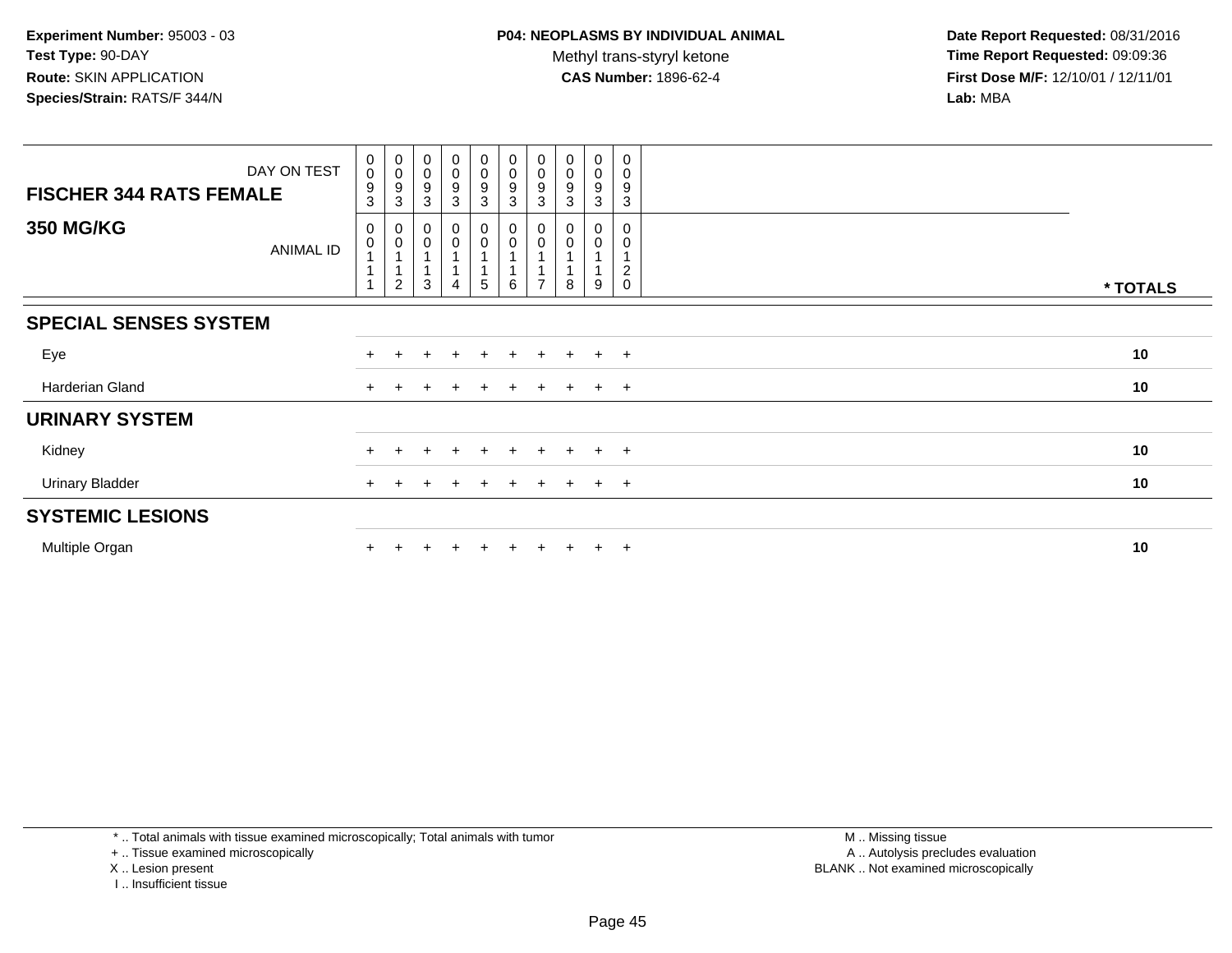| DAY ON TEST<br><b>FISCHER 344 RATS FEMALE</b><br><b>CONTROL SPECIAL</b><br><b>ANIMAL ID</b> | * TOTALS |
|---------------------------------------------------------------------------------------------|----------|
| <b>ALIMENTARY SYSTEM</b>                                                                    |          |
| <b>NONE</b>                                                                                 |          |
| <b>CARDIOVASCULAR SYSTEM</b>                                                                |          |
| <b>NONE</b>                                                                                 |          |
| <b>ENDOCRINE SYSTEM</b>                                                                     |          |
| <b>NONE</b>                                                                                 |          |
| <b>GENERAL BODY SYSTEM</b>                                                                  |          |
| <b>NONE</b>                                                                                 |          |
| <b>GENITAL SYSTEM</b>                                                                       |          |
| <b>NONE</b>                                                                                 |          |
| <b>HEMATOPOIETIC SYSTEM</b>                                                                 |          |
| <b>NONE</b>                                                                                 |          |
| <b>INTEGUMENTARY SYSTEM</b>                                                                 |          |
| <b>NONE</b>                                                                                 |          |
| <b>MUSCULOSKELETAL SYSTEM</b>                                                               |          |
| <b>NONE</b>                                                                                 |          |

\* .. Total animals with tissue examined microscopically; Total animals with tumor

+ .. Tissue examined microscopically

X .. Lesion present

I .. Insufficient tissue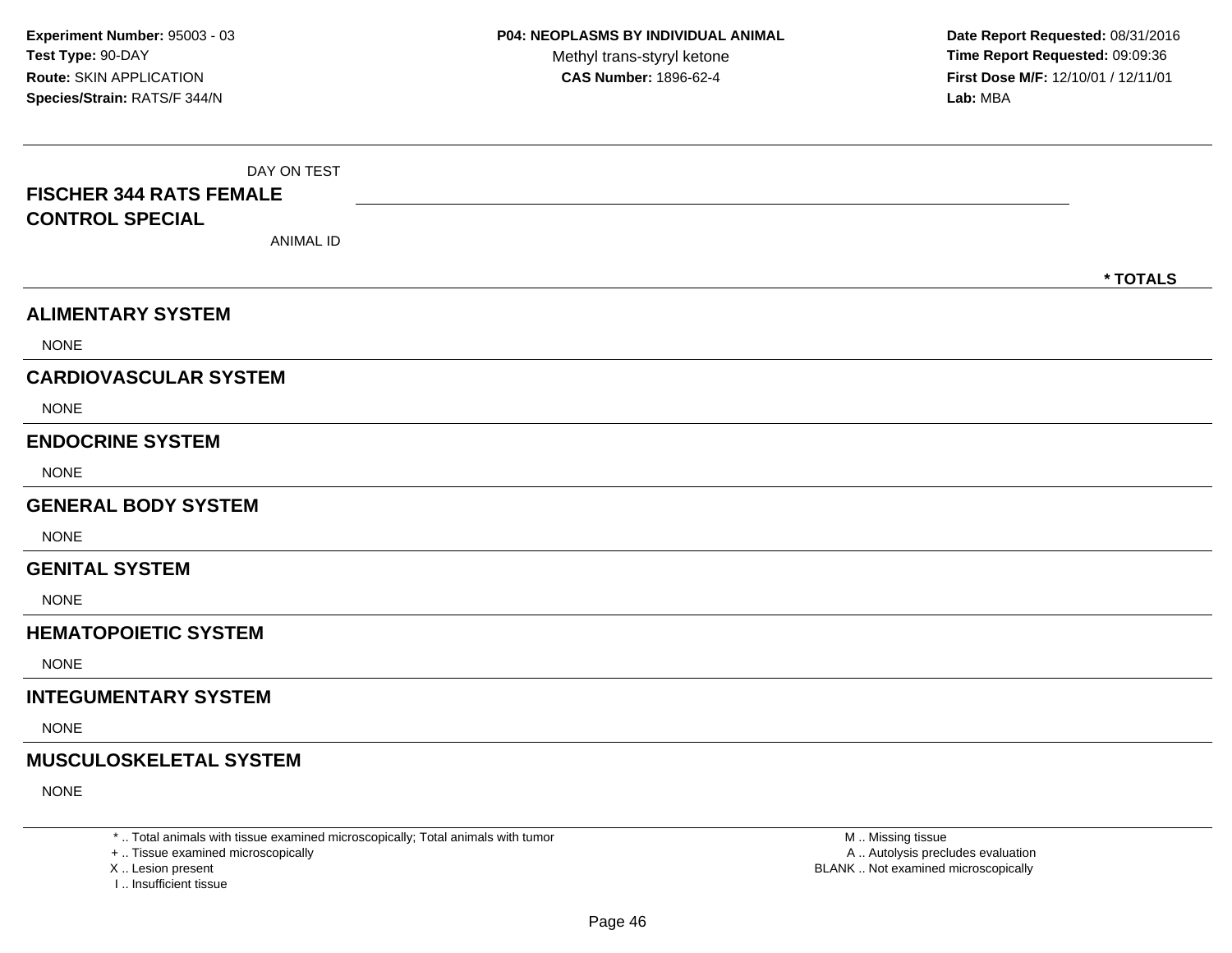| DAY ON TEST<br><b>FISCHER 344 RATS FEMALE</b><br><b>CONTROL SPECIAL</b> |          |
|-------------------------------------------------------------------------|----------|
| ANIMAL ID                                                               |          |
|                                                                         | * TOTALS |
| <b>NERVOUS SYSTEM</b>                                                   |          |
| <b>NONE</b>                                                             |          |
| <b>RESPIRATORY SYSTEM</b>                                               |          |
| <b>NONE</b>                                                             |          |
| <b>SPECIAL SENSES SYSTEM</b>                                            |          |
| <b>NONE</b>                                                             |          |
| <b>URINARY SYSTEM</b>                                                   |          |
| <b>NONE</b>                                                             |          |
| <b>SYSTEMIC LESIONS</b>                                                 |          |

Multiple Organ**<sup>0</sup>**

\* .. Total animals with tissue examined microscopically; Total animals with tumor

+ .. Tissue examined microscopically

X .. Lesion present

I .. Insufficient tissue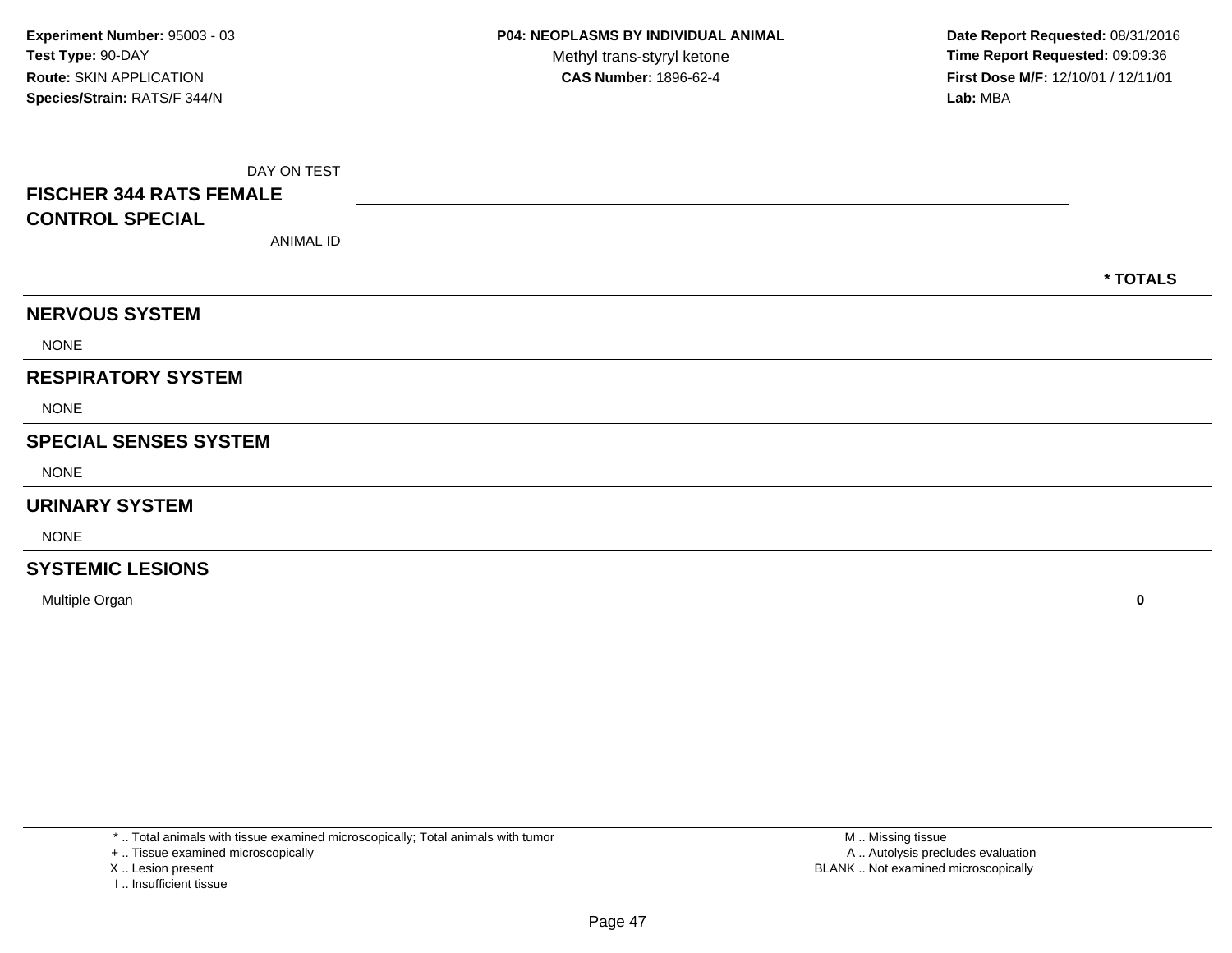| DAY ON TEST                              |          |
|------------------------------------------|----------|
| <b>FISCHER 344 RATS FEMALE</b>           |          |
| <b>TK 22.0 MG/KG</b><br><b>ANIMAL ID</b> |          |
|                                          |          |
|                                          | * TOTALS |
| <b>ALIMENTARY SYSTEM</b>                 |          |
| <b>NONE</b>                              |          |
| <b>CARDIOVASCULAR SYSTEM</b>             |          |
| <b>NONE</b>                              |          |
| <b>ENDOCRINE SYSTEM</b>                  |          |
| <b>NONE</b>                              |          |
| <b>GENERAL BODY SYSTEM</b>               |          |
| <b>NONE</b>                              |          |
| <b>GENITAL SYSTEM</b>                    |          |
| <b>NONE</b>                              |          |
| <b>HEMATOPOIETIC SYSTEM</b>              |          |
| <b>NONE</b>                              |          |
| <b>INTEGUMENTARY SYSTEM</b>              |          |
| <b>NONE</b>                              |          |
| <b>MUSCULOSKELETAL SYSTEM</b>            |          |
| <b>NONE</b>                              |          |

\* .. Total animals with tissue examined microscopically; Total animals with tumor

+ .. Tissue examined microscopically

X .. Lesion present

I .. Insufficient tissue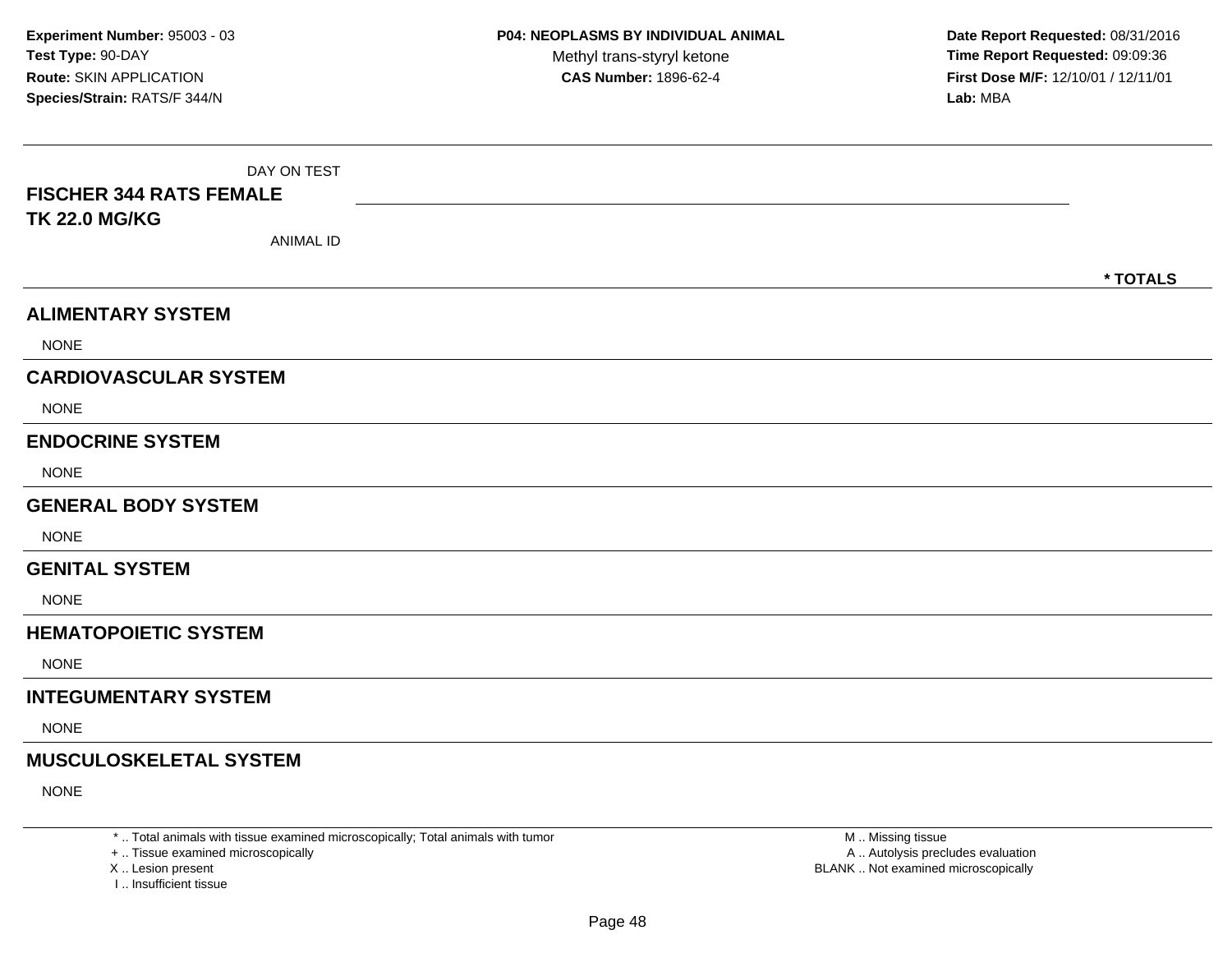| <b>FISCHER 344 RATS FEMALE</b> | DAY ON TEST      |          |
|--------------------------------|------------------|----------|
| <b>TK 22.0 MG/KG</b>           | <b>ANIMAL ID</b> |          |
|                                |                  | * TOTALS |
| <b>NERVOUS SYSTEM</b>          |                  |          |
| <b>NONE</b>                    |                  |          |
| <b>RESPIRATORY SYSTEM</b>      |                  |          |
| <b>NONE</b>                    |                  |          |
| <b>SPECIAL SENSES SYSTEM</b>   |                  |          |
| <b>NONE</b>                    |                  |          |
| <b>URINARY SYSTEM</b>          |                  |          |
| <b>NONE</b>                    |                  |          |
| <b>SYSTEMIC LESIONS</b>        |                  |          |

Multiple Organ**<sup>0</sup>**

\* .. Total animals with tissue examined microscopically; Total animals with tumor

+ .. Tissue examined microscopically

X .. Lesion present

I .. Insufficient tissue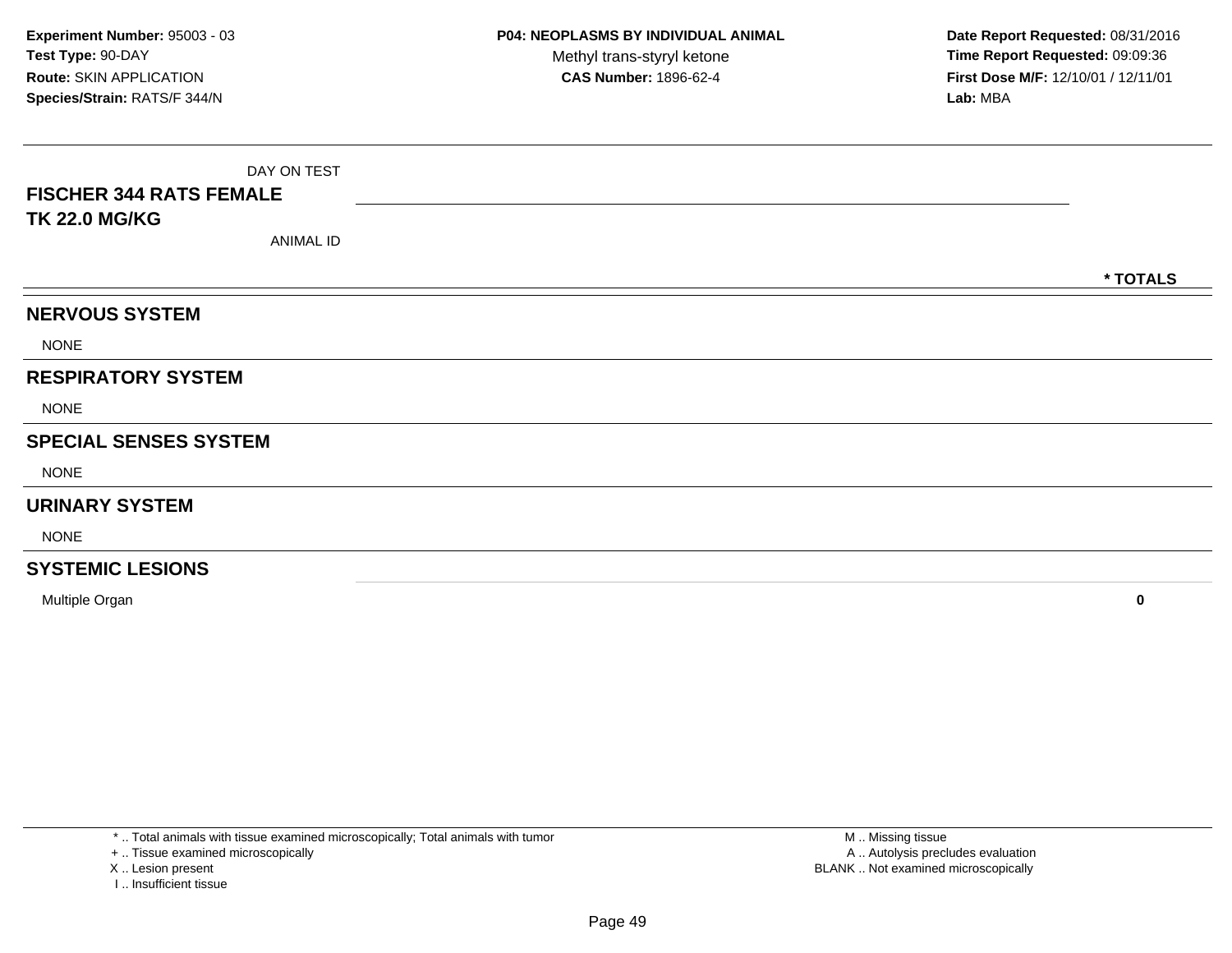| DAY ON TEST<br><b>FISCHER 344 RATS FEMALE</b><br><b>TK 44.0 MG/KG</b> |          |
|-----------------------------------------------------------------------|----------|
| <b>ANIMAL ID</b>                                                      |          |
|                                                                       | * TOTALS |
| <b>ALIMENTARY SYSTEM</b>                                              |          |
| <b>NONE</b>                                                           |          |
| <b>CARDIOVASCULAR SYSTEM</b>                                          |          |
| <b>NONE</b>                                                           |          |
| <b>ENDOCRINE SYSTEM</b>                                               |          |
| <b>NONE</b>                                                           |          |
| <b>GENERAL BODY SYSTEM</b>                                            |          |
| <b>NONE</b>                                                           |          |
| <b>GENITAL SYSTEM</b>                                                 |          |
| <b>NONE</b>                                                           |          |
| <b>HEMATOPOIETIC SYSTEM</b>                                           |          |
| <b>NONE</b>                                                           |          |
| <b>INTEGUMENTARY SYSTEM</b>                                           |          |
| <b>NONE</b>                                                           |          |
| <b>MUSCULOSKELETAL SYSTEM</b>                                         |          |
| <b>NONE</b>                                                           |          |

\* .. Total animals with tissue examined microscopically; Total animals with tumor

+ .. Tissue examined microscopically

X .. Lesion present

I .. Insufficient tissue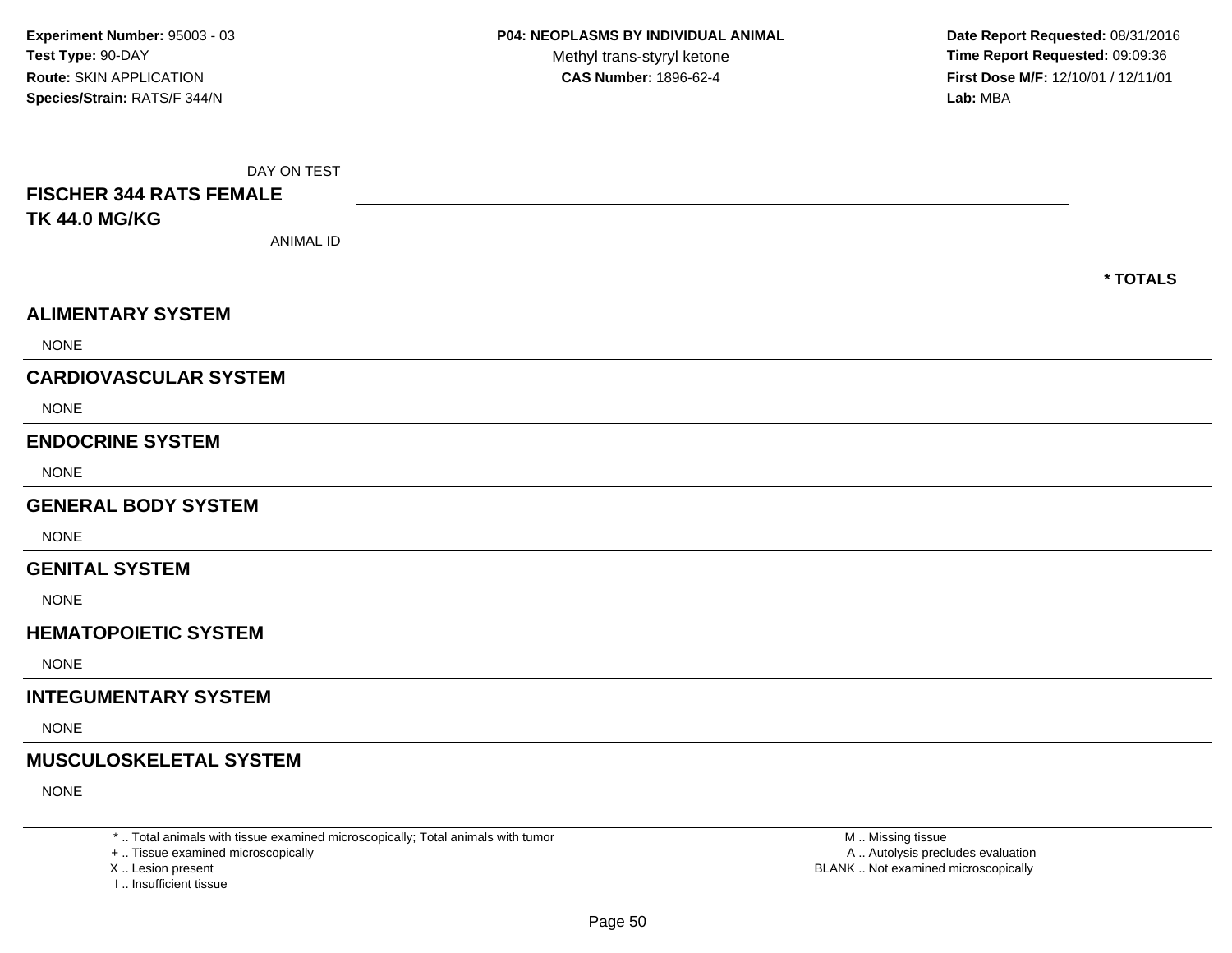| <b>FISCHER 344 RATS FEMALE</b> | DAY ON TEST      |          |
|--------------------------------|------------------|----------|
| <b>TK 44.0 MG/KG</b>           | <b>ANIMAL ID</b> |          |
|                                |                  | * TOTALS |
| <b>NERVOUS SYSTEM</b>          |                  |          |
| <b>NONE</b>                    |                  |          |
| <b>RESPIRATORY SYSTEM</b>      |                  |          |
| <b>NONE</b>                    |                  |          |
| <b>SPECIAL SENSES SYSTEM</b>   |                  |          |
| <b>NONE</b>                    |                  |          |
| <b>URINARY SYSTEM</b>          |                  |          |
| <b>NONE</b>                    |                  |          |
| <b>SYSTEMIC LESIONS</b>        |                  |          |

Multiple Organ**<sup>0</sup>**

\* .. Total animals with tissue examined microscopically; Total animals with tumor

+ .. Tissue examined microscopically

X .. Lesion present

I .. Insufficient tissue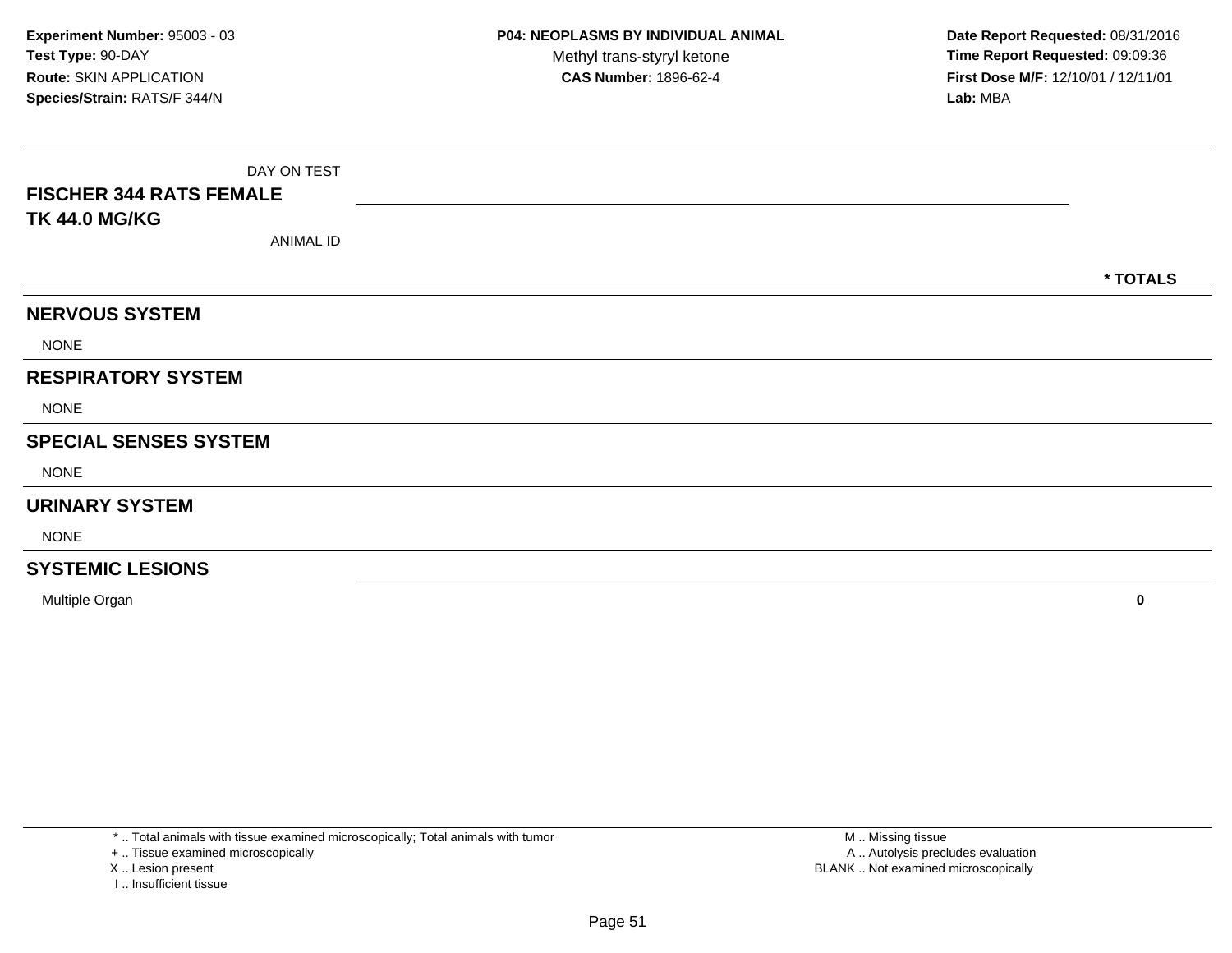| DAY ON TEST<br><b>FISCHER 344 RATS FEMALE</b> |          |
|-----------------------------------------------|----------|
| <b>TK 87.5 MG/KG</b><br><b>ANIMAL ID</b>      |          |
|                                               | * TOTALS |
| <b>ALIMENTARY SYSTEM</b>                      |          |
| <b>NONE</b>                                   |          |
| <b>CARDIOVASCULAR SYSTEM</b>                  |          |
| <b>NONE</b>                                   |          |
| <b>ENDOCRINE SYSTEM</b>                       |          |
| <b>NONE</b>                                   |          |
| <b>GENERAL BODY SYSTEM</b>                    |          |
| <b>NONE</b>                                   |          |
| <b>GENITAL SYSTEM</b>                         |          |
| <b>NONE</b>                                   |          |
| <b>HEMATOPOIETIC SYSTEM</b>                   |          |
| <b>NONE</b>                                   |          |
| <b>INTEGUMENTARY SYSTEM</b>                   |          |
| <b>NONE</b>                                   |          |
| <b>MUSCULOSKELETAL SYSTEM</b>                 |          |
| <b>NONE</b>                                   |          |

\* .. Total animals with tissue examined microscopically; Total animals with tumor

+ .. Tissue examined microscopically

X .. Lesion present

I .. Insufficient tissue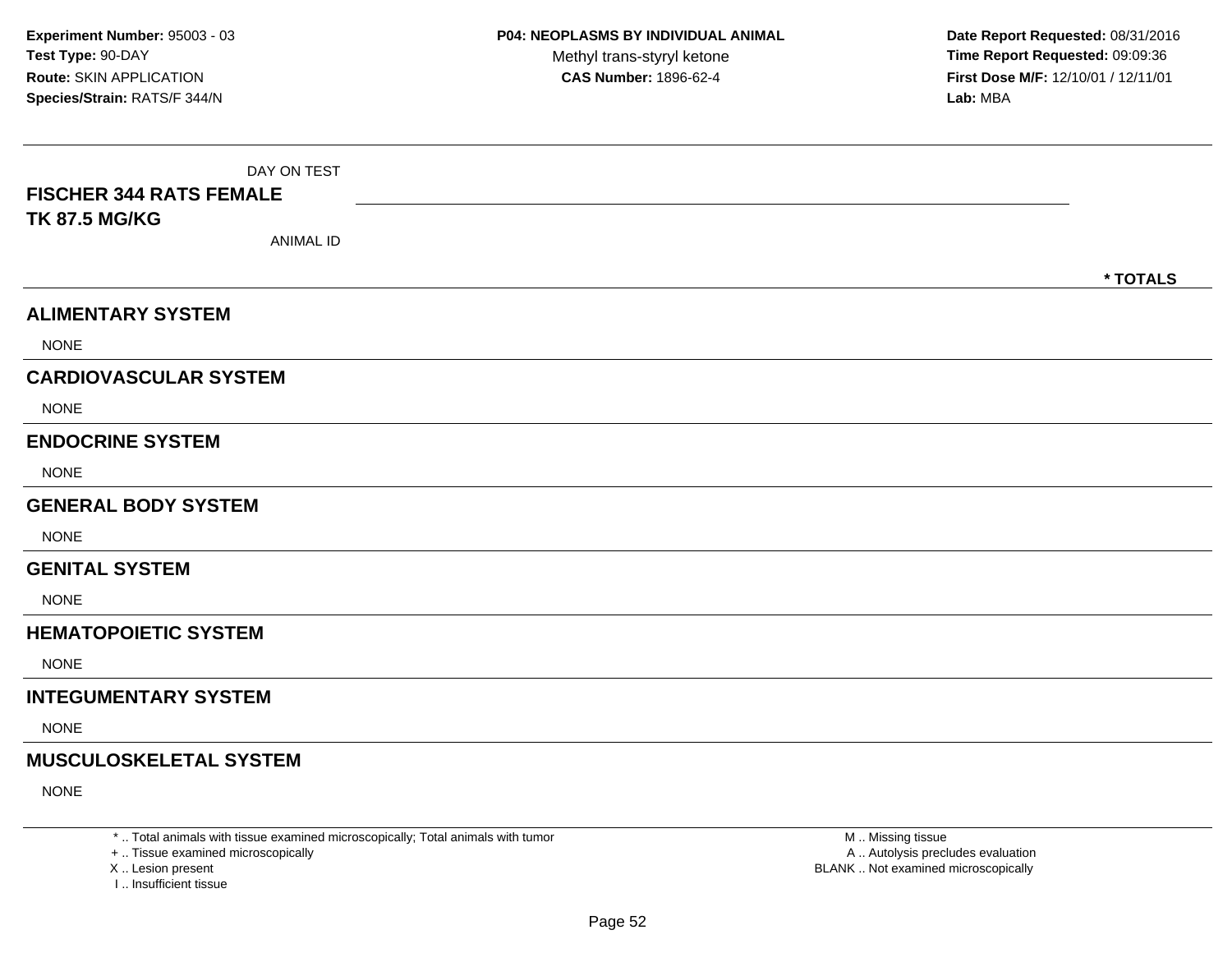| <b>FISCHER 344 RATS FEMALE</b> | DAY ON TEST      |          |
|--------------------------------|------------------|----------|
| <b>TK 87.5 MG/KG</b>           | <b>ANIMAL ID</b> |          |
|                                |                  | * TOTALS |
| <b>NERVOUS SYSTEM</b>          |                  |          |
| <b>NONE</b>                    |                  |          |
| <b>RESPIRATORY SYSTEM</b>      |                  |          |
| <b>NONE</b>                    |                  |          |
| <b>SPECIAL SENSES SYSTEM</b>   |                  |          |
| <b>NONE</b>                    |                  |          |
| <b>URINARY SYSTEM</b>          |                  |          |
| <b>NONE</b>                    |                  |          |
| <b>SYSTEMIC LESIONS</b>        |                  |          |

Multiple Organ**<sup>0</sup>**

\* .. Total animals with tissue examined microscopically; Total animals with tumor

+ .. Tissue examined microscopically

X .. Lesion present

I .. Insufficient tissue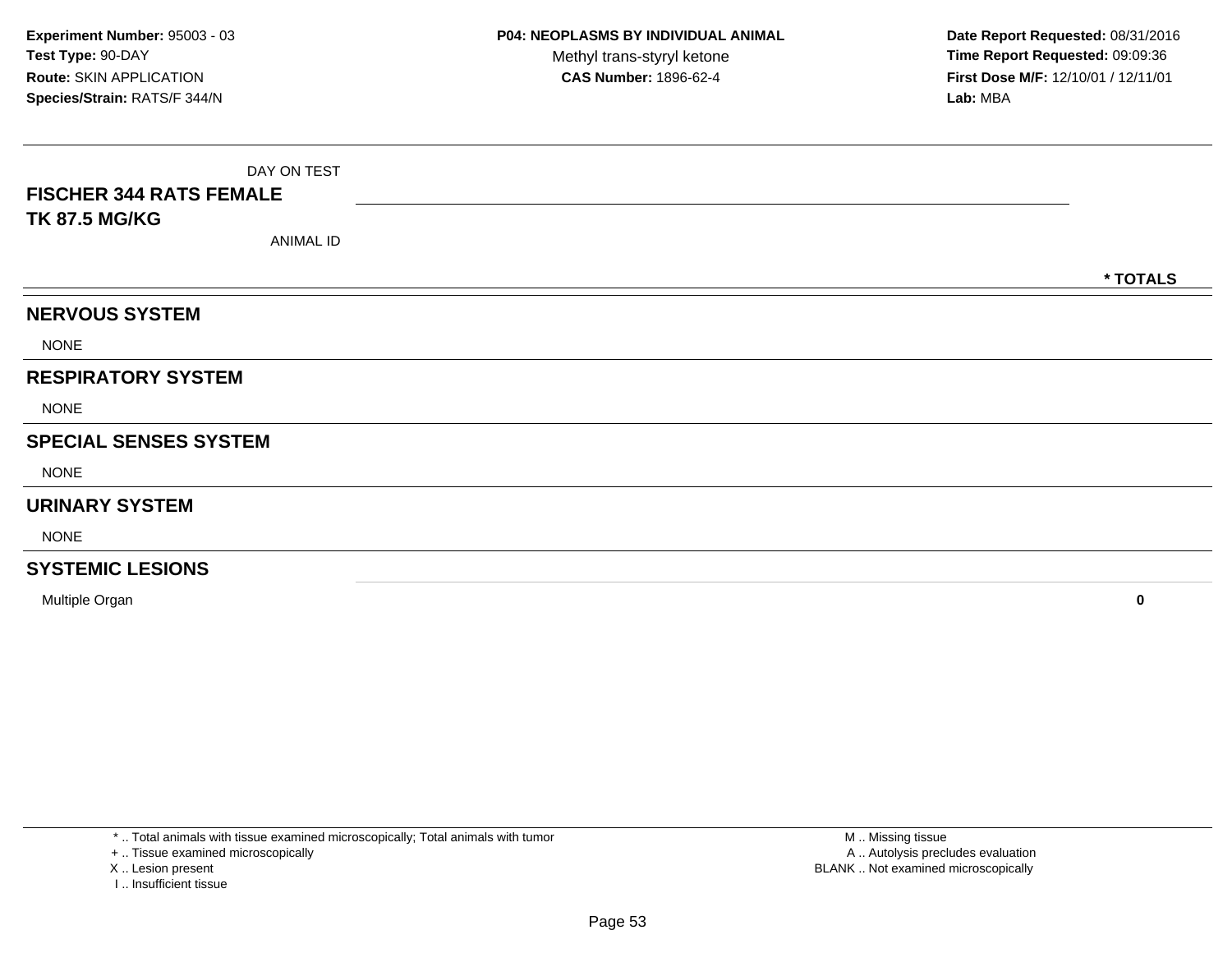| DAY ON TEST<br><b>FISCHER 344 RATS FEMALE</b> |          |
|-----------------------------------------------|----------|
| <b>TK 175 MG/KG</b>                           |          |
| <b>ANIMAL ID</b>                              |          |
|                                               | * TOTALS |
| <b>ALIMENTARY SYSTEM</b>                      |          |
| <b>NONE</b>                                   |          |
| <b>CARDIOVASCULAR SYSTEM</b>                  |          |
| <b>NONE</b>                                   |          |
| <b>ENDOCRINE SYSTEM</b>                       |          |
| <b>NONE</b>                                   |          |
| <b>GENERAL BODY SYSTEM</b>                    |          |
| <b>NONE</b>                                   |          |
| <b>GENITAL SYSTEM</b>                         |          |
| <b>NONE</b>                                   |          |
| <b>HEMATOPOIETIC SYSTEM</b>                   |          |
| <b>NONE</b>                                   |          |
| <b>INTEGUMENTARY SYSTEM</b>                   |          |
| <b>NONE</b>                                   |          |
| <b>MUSCULOSKELETAL SYSTEM</b>                 |          |
| <b>NONE</b>                                   |          |

\* .. Total animals with tissue examined microscopically; Total animals with tumor

+ .. Tissue examined microscopically

X .. Lesion present

I .. Insufficient tissue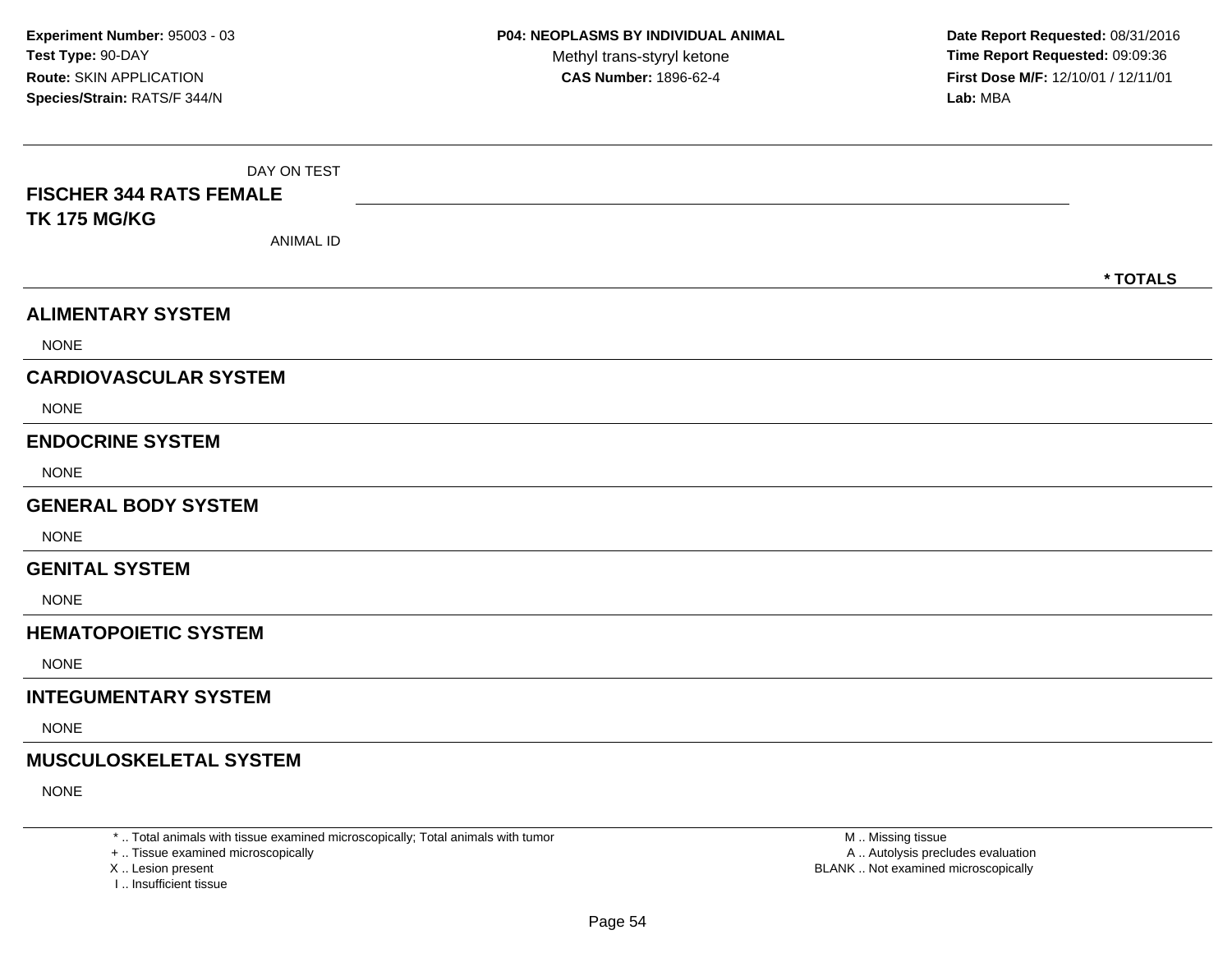| <b>FISCHER 344 RATS FEMALE</b> | DAY ON TEST      |  |          |
|--------------------------------|------------------|--|----------|
| <b>TK 175 MG/KG</b>            | <b>ANIMAL ID</b> |  |          |
|                                |                  |  | * TOTALS |
| <b>NERVOUS SYSTEM</b>          |                  |  |          |
| <b>NONE</b>                    |                  |  |          |
| <b>RESPIRATORY SYSTEM</b>      |                  |  |          |
| <b>NONE</b>                    |                  |  |          |
| <b>SPECIAL SENSES SYSTEM</b>   |                  |  |          |
| <b>NONE</b>                    |                  |  |          |
| <b>URINARY SYSTEM</b>          |                  |  |          |
| <b>NONE</b>                    |                  |  |          |
| <b>SYSTEMIC LESIONS</b>        |                  |  |          |

Multiple Organ**<sup>0</sup>**

\* .. Total animals with tissue examined microscopically; Total animals with tumor

+ .. Tissue examined microscopically

X .. Lesion present

I .. Insufficient tissue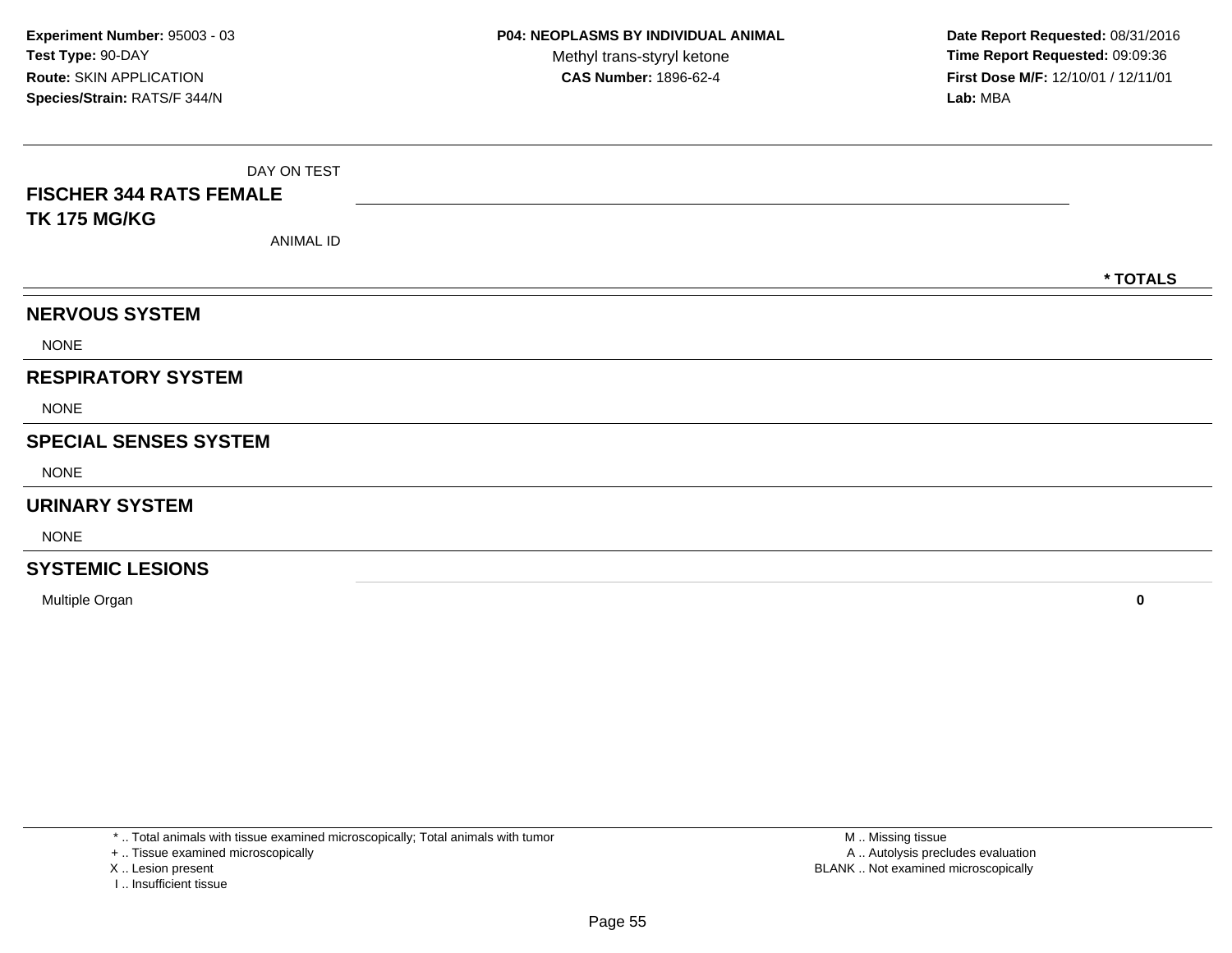| DAY ON TEST<br><b>FISCHER 344 RATS FEMALE</b> |          |
|-----------------------------------------------|----------|
| <b>TK 350 MG/KG</b><br><b>ANIMAL ID</b>       |          |
|                                               | * TOTALS |
| <b>ALIMENTARY SYSTEM</b>                      |          |
| <b>NONE</b>                                   |          |
| <b>CARDIOVASCULAR SYSTEM</b>                  |          |
| <b>NONE</b>                                   |          |
| <b>ENDOCRINE SYSTEM</b>                       |          |
| <b>NONE</b>                                   |          |
| <b>GENERAL BODY SYSTEM</b>                    |          |
| <b>NONE</b>                                   |          |
| <b>GENITAL SYSTEM</b>                         |          |
| <b>NONE</b>                                   |          |
| <b>HEMATOPOIETIC SYSTEM</b>                   |          |
| <b>NONE</b>                                   |          |
| <b>INTEGUMENTARY SYSTEM</b>                   |          |
| <b>NONE</b>                                   |          |
| <b>MUSCULOSKELETAL SYSTEM</b>                 |          |
| <b>NONE</b>                                   |          |

\* .. Total animals with tissue examined microscopically; Total animals with tumor

+ .. Tissue examined microscopically

X .. Lesion present

I .. Insufficient tissue